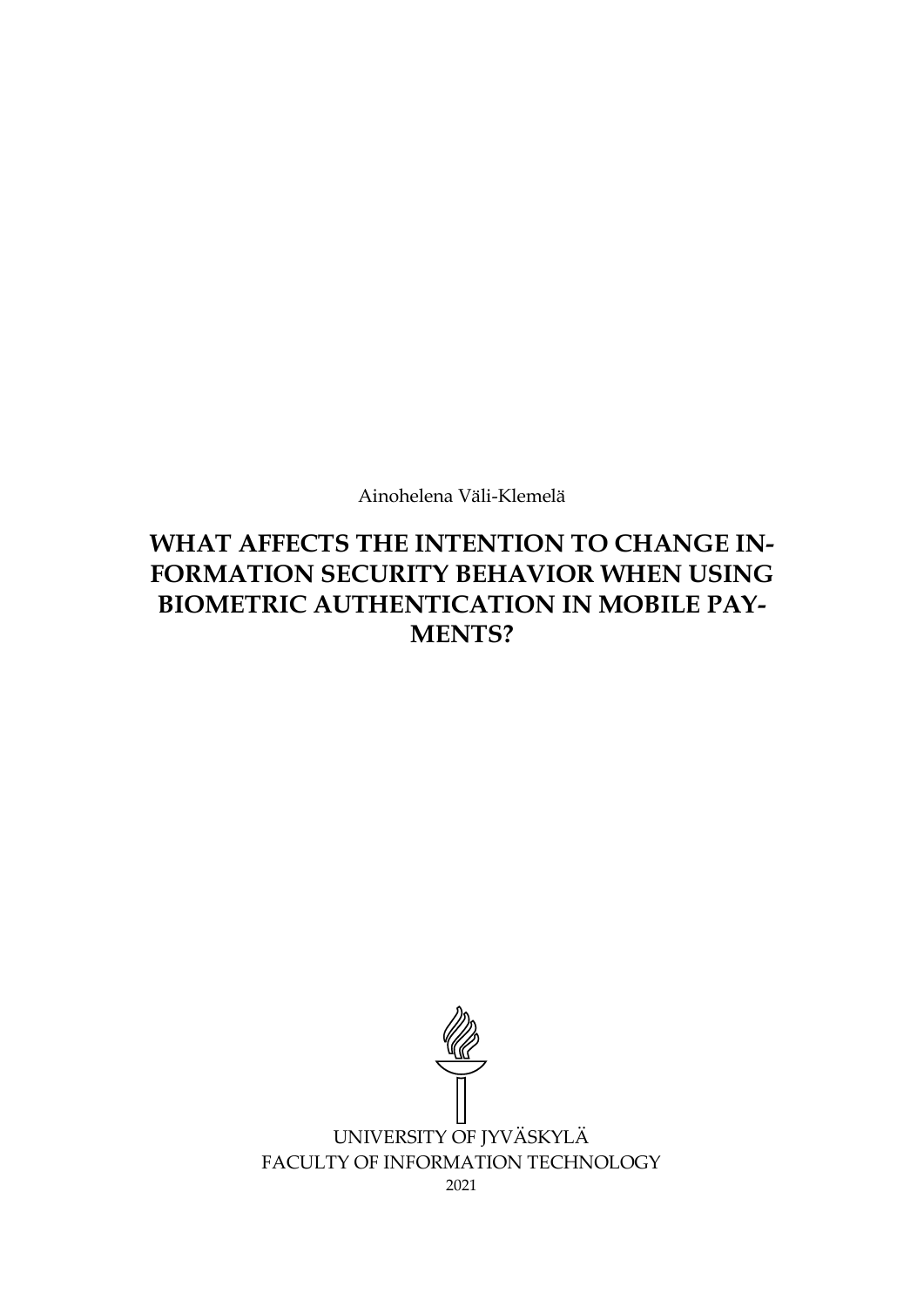# **ABSTRACT**

Väli-Klemelä, Ainohelena

What affects the intention to change information security behavior when using biometric authentication in mobile payments? Jyväskylä: University of Jyväskylä, 2021, 76 pp. Information Systems Science, Master's Thesis Supervisor: Woods, Naomi

Mobile payments and the use of mobile payment applications have increased significantly over the past years. Several different types of authentication methods are used to make mobile payments, one of them being biometric authentication. The most common biometric authentication methods in mobile payments are fingerprint and facial recognition. However, due to the increased number of users, the information security threats towards mobile payments and biometric authentication have also increased. The users are forced to change their information security behavior accordingly. This thesis aimed to research what are the main factors that affect information security behavior change when using biometric authentication in mobile payments. In addition, it was researched whether there can be seen a difference between information security professionals and non-security professionals. The thesis consists of a literature review and an empirical research, that was conducted as a qualitative study. The data for this study was gathered by conducting semi-structured interviews with information security professionals and non-professionals. The data was analyzed through 7 different themes identified in the interviews: usability, trust and confidence, information security knowledge, the behavior of others, new perspective on life, new legislation and regulations, and perceived risks, threats, vulnerabilities and incidents. The results show that usability is the key factor affecting the information security behavior change. Users are willing to sacrifice their security in order to gain usability. In addition, trust towards the manufacturers affects the behavior. It was also observed that threats and incidents have an effect on the behavior, but the increased severity of the threat or incident also increases the effect. No significant differences were observed between the information security professionals and non-security professionals, which indicates that the information security knowledge of non-security professionals may have increased recently, and it should be researched more.

Keywords: biometric authentication, information security behavior, information security behavior change, information security professionals, mobile payment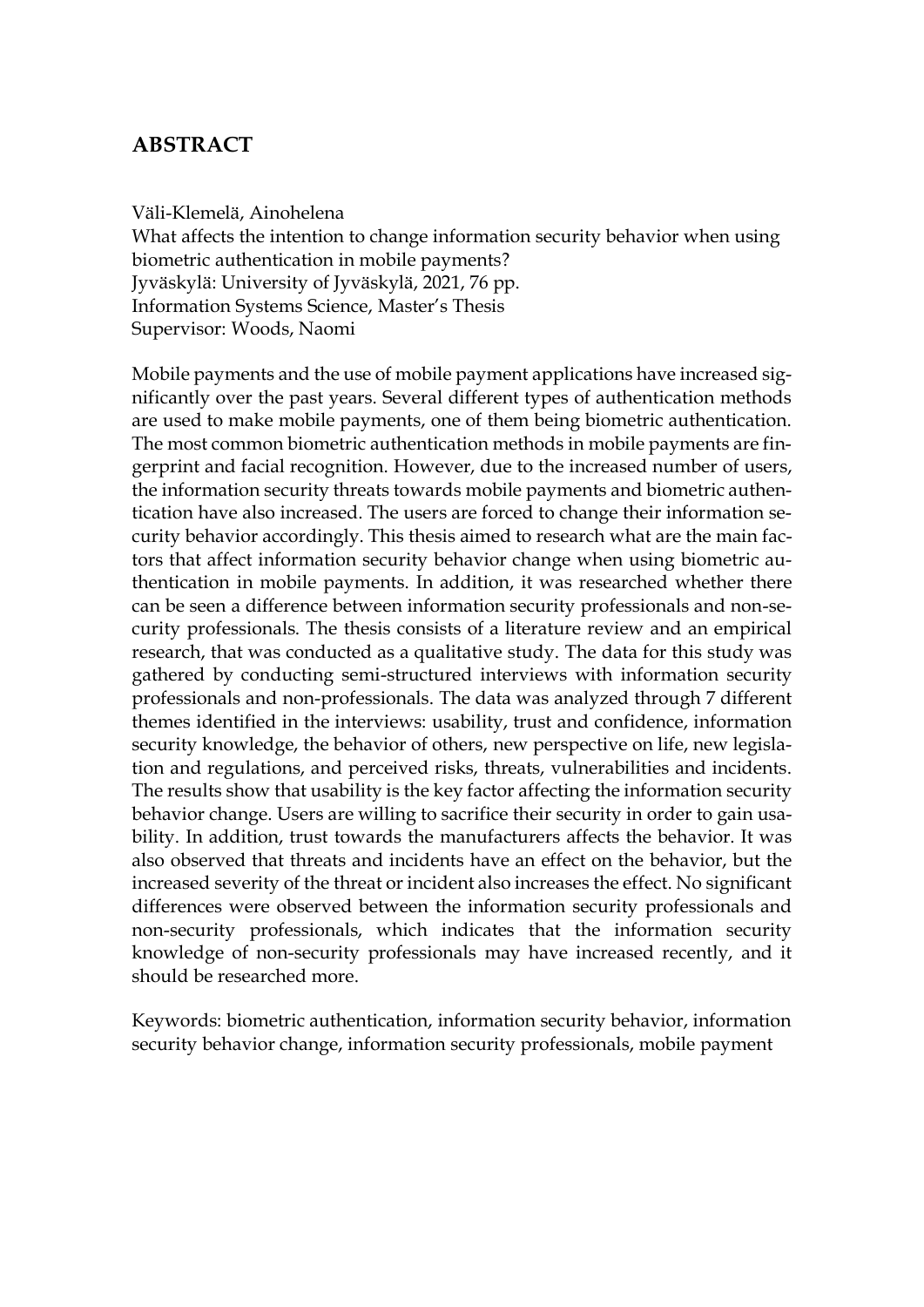# **TIIVISTELMÄ**

### Väli-Klemelä, Ainohelena

Mitkä asiat vaikuttavat tietoturvakäyttäytymisen aiottuun muutokseen käyttäessä biometrista tunnistautumista mobiilimaksaessa? Jyväskylä: Jyväskylän yliopisto, 2021, 76 s. Tietojärjestelmätiede, pro gradu -tutkielma Ohjaaja: Woods, Naomi

Mobiilimaksut ja mobiilimaksusovellusten käyttö ovat lisääntyneet merkittävästi viime vuosina. Käyttäjät käyttävät erityyppisiä tunnistautumismenetelmiä mobiilimaksujen suorittamiseen, mukaan lukien biometrinen tunnistautuminen. Yleisimmät mobiilimaksamisen biometriset tunnistustavat ovat sormenjälki- ja kasvojentunnistus. Käyttäjien määrän lisääntymisen myötä myös tietoturvauhat mobiilimaksuille ja biometriseen tunnistamiseen ovat lisääntyneet. Tämä johtaa siihen, että käyttäjien on pakko muuttaa tietoturvakäyttäytymistään vastaavasti. Tämän pro-gradu -tutkielman tarkoituksena oli tutkia, mitkä ovat tärkeimmät tekijät, jotka vaikuttavat tietoturvakäyttäytymisen muutoksiin, kun käytetään biometristä tunnistautumista mobiilimaksaessa. Lisäksi selvitettiin, onko tietoturva-alan ammattilaisten ja muiden kuin turvallisuusalan ammattilaisten välillä eroa. Tämä tutkielma koostuu kirjallisuuskatsauksesta ja empiirisestä tutkimuksesta, joka tehtiin kvalitatiivisena tutkimuksena. Tämän tutkimuksen tiedot kerättiin tekemällä puolistrukturoituja haastatteluja tietoturva-alan ammattilaisten ja ei-ammattilaisten kanssa. Tiedot analysoitiin haastatteluissa havaittujen seitsemän eri teeman avulla: käytettävyys, luottamus ja itsevarmuus, tietoturvatietoisuus, muiden käyttäytyminen, uusi näkökulma elämään, uudet lainsäädännöt ja määräykset sekä havaitut riskit, uhat, haavoittuvuudet ja tapahtumat. Tulokset osoittavat, että käytettävyys on keskeinen tekijä, joka vaikuttaa tietoturvakäyttäytymisen muutokseen. Käyttäjät ovat valmiita uhraamaan turvallisuutensa saadakseen käytettävyyttä. Lisäksi luottamus valmistajia kohtaan vaikuttaa käyttäytymiseen. Tutkielmassa havaittiin myös, että tietoturvauhilla ja -tapahtumilla on vaikutusta käyttäytymiseen, mutta uhan tai tapahtuman lisääntynyt vakavuus lisää myös sen vaikutusta. Tietoturva-alan ammattilaisten ja muiden kuin ammattilaisten välillä ei havaittu merkittäviä eroja, mikä saattaa osoittaa, että muiden kuin turvallisuusalan ammattilaistenkin tietoturvaosaaminen on nykyään melko korkea, ja sitä kannattaisi tutkia enemmän.

Asiasanat: biometrinen tunnistautuminen, tietoturvakäyttäytyminen, tietoturvakäyttäytymisen muutos, tietoturva-ammattilainen, mobiilimaksaminen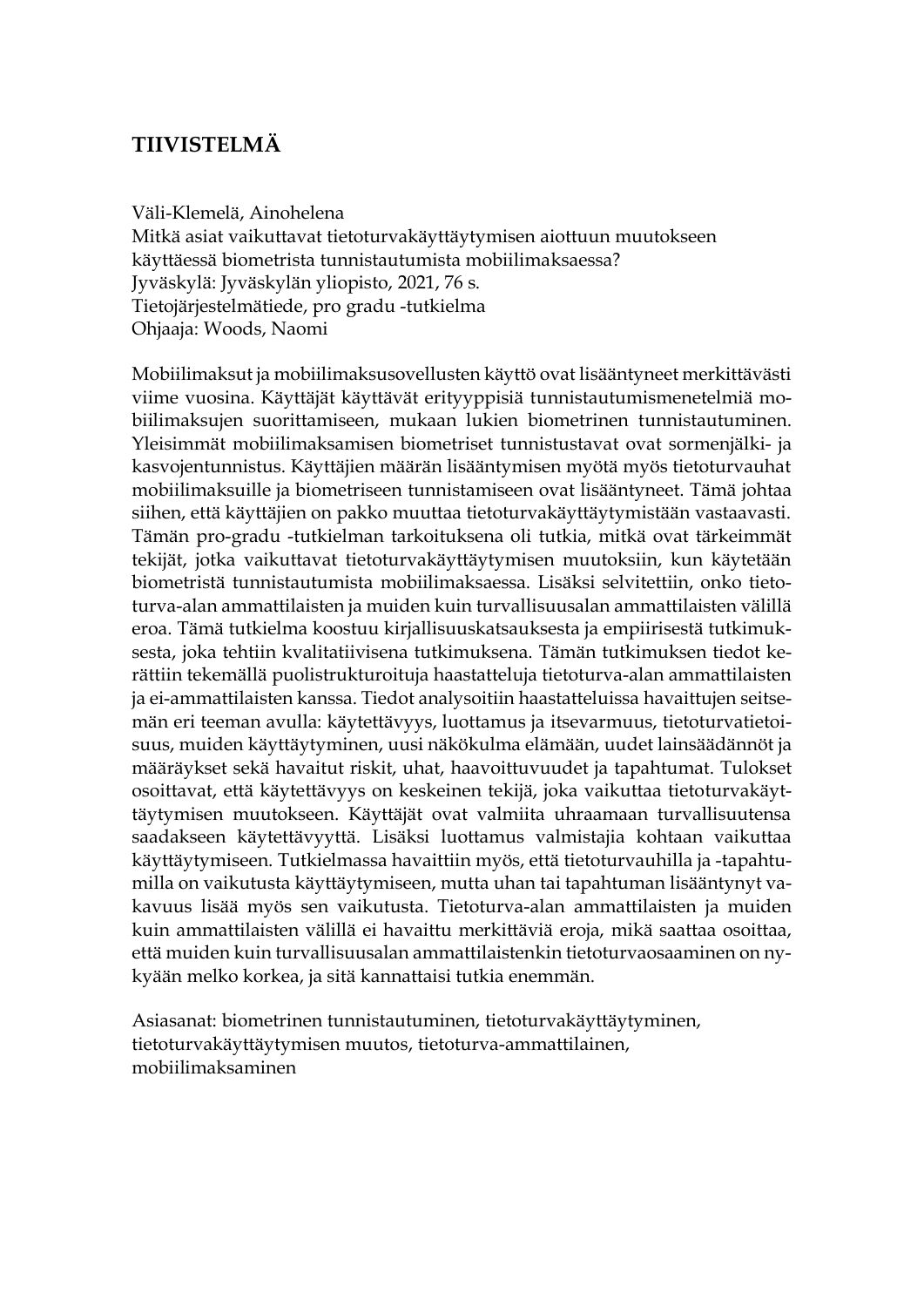# **FIGURES**

| Figure 1 The theoretical framework of information security behavior change, |  |
|-----------------------------------------------------------------------------|--|
|                                                                             |  |
|                                                                             |  |
|                                                                             |  |
|                                                                             |  |
| Figure 5 How often biometric authentication is used in mobile payments42    |  |
| Figure 6 Experienced information security issues when using biometric       |  |
|                                                                             |  |
|                                                                             |  |
| Figure 8 Has heard someone has experienced information security issues when |  |
|                                                                             |  |
|                                                                             |  |

# **TABLES**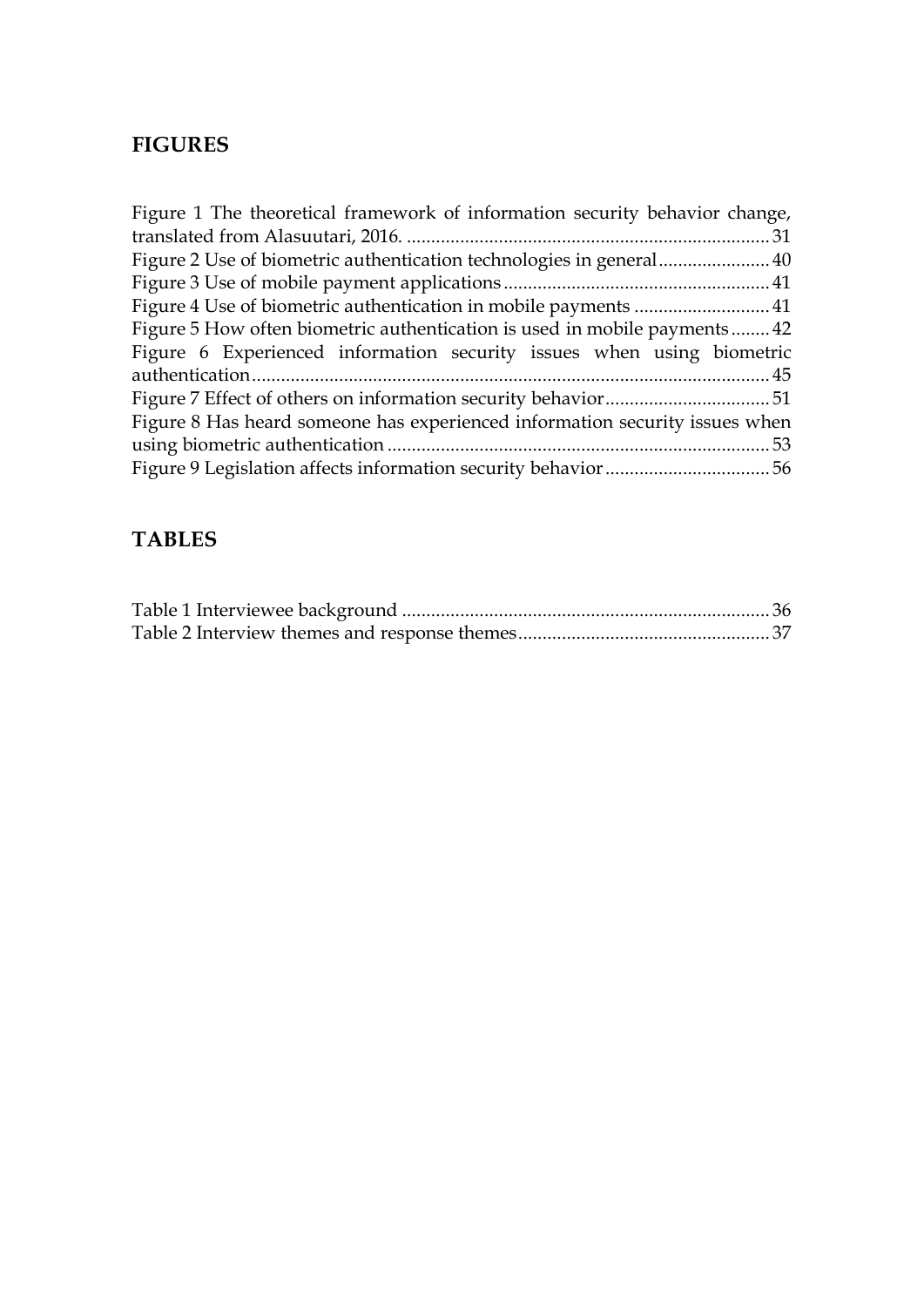# **TABLE OF CONTENTS**

## ABSTRACT TIIVISTELMÄ FIGURES AND TABLES

| $\mathbf{1}$   |     |                                                                   |  |  |
|----------------|-----|-------------------------------------------------------------------|--|--|
|                | 1.1 |                                                                   |  |  |
|                | 1.2 |                                                                   |  |  |
| $\overline{2}$ |     |                                                                   |  |  |
|                | 2.1 |                                                                   |  |  |
|                | 2.2 |                                                                   |  |  |
|                | 2.3 |                                                                   |  |  |
| 3              |     | AUTHENTICATION                                                    |  |  |
|                | 3.1 |                                                                   |  |  |
|                | 3.2 |                                                                   |  |  |
|                |     |                                                                   |  |  |
|                |     |                                                                   |  |  |
|                | 3.3 | The information security of biometric authentication in mobile    |  |  |
|                |     |                                                                   |  |  |
| 4              |     | INFORMATION SECURITY BEHAVIOR AND THE THEORETICAL                 |  |  |
|                |     | FRAMEWORK OF INFORMATION SECURITY BEHAVIOR CHANGE 23              |  |  |
|                | 4.1 |                                                                   |  |  |
|                | 4.2 |                                                                   |  |  |
|                | 4.3 | Differences between information security professionals and non-   |  |  |
|                |     |                                                                   |  |  |
|                | 4.4 | The theoretical framework of information security behavior change |  |  |
|                |     |                                                                   |  |  |
|                |     |                                                                   |  |  |
|                |     |                                                                   |  |  |
| 5              |     |                                                                   |  |  |
|                | 5.1 |                                                                   |  |  |
|                | 5.2 |                                                                   |  |  |
|                |     |                                                                   |  |  |
|                | 5.3 |                                                                   |  |  |
| 6              |     |                                                                   |  |  |
|                | 6.1 | Use of biometric authentication and mobile payment applications39 |  |  |
|                | 6.2 | Understanding of information security behavior  43                |  |  |
|                | 6.3 |                                                                   |  |  |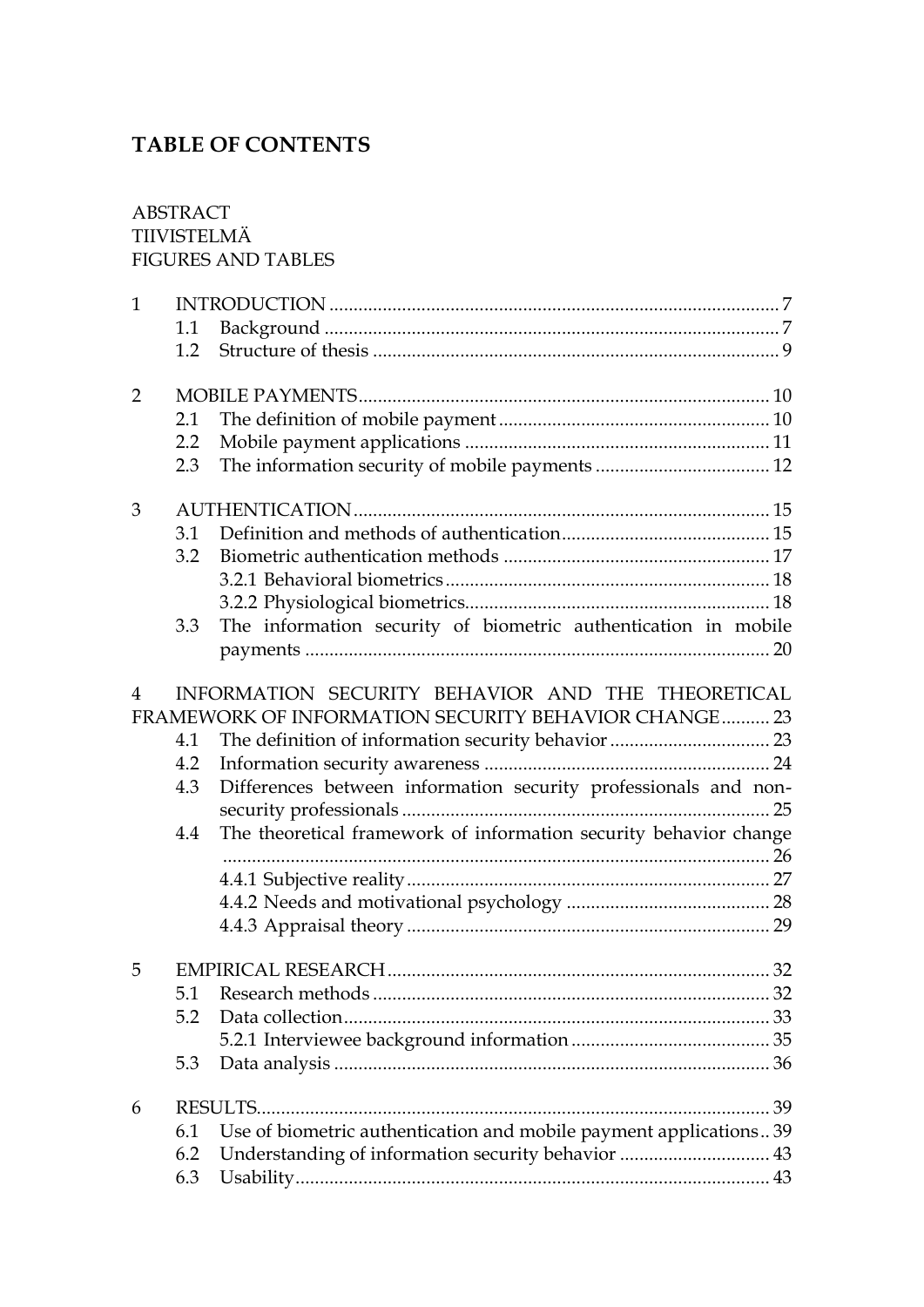|   | 6.4 |                                                                       |
|---|-----|-----------------------------------------------------------------------|
|   | 6.5 |                                                                       |
|   | 6.6 |                                                                       |
|   | 6.7 | Perceived risks, threats, vulnerabilities and incidents 52            |
|   | 6.8 |                                                                       |
|   | 6.9 |                                                                       |
|   |     |                                                                       |
|   |     |                                                                       |
| 7 |     |                                                                       |
|   | 7.1 | Factors affecting the intention of changing information security      |
|   |     |                                                                       |
|   | 7.2 | Differences between information security professionals and non-       |
|   |     |                                                                       |
|   | 7.3 | Validity, reliability, generalization and limitations of the study 61 |
|   | 7.4 | Recommendations for practice and suggestions for further study  63    |
| 8 |     |                                                                       |
|   |     |                                                                       |
|   |     |                                                                       |
|   |     | APPENDIX 1 THE SEMI-STRUCTURED INTERVIEW FRAME  75                    |
|   |     |                                                                       |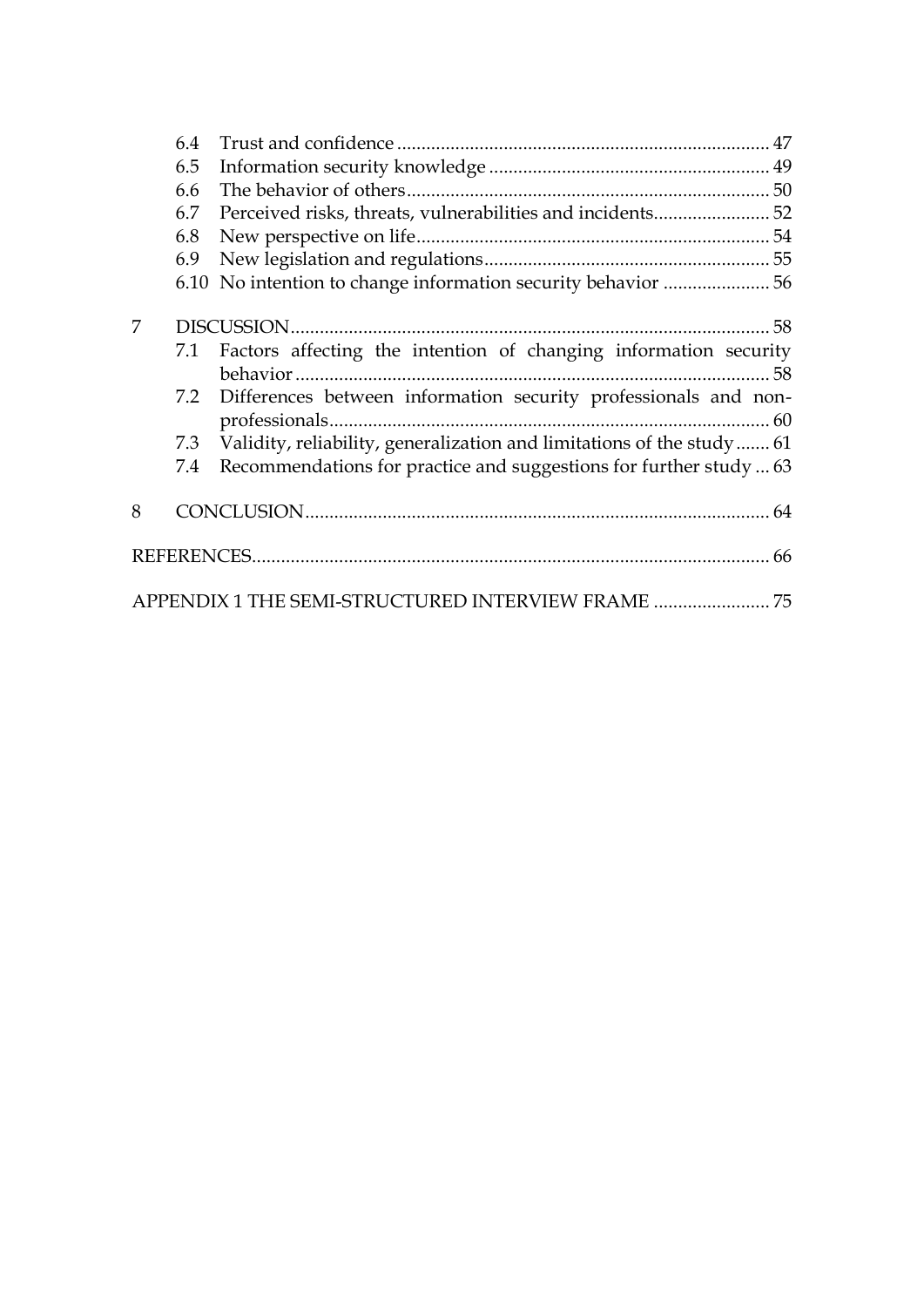# <span id="page-6-0"></span>**1 INTRODUCTION**

## <span id="page-6-1"></span>**1.1 Background**

Using cash as a payment method has decreased rapidly over the past years, especially during the COVID-19 pandemic in 2020 and 2021, and using credit cards and other payment methods have increased. Mobile payments are one method that is quickly gaining users as owning a smartphone is becoming more common. This transition has taken place due to changes in the economy, technological developments on the Internet, the proliferation of social networks, and increased use of mobile devices. (Ramos de Luna, et al., 2019.) According to Statista, there's 3.8 billion smartphone users in the world in 2021, and the global amount of smartphone users increased by 40% between the years 2016 and 2020. Because smartphones are nowadays a widespread commodity, consumers benefit from the ease and convenience of paying for goods and services with this new payment channel. Mobile payment systems have adapted not only to mostly digital and mobile-free reality but also a new business environment that makes it easier to do business anywhere, at any time and to anyone. (Ramos de Luna, et al., 2019.)

Most smartphones also provide a biometric authentication, usually with fingerprint recognition and facial recognition technologies. Biometric authentication can work as an alternative to passwords as they do not need to be remembered. Biometric authentication can provide many benefits to users compared to traditional authentication methods, and thus many mobile payment application providers also provide the possibility to use biometric authentication methods to authenticate the user when making a payment. However, using physical features to identify oneself also brings new issues and threats compared to passwords and other traditional authentication methods. Biometric identifiers can reveal sensitive information about users, such as race, gender, or disease. (Phillips, Zou, & Li, 2017.) Providing biometric data to a company could compromise privacy and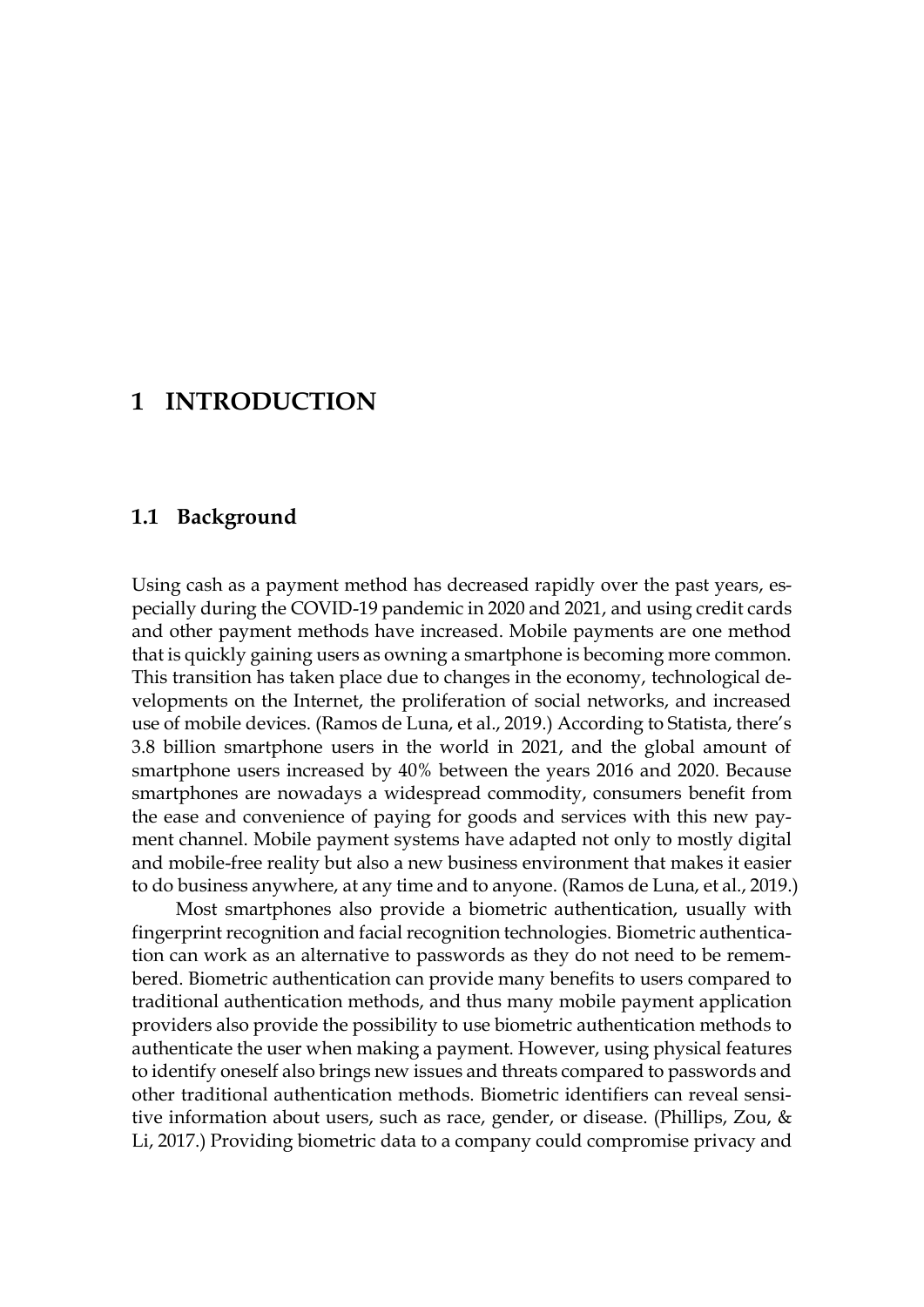eventually even lead to illegal espionage by governments or law enforcement agencies (Memon, 2017).

These threats can be minimized with sufficient information security behavior. Individual's information security behavior can be affected by many things, for example the user may change their information security behavior for the better as their knowledge and awareness of information security threats and countermeasures increase and they understand the impact of their own actions on the possible threats. (Lebek, et al. 2011.) The atmosphere and attitudes of the user's circle of acquaintances can also affect the user's behavior, if the circle of acquaintances become more security critical. (Wu, 2009.)

Mobile payments, biometric authentication and information security behavior are all quite well researched topics in the past. Previous research has looked into, for example, the security threats of mobile payments (Huh, et al. 2017), the adaptation of biometric authentication (Wolf, Kuber & Aviv, 2018 and 2019) and the comparison of security practices between information security professionals and non-security professionals (Ion, Reeder & Consolvo, 2015). However, there's no current studies examining all these aspects when they are combined, even though the amount of users using biometric authentication in mobile payments has increased significantly (Ahmed, et al. 2020; Choi, et al. 2020). This research focuses to examine what are the factors that affect the possible change of information security behavior when using biometric authentication in mobile payments. The study focuses on mobile payment applications and the use of biometric authentication methods in them and examines how information security behavior can change when using them. The aim is also to understand how much does increased information security knowledge influence the intended change. The research questions in this research are as follows "*What factors would affect the intention to change information security behavior in the context of using biometric authentication in mobile payments?"* and "*What differences can be seen in the intention to change information security behavior comparing information security professionals and non-professionals, in the context of using biometric authentication in mobile payments?".*

The first part of this study has been carried out as a literature review, so it provides a clear a review of scientific articles and literature in the field. In the search for sources the main databases have been Scopus and Google Scholar together with the JYKDOK database of the University of Jyväskylä. Top search terms have been "biometric authentication" combined with the terms "information security behavior", "change" and "mobile payments". Various combinations have also been used in the search phrases from the above terms. The main criteria for selecting sources are in addition to the content of the text, the reliability of the sources. Reliability has been assessed based on the number of citations, the publication channel, and other work by the authors. In addition, the content of the sources has been evaluated based on their year of publication to ensure upto-date information.

A qualitative research was chosen as the research method in this study. A qualitative study focuses on a deeper understanding of the subject matter and research problem compared to a quantitative study that focuses on a large sample and statistics. In the case of this research, cloud services and their management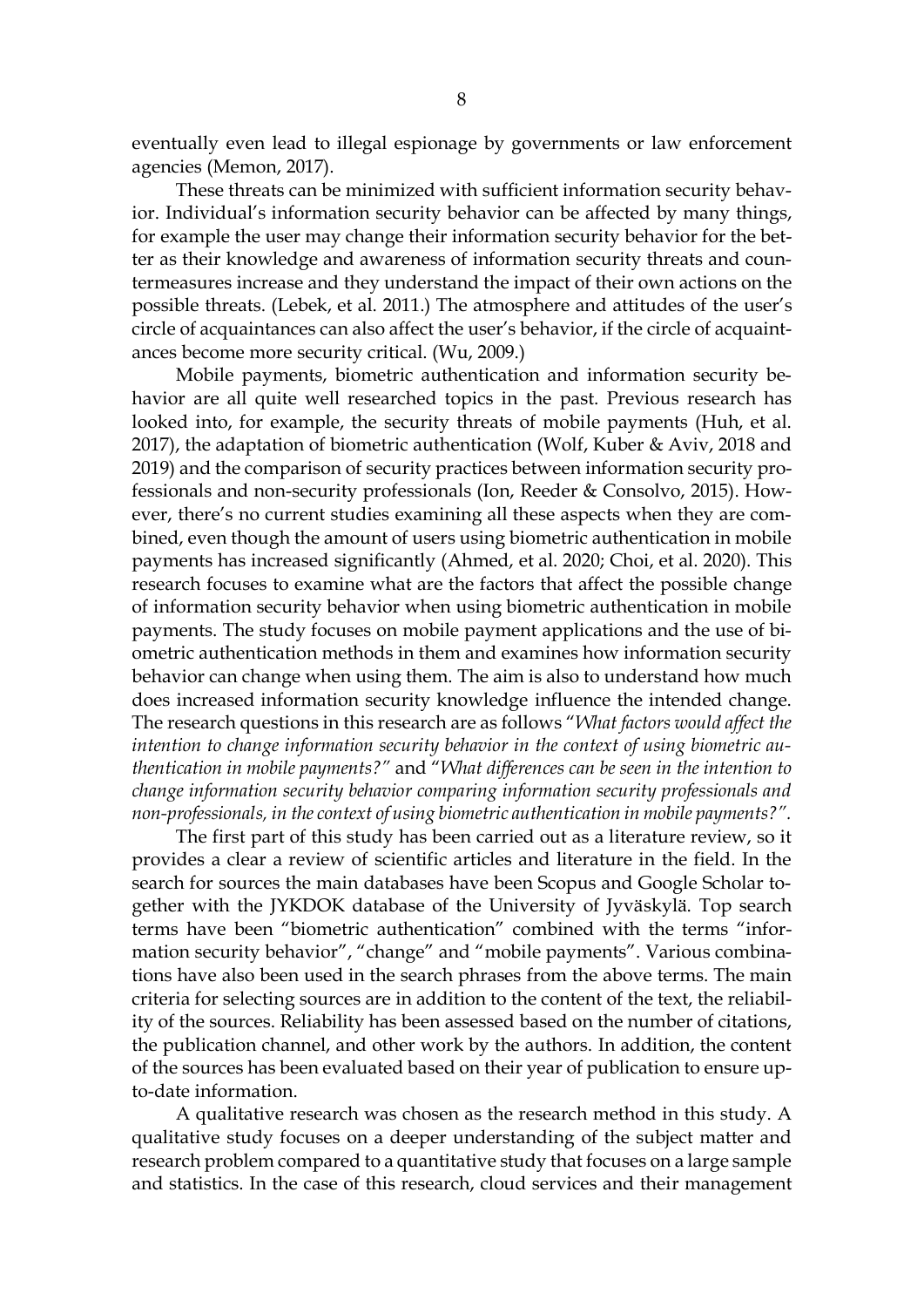in organizations from a security perspective. The qualitative research will be conducted by interviewing a group of IT professionals specializing in information security and a group of people that have not studied nor worked within the information security field. The empirical material of the research is collected from these interviews.

## <span id="page-8-0"></span>**1.2 Structure of thesis**

The structure of the literature review of the research is as follows: chapter two defines mobile payment and discusses the information security related threats towards it that has been found in previous literature. Next, chapter three defines authentication in general and introduces different types of authentication methods, and defines the information security risks related to using biometric authentication in mobile payments. Chapter four gives a brief introduction to information security behavior as a concept, the differences in behavior between information security professionals and non-security professionals, and introduces the theoretical framework used in this research. The empirical research of the study begins in chapter five, which introduces the research method and the progress of the research. Chapter six presents the detailed results of the research interviews, and presents the recurring themes found in the interviews. Chapter seven then presents the reflection of the study and discusses the found results and compares them to the previous literature. Chapter eight is a summary of the study.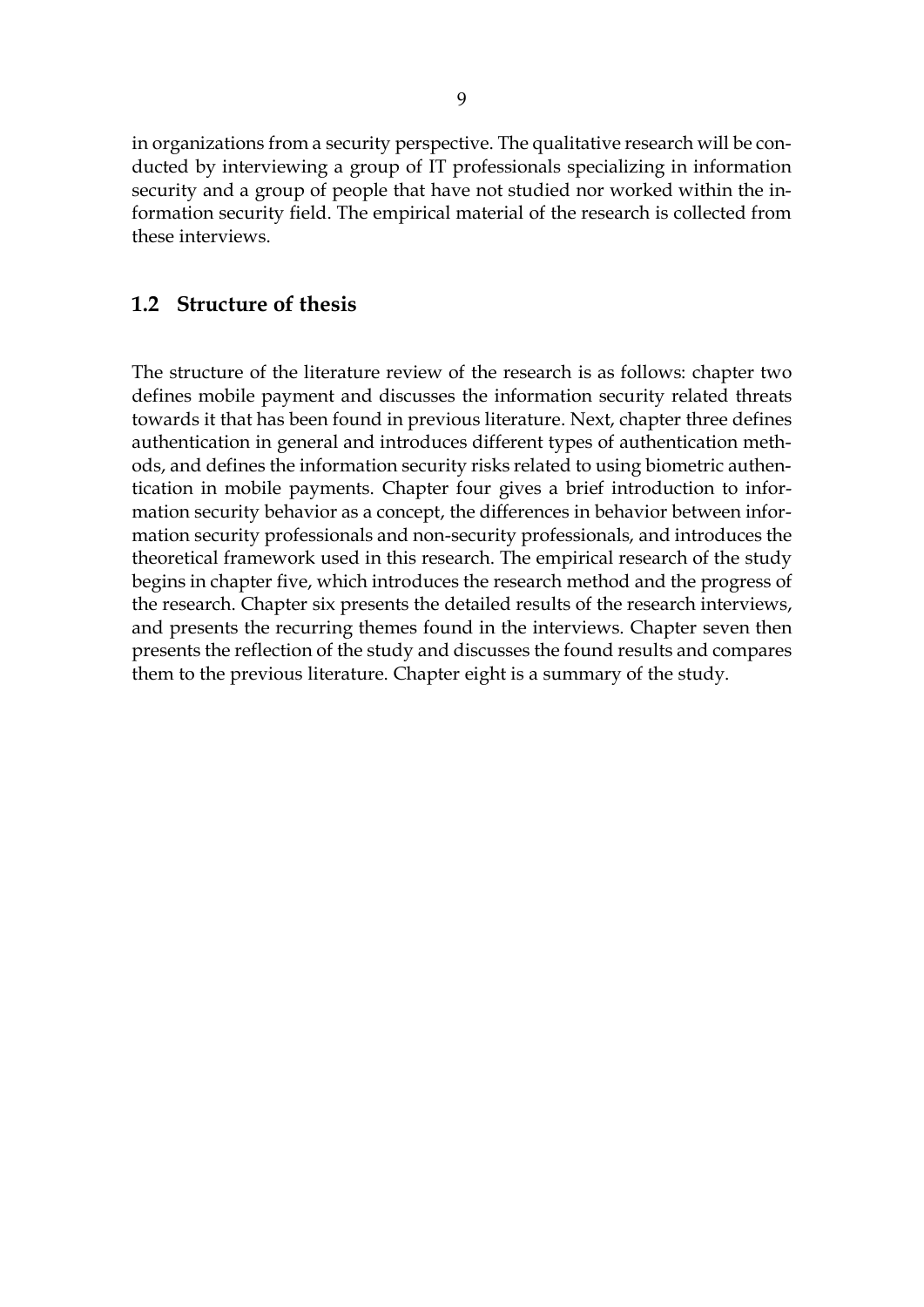# <span id="page-9-0"></span>**2 MOBILE PAYMENTS**

Nowadays many refer to mobile commerce, which is an addition to the wider ecommerce industry. Mobile commerce can be defined as a form of electronic business that focuses specifically on mobile devices. The key forms of the mobile commerce include mobile payment and mobile banking. The clear distinction between the two is challenging, since they contain overlapping functions and can be part of the same entity (Jovanovic & Muñoz-Organero, 2011), and are susceptible to information security risks. In the next chapter I will elucidate on these definitions and refer further to the related information security risks.

## <span id="page-9-1"></span>**2.1 The definition of mobile payment**

At its widest, mobile payment is defined as any payment transaction using a mobile device such as a smartphone or tablet to initiate, activate and / or approve a payment transaction (Karnoukos, 2004). Alternatively, one definition of mobile payment is that at least the payer uses a mobile device to make the payment (Au & Kauffmann, 2008). These definitions therefore do not limit mobile payment to any specific application, and the definitions are not dependent on the location of the payer or payee. It should also be noted that mobile payments are not only limited to mobile or smartphone payments but are possible with any device using wireless network technologies (Karnouskos, 2004). It is important to notice that there's various ways to perform mobile payments, such as SMS messages and dedicated applications. In this literature review the focus is set on dedicated mobile payment applications.

It is common practice for mobile payments to be divided into two different types based on their method of operation: remote and local payments, also called contactless payments. In a remote payment, the user connects to the back end system of a mobile payment service using a mobile device and through mobile networks, whereas in a contactless payment the user makes a payment using a mobile device and short-range communication technologies (Agarwal, Khapra,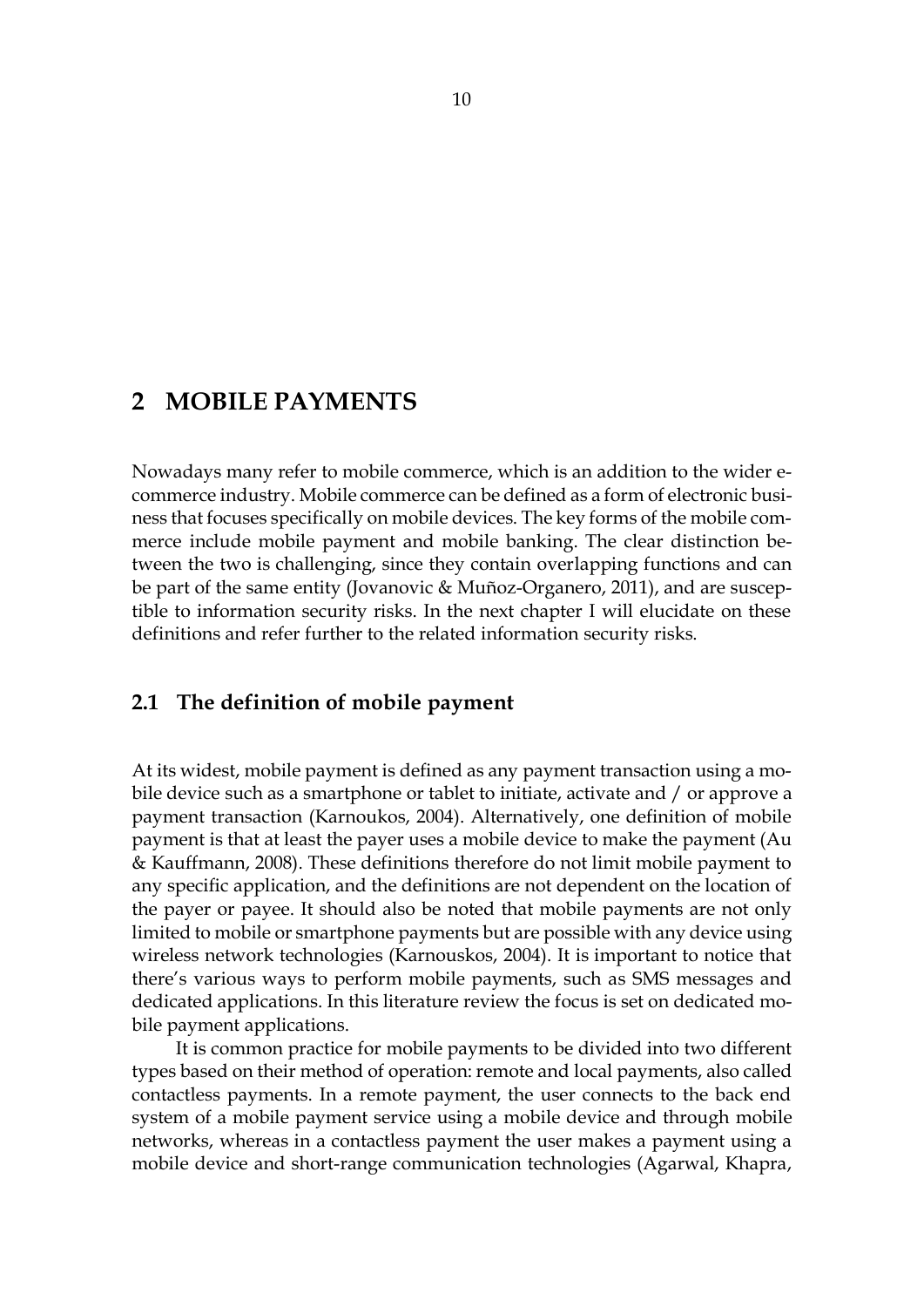Menezes & Uchat, 2007). The use of mobile payment systems requires the customer to sign up for the service, which often includes installing an application on your mobile device. The customer can then use the application on a mobile device to make a payment. The customer may have pre-paid money in their account, or the service may charge directly from an associated bank account (Taylor, 2016).

Short-range Radio Frequency Identification technology (RFID) is often used for contactless payments. The technology is based on NFC (Near Field Communication), which enables data transfer between two devices, such as a consumer mobile device and a retail payment terminal. The payer takes their mobile device close to the payment terminal, usually less than 20 centimeters from the device to make a purchase. The payer usually has to verify the transaction by entering a password or a security code on the mobile device. (Liu, Kostakos & Deng, 2013.)

It is also worth noting that the mobile payment may be a so-called peer-topeer (P2P) or consumer-to-business (C2B) payment. P2P payment is private payment between two service users, and they are typically remote. A commercial payment platform may be involved in the transaction, but the transaction itself is directly between two persons. P2P payments are popular, especially in developing countries, and are estimated to have enormous growth potential. For example, over 40 million money transfers, so-called red envelopes, were sent via WeChat in China, during Chinese New Year 2015 alone. The C2B payment, is a purchase transaction where the customer pays a company for the product or service. (Wang, Hahn & Sutrave, 2016.)

When using mobile payment applications, the payer needs to either sign into the application with a password or verify the payment within the application with a password. In the modern mobile devices, these passwords can be replaced by verifying the purchase with biometric authentication methods such as fingerprint recognition or facial recognition. A few identified mobile payment applications for contactless payment that allow the use of biometric authentication methods are briefly introduced in the following chapters.

## <span id="page-10-0"></span>**2.2 Mobile payment applications**

Mobile payments have been around already for over 20 years and several applications have been introduced during that period (Dahlberg, Huurros & Ainamo, 2008). In the past few years, plenty of new applications have been published and a few of them have become firmly established in the everyday life of Finnish consumers. The most downloaded and used mobile apps in the Finnish market are MobilePay, Pivo and Apple Pay.

MobilePay is a mobile payment application launched by Danske Bank in 2013 and was differentiated to an independent subsidiary MobilePay Finland Oy in 2018. MobilePay has over 5.8 million users in the Nordic countries. The app has been downloaded more than 1.6 million times in Finland. The application can be used by a customer at any bank, and according to MobilePay, more than half of those downloading the application use something else as their primary bank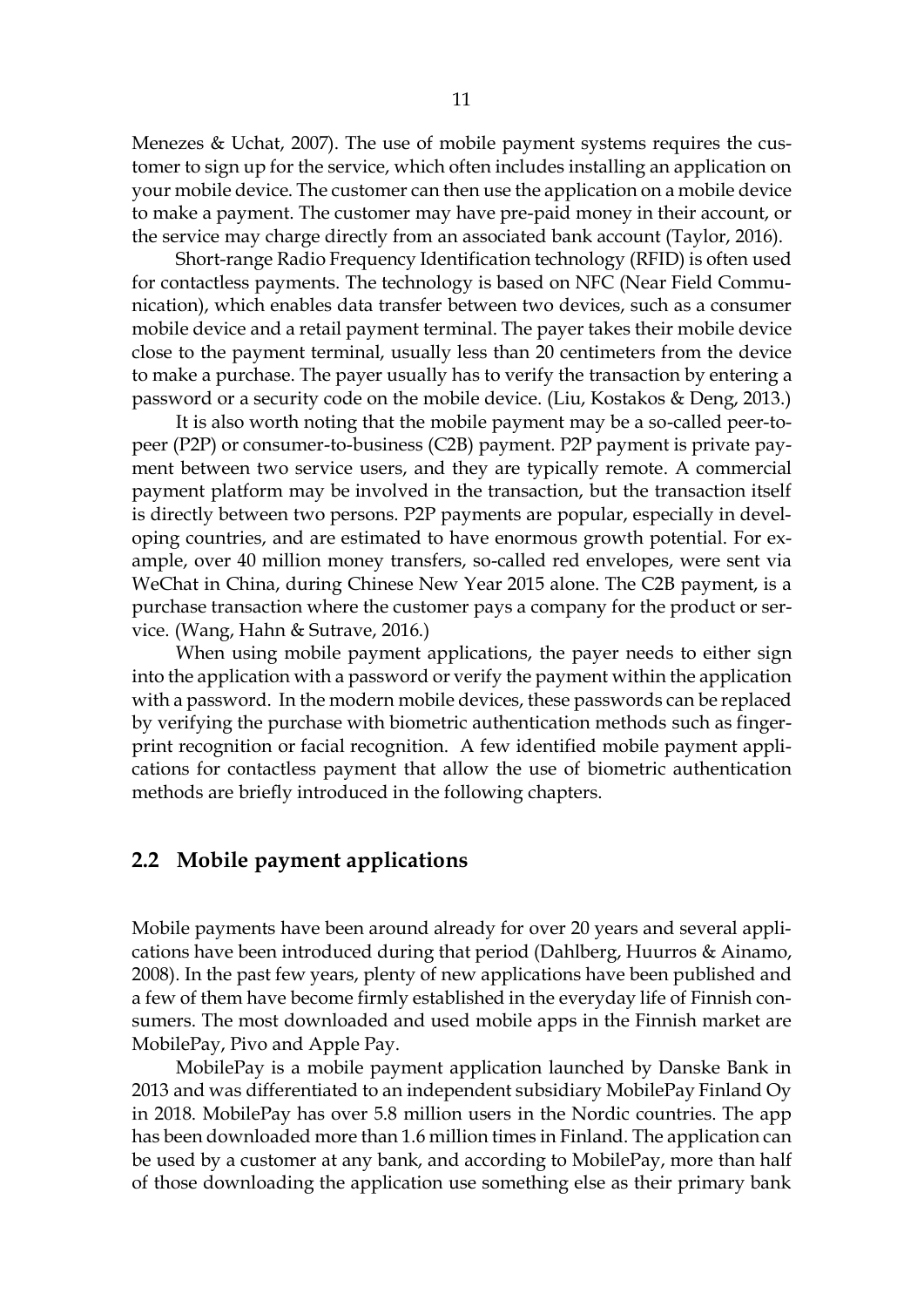than Danske Bank. With MobilePay, user can send and receive money P2P with phone number. In addition, users can pay with MobilePay at checkout or online with contactless payment, a 5-digit code or a QR-code. MobilePay requires an Android or iOS operating system from a smart device. Contactless payments in MobilePay use NFC and BLE (Bluetooth Low Energy) technologies. The BLE technology also allows iOS users to use MobilePay as a contactless payment method. (MobilePay, 2021.)

Pivo is an application developed by a Finnish bank Osuuspankki and its likewise launched in 2013. Initially, the main purpose of the application was to help track the revenue and expenditure of one's finances, but its goal from the beginning was to develop a mobile payment application. Now with Pivo, users can send and receive money P2P by phone number, pay at checkout as well as pay online. Pivo can be used by any bank's client and it works on Android, iOS, and Windows phones and it has over 1.2 million users in Finland. However, the contactless payment in Pivo can be used only with Android phones with NFC technology and by Osuuspankki clients. (Pivo, 2021.)

Apple Pay was launched for the Finnish market in 2017. With the application user can pay for both in online shops and in stores with contactless payment technologies. Prior to Apple Pay, many contactless payment methods, excluding MobilePay, have been successful only on Android devices because Apple has limited the Apple devices' NFC technology use only for themselves. Apple Pay works with all of Apple's latest devices by adding debit or credit card information to the application. However, Apple Pay doesn't support all credit and debit cards and in Finland it is only limited to 23 different card suppliers, including Nordea, Aktia, Danske Bank, Osuuspankki and American Express. (Apple, 2021.)

## <span id="page-11-0"></span>**2.3 The information security of mobile payments**

Users require confidentiality, authentication, data integrity, as well as non-repudiation as essential needs for making safe and secure transactions over the internet (Sharma, 2017.) The electronic payment systems need to have all the above protection attributes, as in a competitive market, users will not rely on an unsecure mobile system. As well as this, trust is exceptionally essential to gain approval from the users. (Hassan et al., 2020.) Many of the information security risks associated with mobile payment are the result of the mobile payment device being used for many different purposes and containing many different applications. Installing mobile device security and software updates is typically the responsibility of the user, which can further reduce device security. (Wang, Streff & Raman, 2012.) This may cause the device to be vulnerable for attacks and malwares. In addition to possible malware, mobile payment threats also include the loss or theft of a mobile device and the risks of malfunction. (Me, 2003)

Malware is one of the biggest threats to mobile payment systems and they are constantly growing in number (Bosamia & Patel, 2019; Wang et al., 2016). The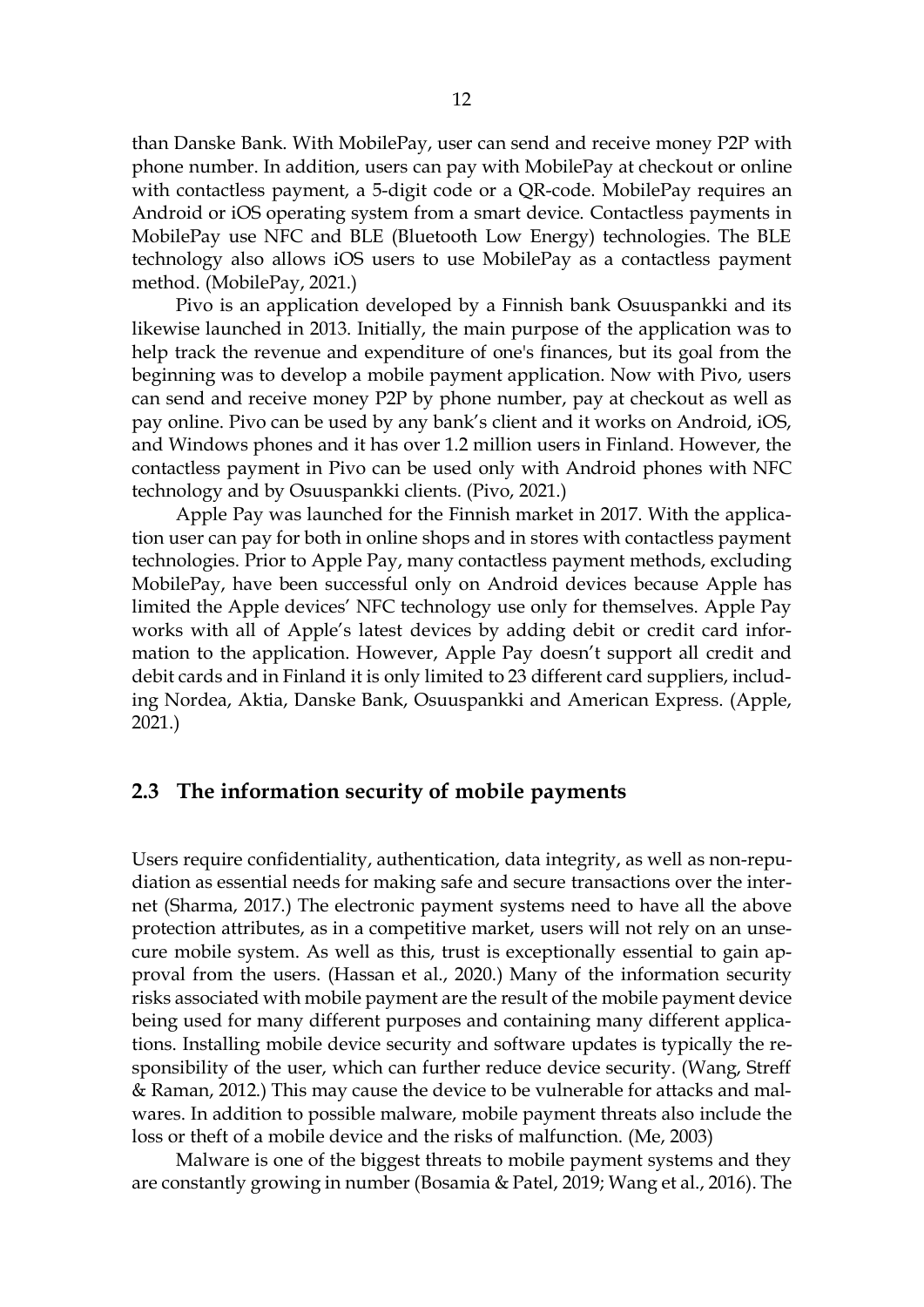malware that threatens smart devices can be divided into three main categories: spyware, viruses, and trojans. Viruses spread from one device to another by replicating themselves. Often, they are hidden in a file that is downloaded on the mobile device. Viruses can also be transmitted via Bluetooth. Trojans are often disguised as games, security updates or other desired application that the user downloads to their device. Most of the malware on smartphones belongs to the group of spywares that aims to collect user information unobserved. It is estimated that over 60 percent of the Android operating system malware is spyware. (Wang et al., 2012)

Many mobile payment systems rely on SSL / TLS protocols to protect the data on the network. However, there are critical vulnerabilities found in these protocols that could be exploited by attackers. (Wang et al., 2016.) Secure Sockets Layer (SSL) and Transport Layer Security (TLS) are encryption protocols designed to protect communications (Oppliger, 2016). In 2014 a major vulnerability called Heartbleed Bug was revealed in OpenSSL, an open source SSL / TLS implementation. By exploiting this vulnerability, a hacker could gain access to personal data such as credit card numbers, usernames, and passwords. Perhaps most worrying was that it also allowed the hijacking of encryption keys and appearing as or controlling a server. Many of the most popular online services, such as Facebook, Google and Twitter, were affected by this vulnerability. (Gujrathi, 2014.) SSL / TLS protocols are also vulnerable to Man in the Middle attacks, which are a known threat in mobile payments (Bosamia & Patel, 2019).

In SRFC2828, a Man in the Middle (MitM or MITM) attack is defined as an active eavesdropping attack in which an attacker intercepts and selectively transforms data in order to disguise itself as one or more of connective parties. (Shirey, 2003) In a typical MitM attack, the attacker is set between the user and the server so that they can communicate separately with both parties. This way both the user and the server think that they are communicating directly with one another without knowing the presence of the attacker. Although SSL / TLS protocols in principle provide sufficient protection to MitM attacks, the attacks are a serious threat to many SSL / TLS based web applications. There are two main reasons for this: firstly SSL / TLS server authentication is often poorly implemented or not implemented at all by a naive end user. This results in a situation where the user ends up talking to a dishonest intermediary and thus gives away information to them. Second, SSL / TLS session setup is often not connected to the user authentication, which allows the attacker to cheat the server with the authentication information obtained. (Oppliger, Hauser & Basin, 2006.)

Bosamia and Patel (2019) also raise tampering with the mobile payment application and the use of root kits as a vulnerability for the mobile payment applications. This means that an attacker chooses to backdoor a mobile payment application to capture login details and send these to an attacker-controlled server. By this attacker can download and upload any data from user application. According to Bosamia and Patel (2019), other application-based threats are, for example, weaknesses in biometric identification for initial authorization of transactions, which may cause unauthorized access to the application, and that the credit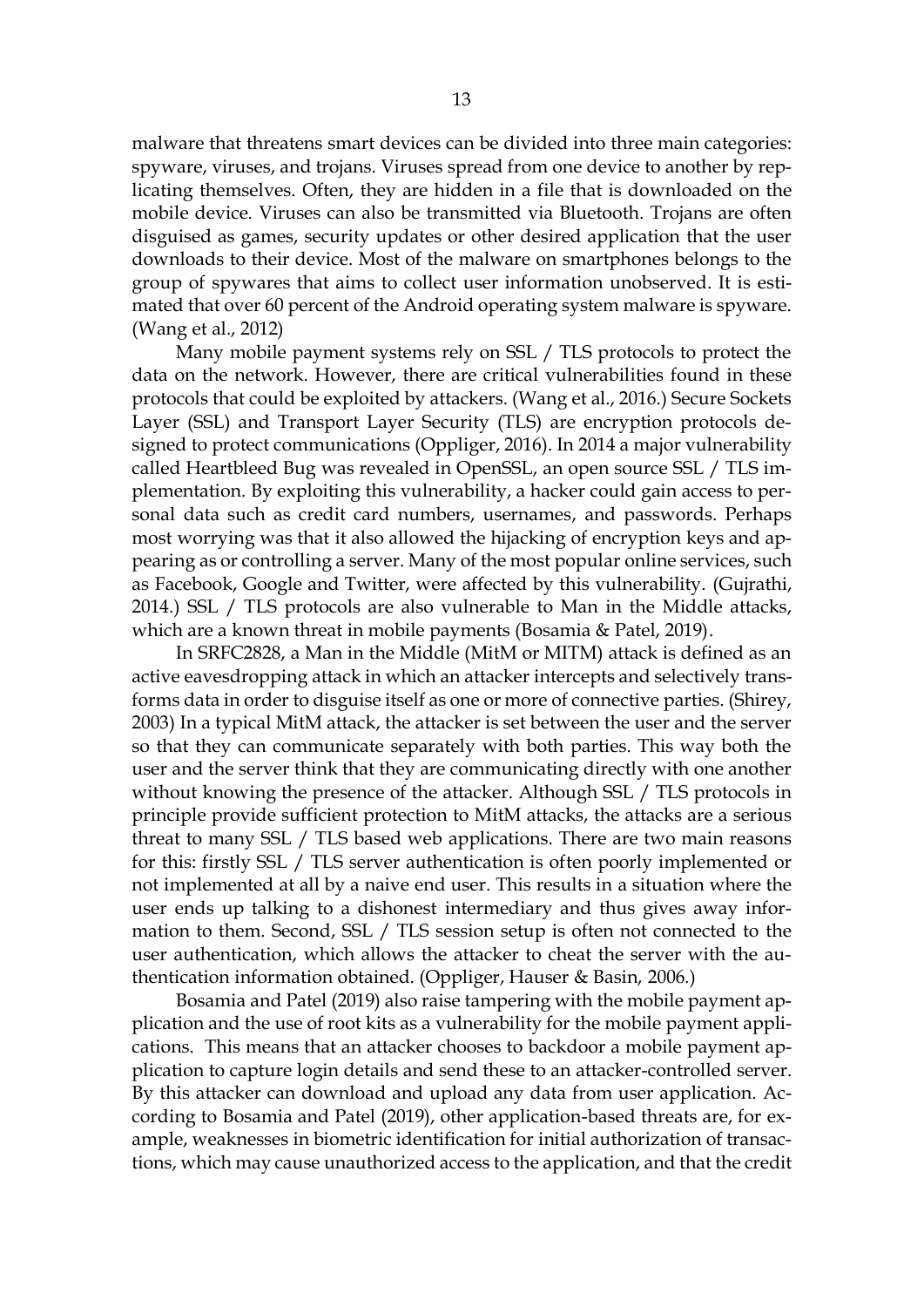card information is not stored encrypted in Secure Element or processed in Trusted Execution Environment, which may cause the credit card information to be available in plain text to an attacker. (Bosamia & Patel, 2019.)

The information security of mobile payments can be enhanced with various methods. Encryption technologies play an important role in protecting mobile payments in the open networks that have very little or no physical security. (Isaac & Sherali, 2014) Protecting mobile devices from malware is also extremely important. There are different models for detecting and preventing malicious software, and it includes participation from both the application developers and end users. The developers should follow secure programming and privacy practices to minimize the access to unnecessary information that could be exploited by attackers. The end user of the mobile device must ensure that they install a good quality mobile security solution to the device and only download applications from trusted marketplaces. (Ramu, 2012.)

User authentication is an extremely important function of mobile payment for safety. Mobile devices themselves often contain authentication methods such as Personal Identification Number (PIN) and Personal Unblocking Key (PUK). These authentication methods utilize a common SIM card in mobile devices. The most common approach to enhance the information security is to make the user use username and password sign-up when performing mobile payments. (Kadhiwal & Zulfiquar, 2007.) Authentication is explained in more detail in the next chapter.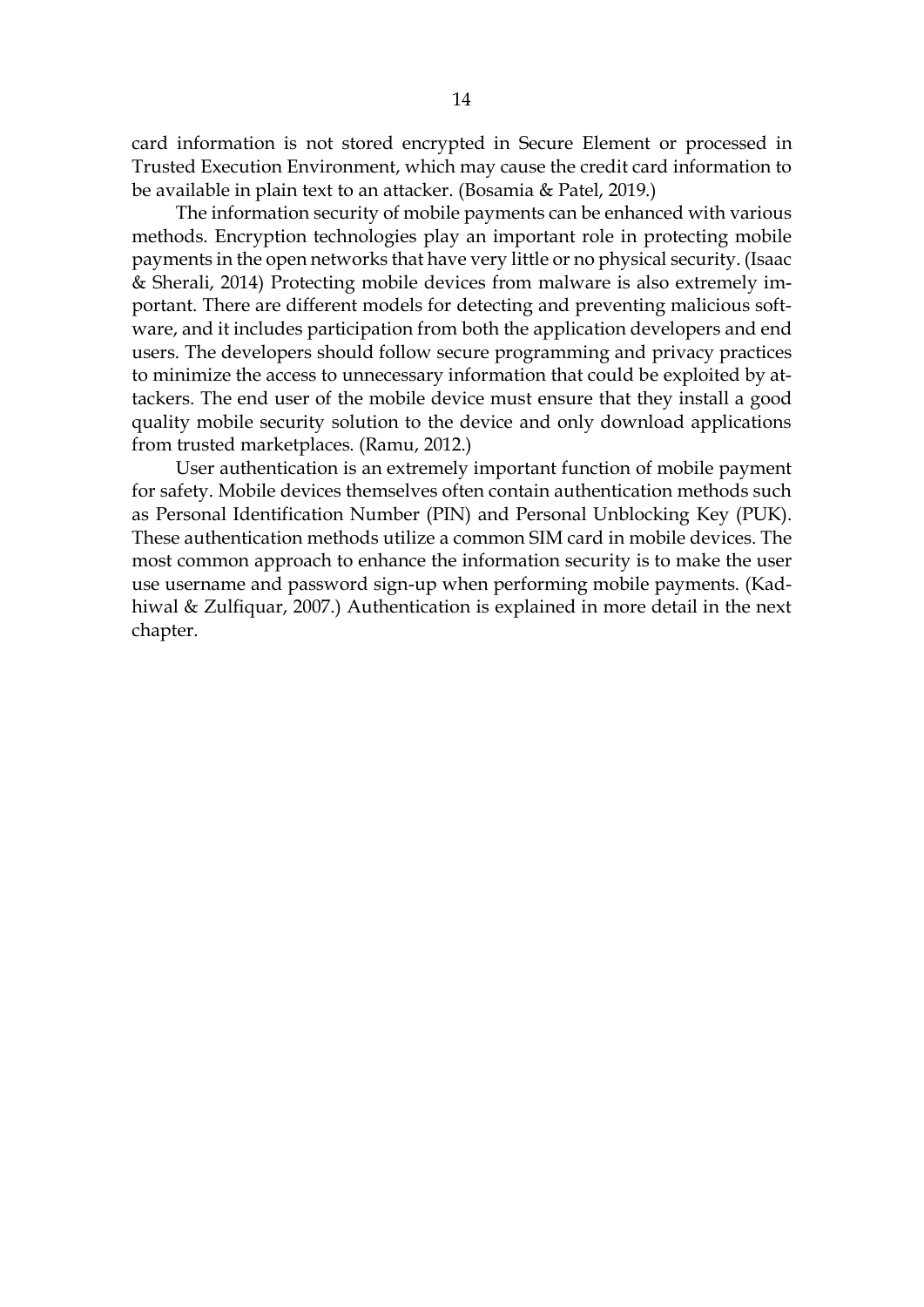# <span id="page-14-0"></span>**3 AUTHENTICATION**

We need to authenticate ourselves to different services and environments every day at work and in everyday life. We need access to workstations, emails, internet services and business environments. The most commonly used means of authentication is username and password (Sabzevar & Stavrou, 2008), but it is not the only authentication method in use. Using only username and password for authentication are seen to be less secure, because a perpetrator can easily guess or get to know the password. Thus, there are more secure authentication methods in use nowadays, such as biometric authentication methods (Wang, et al., 2020.), which will be presented in more detail in this chapter.

The authentication process consists of two parts, the information system factor identification and verification of a presumed identity (Bailey, Okolica & Peterson, 2014). In this literature review, the focus is on human-to-machine authentication or in other words user authentication. In user authentication, the most important target of the authentication process is to answer the question "Is this person the one they claim to be?" (O'Gorman, 2003.) This chapter describes the definition of authentication and gives a brief introduction to different types of authentication methods.

## <span id="page-14-1"></span>**3.1 Definition and methods of authentication**

Authentication is one of the most important aspects of an information system's components (Barkadehi et al., 2018). It is a process in a distributed information system or other information network whereby one factor affecting an information system entity verifies its own identity to another. Verifiable information system factors may include, for example, human, computer or network service. (Altinkemer & Wang, 2011.) At its simplest, authentication can be described with one phrase: authentication is the verification of the identity of the source of information.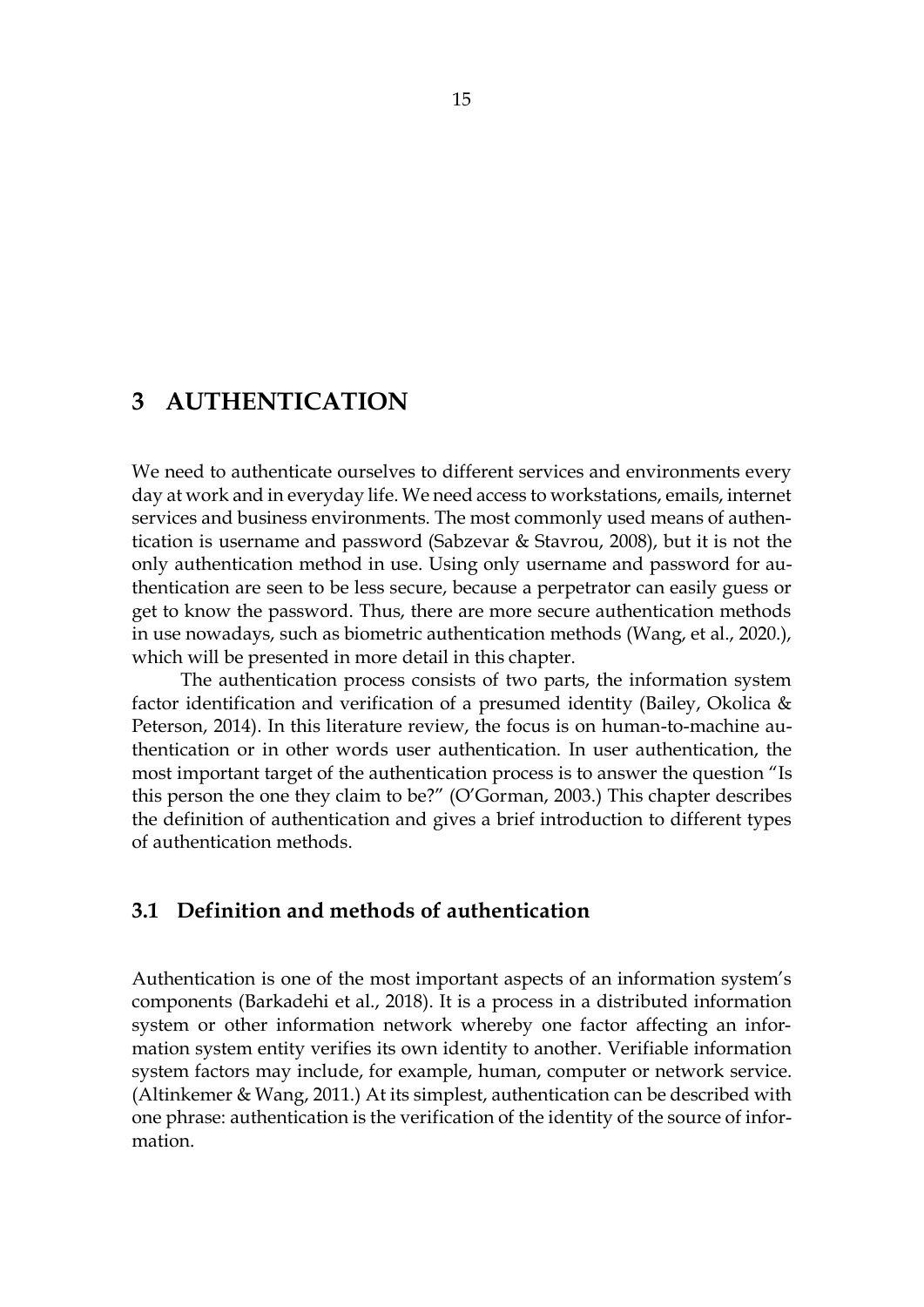Authentication is often a prerequisite for accessing the resources of the target system (Braz & Robert, 2006) and is considered as one of the security infrastructures key components (Burrows, Abadi & Needham, 1990). Proper authentication can effectively reduce, for example, the risk of impersonation such as impersonating another person or organization, which is considered one of the greatest security threats to information systems. According to O'Gorman (2003), authentication between a human and a computer or other network service is much less secure than authentication between two computers or a service on a network. A person who identifies has limitations and weaknesses, such as capacity and performance; user authentication can even be considered to be the Achilles heel of secure systems (O'Gorman, 2003).

Most often, authentication is based on some encryption key or other information shared by the parties (Burrows et al., 1990). Menkus (1988) has divided the authentication methods used into three different authentication factors. According to Menkus, authentication can be based either on a person's knowledge, possession or inherence. Knowledge-based authentication methods are the most commonly used methods for identifying information systems. They are based on the questions "what do you know" or "what do you remember". The most wellknown authentication type in the category is the traditional string-based password that has retained position as the most used authentication type (O'Gorman, 2003), even though researchers have identified the associated security and availability issues already for 40 years (Bonneau et al., 2012). The drawback of the knowledge-based method is that the authentication information it requires, such as a password, can be revealed and thus used by the wrong person, which exposes the target system to impersonation (Bailey, Okolica & Peterson, 2014, Wang, et al., 2020).

The possession-based authentication method means that a physical object, such as a debit or smart card, is required for authentication. The device may also be, for example, an active device that generates single-use authentication codes for the user. Possession-based methods are based on the question of "what do you own". (O'Gorman, 2003.) A drawback to the possession-based authentication method is that the authentication device may be lost or stolen, which can get it into the wrong hands (O'Gorman, 2003; Bailey et al.,2014). In addition, one of the problems of possession-based authentication methods is that authentication or system access will be prevented if the authentication tool is not available.

Because using fingerprint recognition and facial recognition as the authentication method of performing mobile payments is increasing significantly, this research focuses more deeply on inheritance-based authentication methods, also referred to later as biometric authentication methods. An inherence-based authentication method means that a single user can be identified by a specific physical or chemical property or based on a measurable specific characteristic that is based on user behavior. Instead of identifying yourself with the questions "what do you own", "what do you know" or "what do you remember", a person-specific authentication method can answer the question of "who you are". Compared to knowledge-based and possession-based authentication methods, an inherence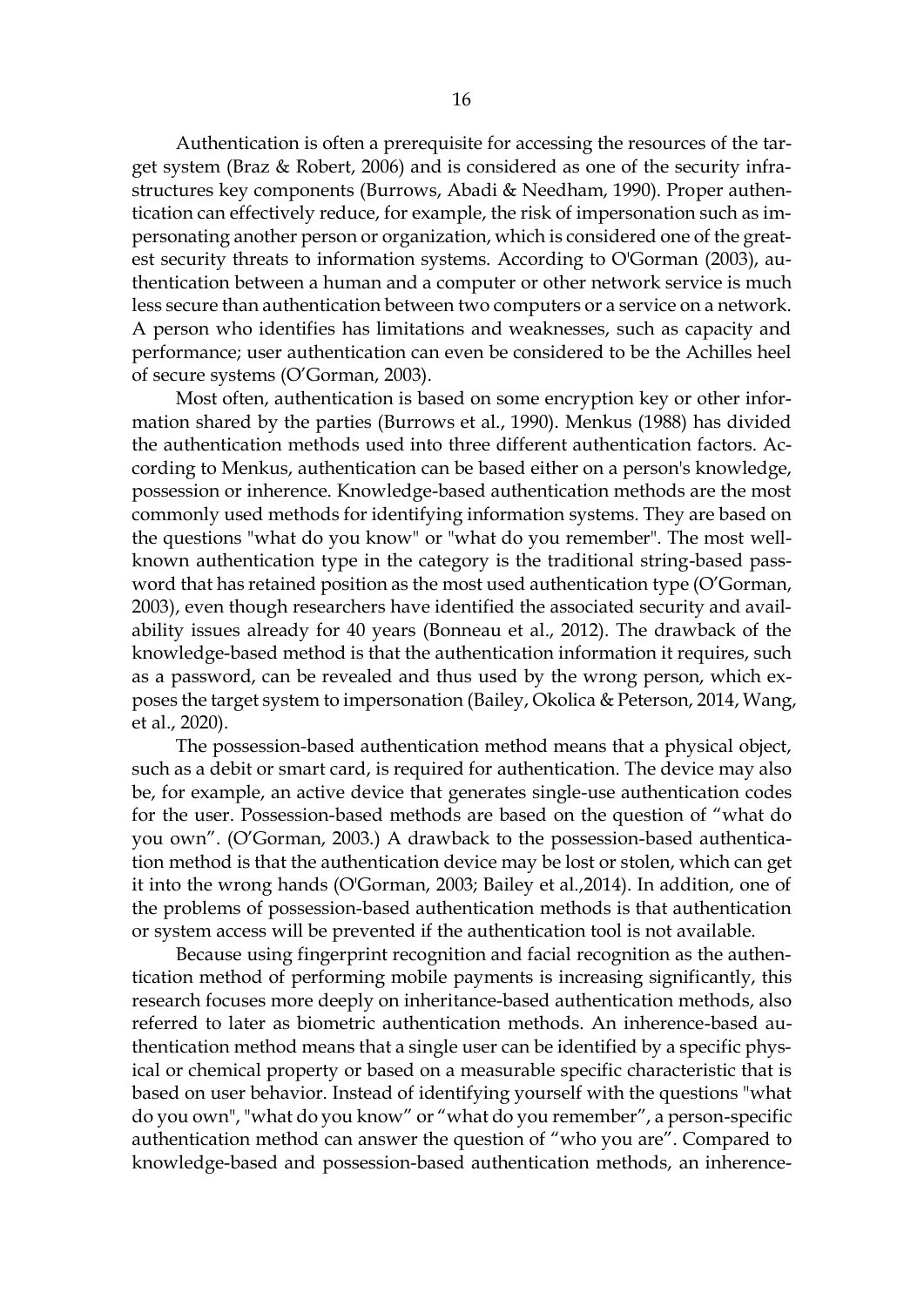based approach better addresses the question of the identity of an identifiable person by combining both components, i.e. user identification and identity verification (Bailey et al., 2014), because the issue of authentication is with the person themselves and not with the information being shared or the physical object itself. However, the knowledge-based authentication methods are relatively easy to use and quite familiar to broader userbase. Thus, the knowledge-based authentication methods usually show very high usability and adaption rate. But as mentioned before, the knowledge-based passwords are also easy to be leaked or guessed by an attacker, leading to a low security level. (Wang, et al., 2020.) Although an authentication device based on a person's special characteristics is more secure, copying or imitating it is possible, though much more challenging than other authentication methods. (O'Gorman, 2003; Jain, Flynn & Ross, 2007) Biometrics are generally divided into physiological and behavioral biometrics (Bergadano, Gunetti & Picardi, 2002). These methods are explained more in depth in the following chapters.

### <span id="page-16-0"></span>**3.2 Biometric authentication methods**

As mentioned in the previous chapter, biometric authentication methods can be divided into two categories: behavioral and physiological. A good biometric method should contain seven features. The first characteristic is universality, everyone must have that feature. The second requirement is individuality, as the feature should be able to distinguish between two people. Third, the property should be permanent, something that is independent of time or changing climatic conditions. Fourth, the feature should be collectible and quantifiable. Fifth, feature should be generally accepted, meaning that people should be able to use technology without feeling it irritating or intrusive. Sixth, the feature must be capable of good performance in recognition accuracy and recognition duration. Lastly, the ability of fraudulent people and techniques to cheat the biometric system should be very insignificant. (Clarke, 1994.)

Many industries are already using biometrics or are in the process of implementing them. Elliott, O'connor, Bartlow, Robertson and Guest (2015) refer to the use of biometric technologies in the automated border management, banking and healthcare sectors. The use of biometrics has also been chosen widely for high security access control (Meenakshi & Padmavathi, 2009). They have also become increasingly common in consumer information system applications, particularly in mobile technology, thanks to evolving facial and fingerprint recognition technologies. (Jain et al., 2007.) This chapter describes different types of biometric authentication methods, behavioral biometrics and physical biometrics, and the information security related risks especially when using biometric authentication in mobile payments.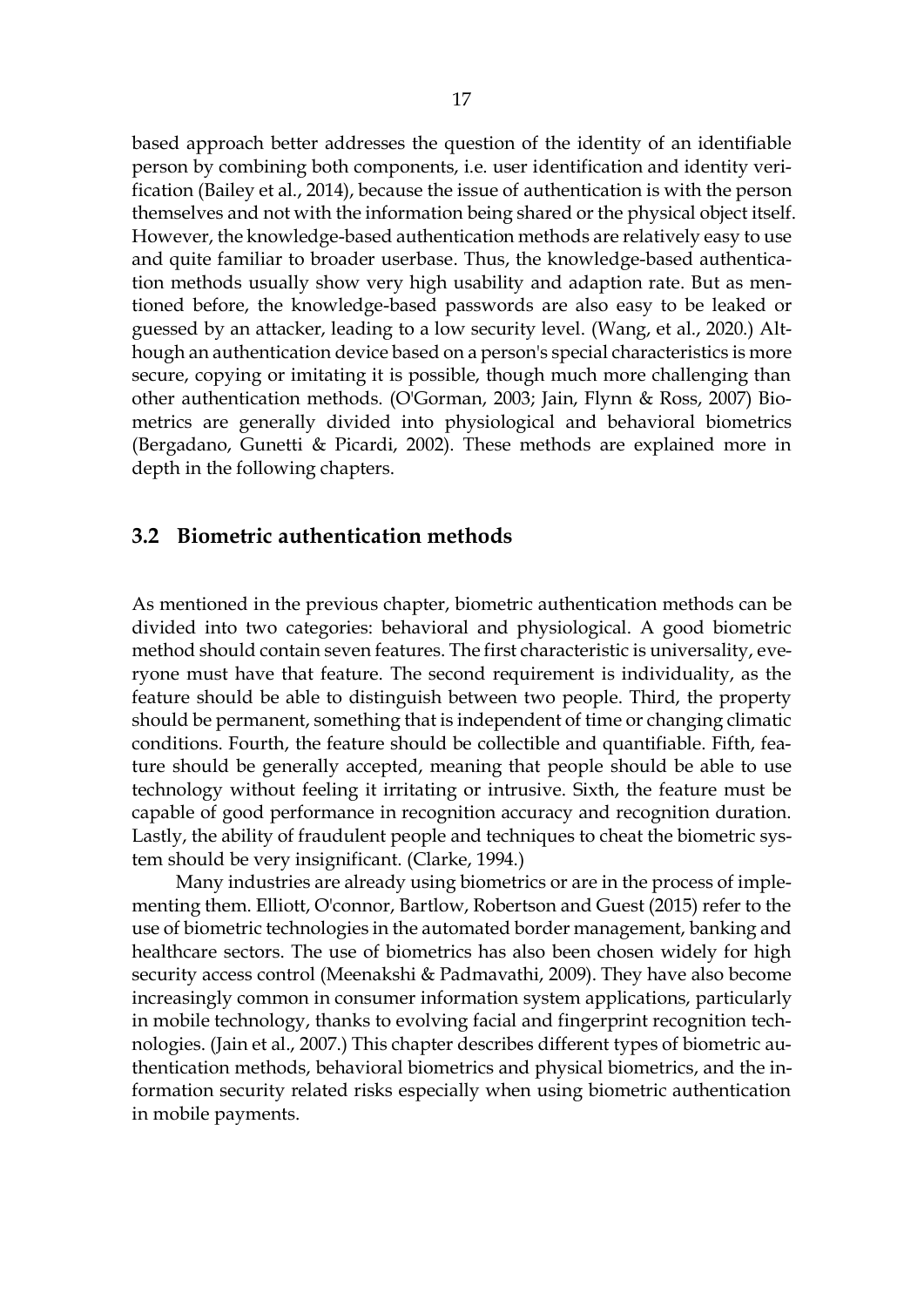#### <span id="page-17-0"></span>**3.2.1 Behavioral biometrics**

Behavioral biometrics measures the characteristics of an individual's behavior. It is usually used as an authentication method on various information systems based on features such as voice recognition (Renaud, 2005), keyboard dynamics (Bergadano et al., 2002), mouse dynamics (Ahmed & Traore, 2007), or other analysis of graphical user interface and user interaction (Bailey et al., 2014). The method is based on analyzing behavior by utilizing previously recorded behavior data from the user.

Authentication can be either static or dynamic. Static authentication means that a user is identified once, for example, at login, which is the method that is most used in knowledge, possession and inherent authentication methods. (Ahmed & Traore, 2007.) Behavioral authentication has the advantage of dynamic authentication, which means that the user can be constantly identified in the background also after the actual logon event. Dynamic authentication prevents a user of a secure information system from switching users during an authenticated session. (Bailey et al., 2014; Ahmed & Traore, 2007.)

*Voice recognition* requires methods to identify a person by voice sample to voice samples in the database (voice print) by comparison. Taking a sound sample is easy, it does not require very much devices like many other biometric identifiers. The sound sample also does not take much time, although due to the reliability of the sample it should be taken two to three times. The sound or speech generation is unique mainly to the vocal organs because of immutability. Instead, speech can be different at the time of the sound sample, because the mental and physical state of the person influences the sound produced. A sound sample can be provided by means of communication and thus does not require the physical presence of a person. Automatic speaker recognition can be divided into textbased or text-independent recognition. (Bhattacharyya et al. 2009.)

*Keyboard and mouse dynamics* can be seen as another type of behavioral authentication method. According to some research, the use of a computer keyboard and the resulting tapping rhythm are individually distinguishable from others. Pato and Millet (2010) claim, however, that keyboard dynamics are very much dependent on circumstance. A person's emotional state can influence at what pace the person is using the keyboard. In addition, the person's posture and the position in which they are typing affect the use of the keyboard. The type of computer keyboard might also have an effect on typing. A mouse tap and movement can be unique and recognizable and thus it could be used as a biometric authentication method. (Pato & Millet, 2010.)

#### <span id="page-17-1"></span>**3.2.2 Physiological biometrics**

If behavioral biometrics focus on how a person does things, physiological biometrics are the characteristics that a person has that usually can't be changed easily. According to Bolle et al. (2013) the most commonly used physiological biometrics are handprint recognition, iris recognition, face recognition and fingerprint recognition.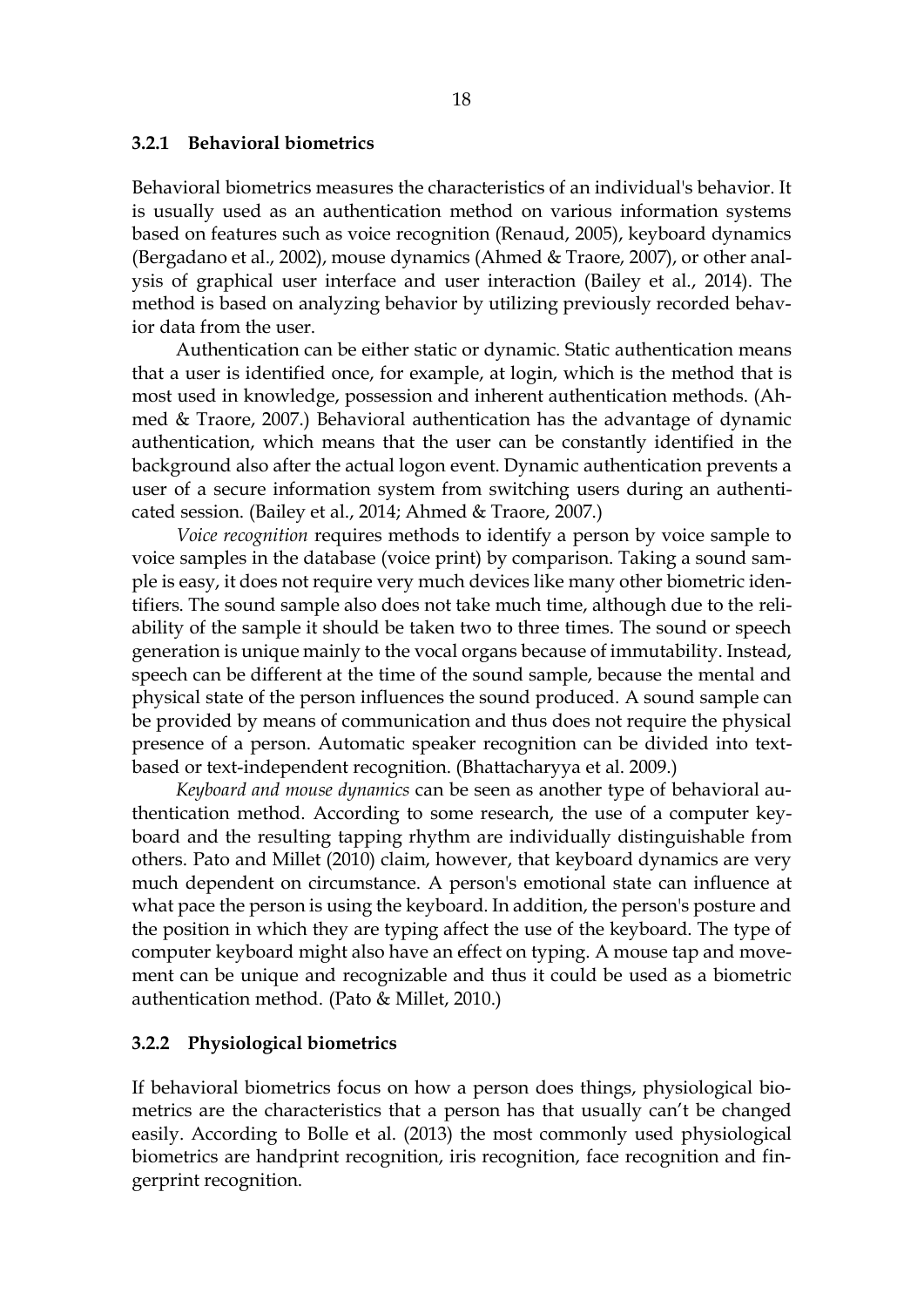*Handprint recognition* is a technology where a person is identified by using the geometric and structural features of their hand. In adulthood, these characteristics are stable for a long time. In addition to not changing, two persons' handprints can't be identical. (Kong et al., 2008.) According to Pato and Millet (2010), obtaining the geometry of a hand is easy because it can be measured with the width of the palm and the width and length of the fingers. There are two types of hand geometry recognition techniques: the back of the hand and the side profile can be used or the image or print of the palm. A handprint recognition can also be done with infrared cameras that detect the vascular systems in hands. (Pato & Millet, 2010.)

*Iris recognition* utilizes the unique features of one or both eyes, patterns inside the eye. Iris recognition is popular because they are clearly visible but well protected from the effect of time and the environment. In addition, they can be seen from a distance. (Daugman, 2009.) Like handprint or fingerprint, iris textures are stable and unique, even with identical twins, and are very difficult to fake surgically (Leo, De Marco & Distante, 2014). According to Connell, Ratha, Gentile and Bolle (2013), the popularity of iris recognition has increased because it is accurate, the sensors it requires are inexpensive and have better usability than touch biometric methods such as fingerprinting authentication.

*Fingerprint authentication* traditionally refers to automatic biometric method that attempts to authenticate two comparative fingerprints based on previously collected data from fingerprints. The fingerprint recognition device can capture the imprint with an optical camera, ultrasound or capacitance sensors (Maeva  $\&$ Severin, 2009). In addition to traditional fingerprint pattern recognition, a finger can be used for biometric recognition by depicting its vascular pattern (Kathuria, 2010) or by swiping a finger over the temperature sensor (Coventry, De Angeli  $\&$ Johnson., 2003). Fingerprint recognition technology is present in people's everyday lives, even on a daily basis. The increase in the number of touch-enabled smart devices has increased the need for compatible authentication methods (Koundinya et al., 2014) and several manufacturers of mobile phones, tablets, and other smart devices have added fingerprint-based sign-in to their devices.

*Facial recognition* captures the spatial geometry of facial features. It can be done with mobile devices that have a high-quality camera. Different vendors use different face recognition methods, but all focus on measuring key facial features. Because human face can be captured by the camera at a distance, face detection can be done without the subject may knowing that they have been detected. (Woodward Jr et al., 2003.) Facial recognition verifies the user by measuring the facial features such as the distance between eyes or corners of mouth. The face recognition process does not require users to adjust their faces to a predetermined fixed point, but rather to take a facial image only by looking at the screen of their mobile devices so that their face should be included in whole in the image. (Ijiri, Sakuragi & Lao, 2006.)

Physiological biometrics are used for identification also by governments, for example, by issuing biometric passports. Biometric passports contain machine-readable biometric data of the person to whom they are issued in addition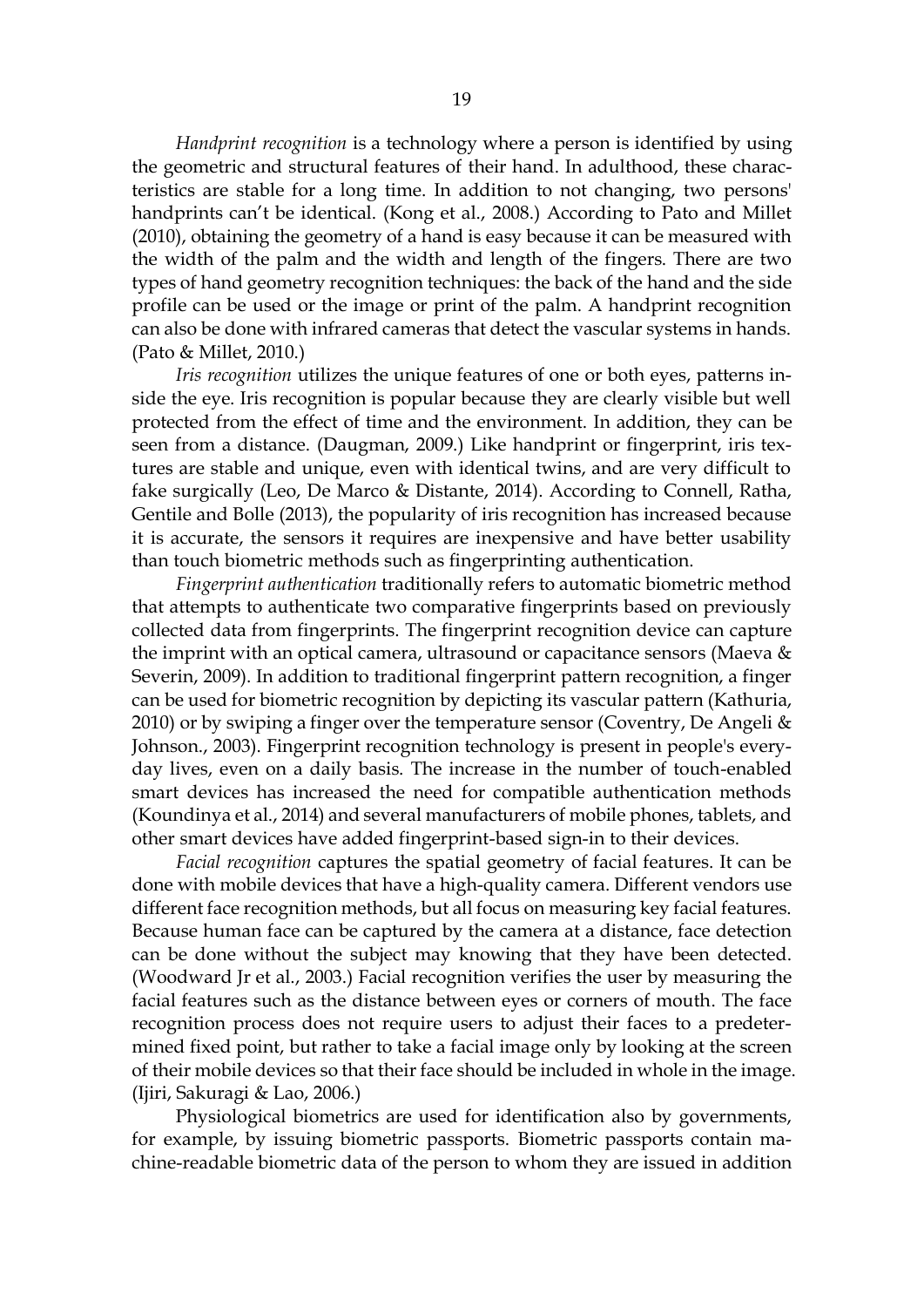to the traditional information contained in the passport. The standard for biometric passports is defined by the International Civil Aviation Organization, which allows for the collection and storage of the following biometric features: face, fingerprints and iris. The picture of the passport holder is stored in all biometric passports, but storing other biometric data is optional. The biometric passport is similar to traditional passports, but additional biometric information can be read from the passport at the border and can be used for automatic identification of the passenger. For example, in Finland the biometric passports contain a photo of the person for facial recognition and also fingerprint information for fingerprint recognition. (Heimo, Hakkala & Kimppa, 2011.)

Using a biometric authentication method instead of username and password or just instead of password is increasing also in mobile payments, and it in turn increases the possibilities to many new information security issues. The information security of biometric authentication methods is described in the following chapter.

## <span id="page-19-0"></span>**3.3 The information security of biometric authentication in mobile payments**

From all the biometric authentication methods presented in this literature review, the most widely used ones for making mobile payments are fingerprint and facial recognition technologies. The reliability of biometric authentication methods can be evaluated with false acceptance rate (FAR) and false rejection rate (FRR). The false acceptance rate measures the probability that the biometric authentication method will accept the wrong person's login attempt. Instead, the false rejection rate is used to measure the likelihood of the right person signing in with a failed attempt. The lower the meter values, the more reliable the biometric authentication method is. (Jain et al., 2007.)

The advantage of a biometric authentication method is that it is difficult to duplicate the authentication source and that the authentication data can hardly be passed on to another person, so it effectively prevents multiple people from signing in with the same user information (O'Gorman, 2003). However, according to O'Gorman (2003), static biometric signals can be easily captured without sufficient hardware and network security, so biometric authentication should not be used without multi-factor authentication. Captured biometric information can be used for example as a replay attack or spoofing tool.

Replay attack is a major threat to biometric authentication. This is done by sending back the information previously provided by the legitimate user to the verifier. An attacker can retrieve data either through a sniffing device or sniffer software during a successful authentication process or by collecting the remaining result on the sensor after successful authentication.

Spoofing is an attack where a malicious individual pretends to be someone else. In biometrics, spoofing means a process that cheats a biometric system by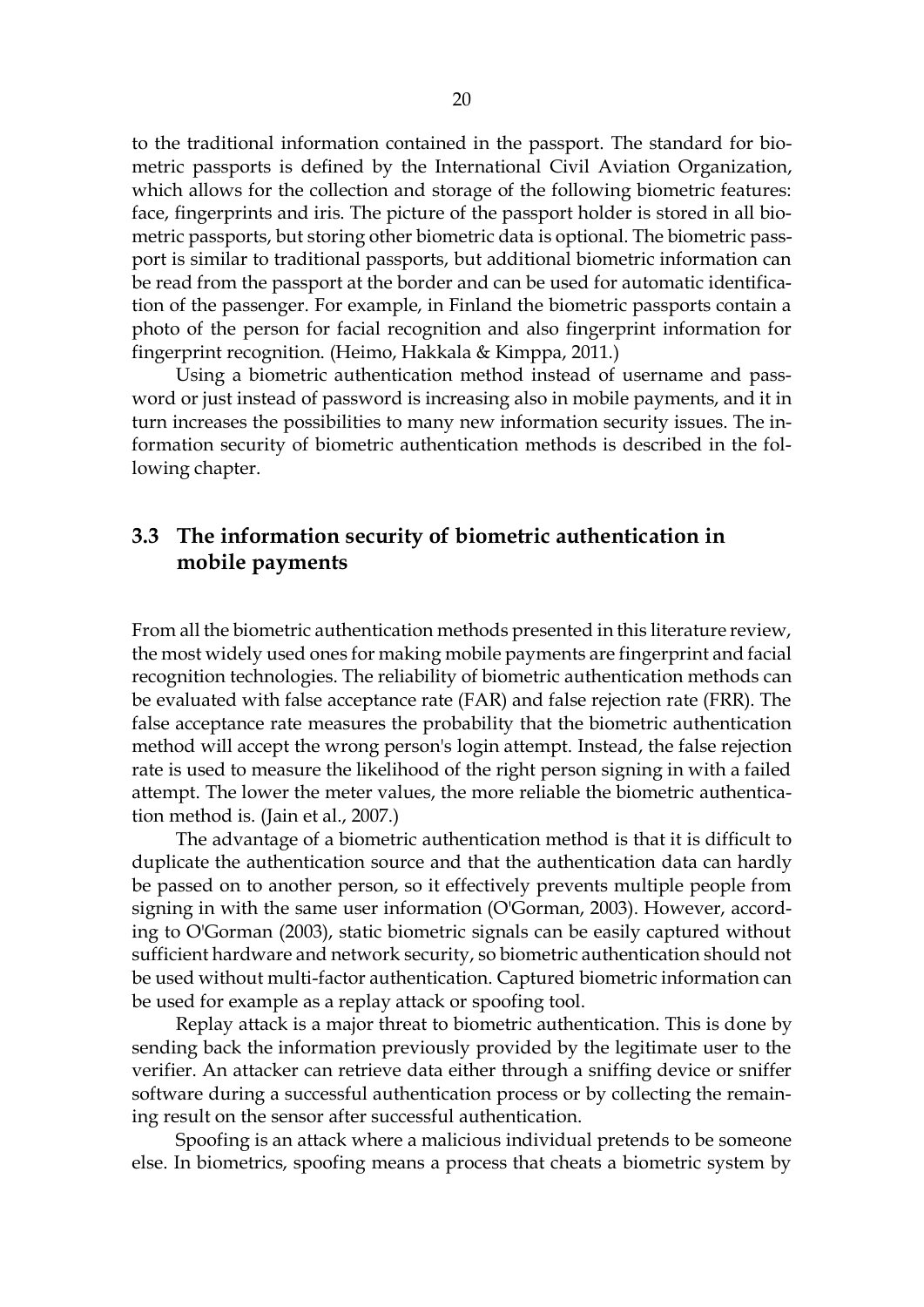providing a forged biometric copy of legitimate user biometrics. Spoofing techniques are different between the biometric technologies, but one thing they have in common is that they all involve presenting a fake biometric sample to the sensor.

In addition to the technical attacks, the most common threats towards biometric authentication systems include falsification of biometric features and attacks on the database. (Jain et al., 2016.) In the event of an attack towards the database and possible consequent data leak, biometric data, such as models of users' fingerprints, can fall into the wrong hands, which can cause widespread inconvenience to users. (Jain & Nandakumar, 2012.) If an attacker cannot modify the database, it still might have the ability, for example, to prevent legitimate users from authenticating or to allow outsiders to access the system. (Ratha et al., 2001). What makes the leakage of biometric data problematic is that users cannot change biometric features in the same way compared to traditional alphanumerical passwords, making the leaked biometric feature unusable for authentication. (Jain & Nandakumar, 2012).

Since the biometric features used for identification and authentication are not secret like a memory based password or similar can be, and have sometimes even been published on the internet when posting pictures of individuals on social media, an attacker can attack the biometric system through data simulation or falsification. However, majority of the research shows that an attacker would need a great amount of effort to create a synthetic biometric feature. (Xiao, 2005.) Furthermore, in recent years, cheating the biometric authentication systems has become more difficult as the authentication methods have evolved and, for example, fingerprint and face detectors have introduced technologies that identify a living person (Rui & Yan, 2018). This development can be seen, for example, in the study of Sadasivuni, Houkan, Taha and Cabibiha (2017) in which they were able to identify an artificial fingerprint with 100 percent certainty among 300 fingerprints with the device they developed. On the other hand, in his research Adler (2003) found out that when trying to reconstruct a facial image, his method only needs a few thousand iterations to form an image that can be mixed with the original image at a very high level of confidence. This could potentially fool a biometric authentication sensor. Also, the possibility of automatic face detection without the user's permission has raised concerns about people's privacy and security (Guo, Xiang, & Li, 2019). The concern is not pointless, as facial recognition has already been proven to be used for mass surveillance of people in addition to social media and smart devices (Lehto, 2019).

When using authentication based on the person's characteristics one of the advantages is that the authentication tool is always available. The downside is that feature-based authentication is prevented if the feature used to identify a person changes, for example, as a result of aging. Human aging has direct effects, among other things to skin elasticity, lung oxygen uptake, and muscle strength, which affect features such as face, fingerprint, palm geometry, and sound. (Lanitis, 2010.) For example, with fingerprint recognition, it must be recognized that aging leads to a loss of collagen, leaving the aging skin loose and dry. This then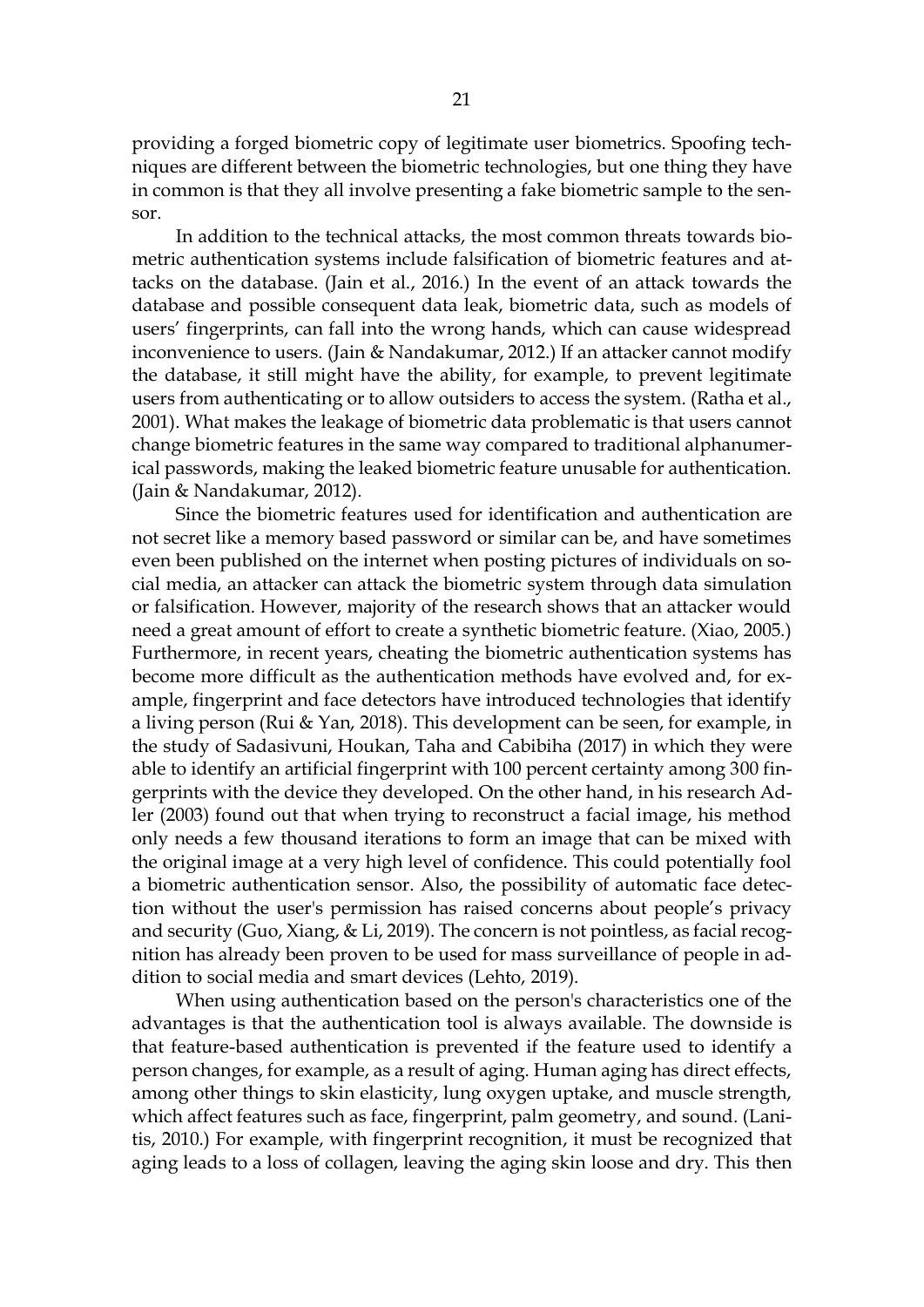affects the quality of fingerprints, which makes the sensors not work properly. The quality of fingerprints varies by age group and the variance is more pronounced in the age groups of 62 years and older. (Modi et al., 2007.) Facial features also change with age, as the aging of soft and hard tissue reshapes the features, which yet again may cause the sensors used in facial recognition technology not to recognize the user. (Leung, Fong & Hui, 2007). In addition to the direct effects of natural aging, human biometrics are also affected by various injuries and illnesses such as diabetes which may cause the person to gain weight fast and face recognition might stop working. (Lanitis, 2010.) The changing of the biometric features can be seen as the most common security risk for biometric authentication.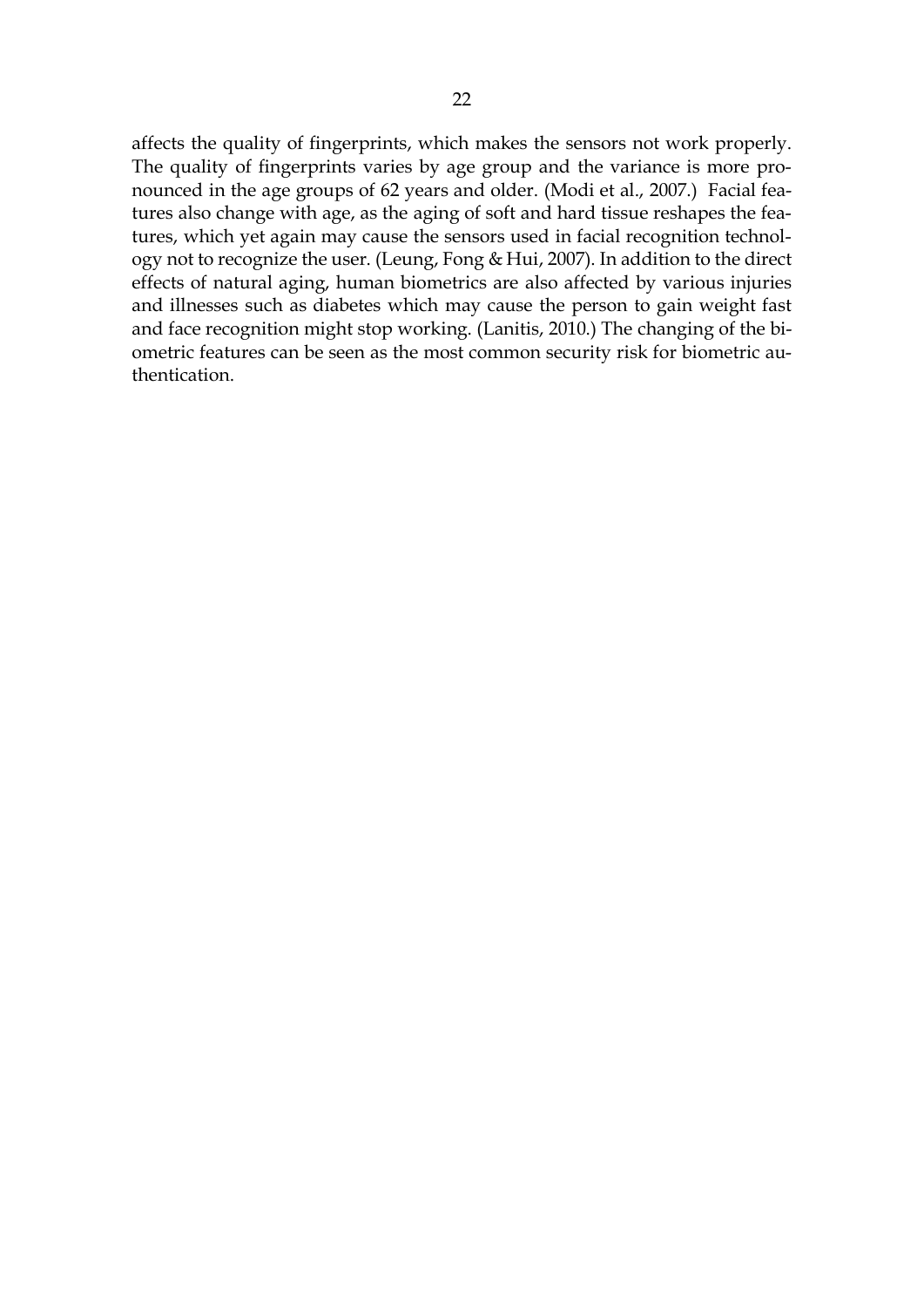# <span id="page-22-0"></span>**4 INFORMATION SECURITY BEHAVIOR AND THE THEORETICAL FRAMEWORK OF INFORMATION SECURITY BEHAVIOR CHANGE**

The following chapter describes some of the factors affecting user information security behavior and highlights the differences between information security professionals and non-professionals. The theoretical framework of information security behavior change used in this research is presented in the section 4.4.

## <span id="page-22-1"></span>**4.1 The definition of information security behavior**

For the purposes of this research, information security behavior refers to the way a user behaves on their mobile device and in networks and how they consider information security in their behavior. Information security behavior also refers to the activities that end users must follow to maintain security and are defined in security guidelines (Padayachee, 2012). For home users, however, there are no security guidelines and the user is self responsible for the choices they make considering information security. When talking about information security behavior, it is important to acknowledge the difference between planned behavior and actual behavior. This means that although the individual is aware of possible information security problems and they plan to behave in a certain way, it is a different matter whether they follow the planned behavior. (Thomson & von Solms, 1998.)

Most times, users access the internet from their personal device, which is very often a desktop computer, laptop, mobile device, or tablet. Personal devices usually contain confidential information and when devices containing such information are connected to the internet, the risks of data theft or loss increase. In addition, the owner of the device is often personally responsible for the security of the device. However, traditional desktops and laptops and their browsers are often better protected than, for example, mobile devices and tablets and the browsers offered for them (Virvilis, et al., 2014; Alasuutari, 2016.) In the future,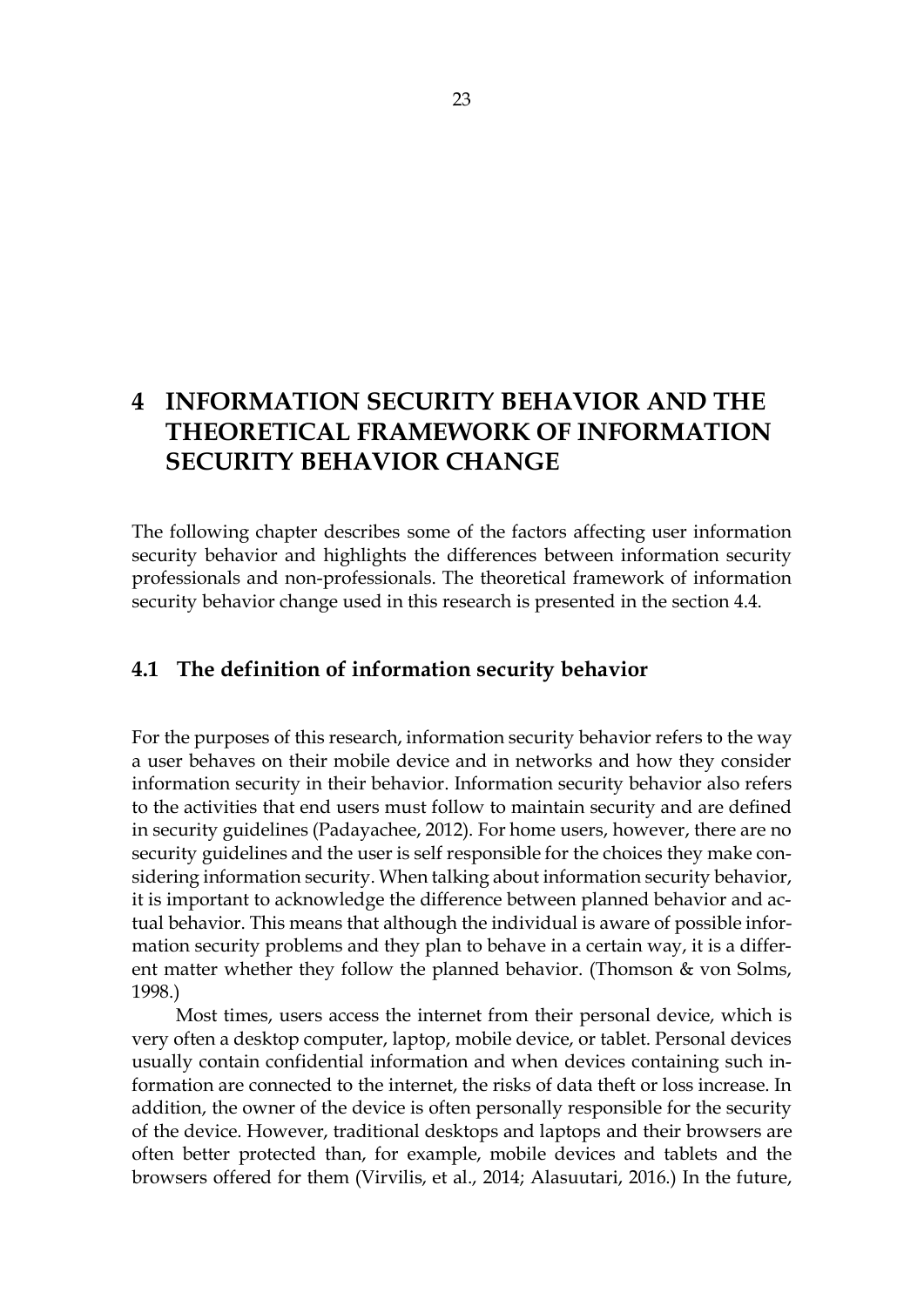as much attention should be paid to the security of mobile devices as to computers, as mobile devices are often used in the same way as computers, and both contain information that is sensitive to the user, such as payment data from the mobile payment applications.

The information security behavior is strongly influenced by information security awareness (Hwang et al., 2019). It has been suggested that information security awareness is the most significant mitigating factor in security breaches. Good information security awareness is usually a key factor in successful information security. (Furnell & Clarke, 2012.) The effects of information security awareness to information security behavior are explained in more detail in the following section.

### <span id="page-23-0"></span>**4.2 Information security awareness**

It has been studied that the general level of education does not significantly affect an individual's security awareness. However, educational background related to information security clearly correlates with information security awareness. (Pattinson, Butavicius, Parsons, McCormac & Calic, 2015.) The problem with security-related training for non-professional users is its cost-effectiveness and problems with availability. Very few non-professionals are able to participate in information security training (Li & Siponen, 2011.) It can be claimed that often nonprofessionals are not even aware of the possibility of training, because they do not understand the relevance of information security or know how to seek training.

Studies have found that security awareness and security behavior often go hand in hand. When the user's awareness of various risks and threats grow, so does their attitude towards information security and the individual behavior becomes safer. However, in some cases, there is no change in security behavior, though security awareness would increase or be high from the starting point. (Öğütçü, Testik, & Chouseinoglou, 2016.) Several studies have found that nonprofessional users are unlikely to significantly improve their information security behavior, even if they are offered information about different risks and security solutions and their information security awareness would increase (Aytes  $&$  Connolly, 2004; Edwards, 2015).

Siponen (2001) has divided information security awareness into five different dimensions, which address security awareness from a different perspective. These dimensions are the organizational dimension, the general public dimension, socio-political dimension, the computer ethical dimension and the institutional education dimension. The general public dimension can be divided into two target groups: IT/computer/IS professionals and other end users. The skills of an IT professionals should include certain information in information security aspects. According to Siponen (2001), the result should be professional qualifications that harmonize and develop these skills alongside others. In addition, professional associations should work with educational institutions to manage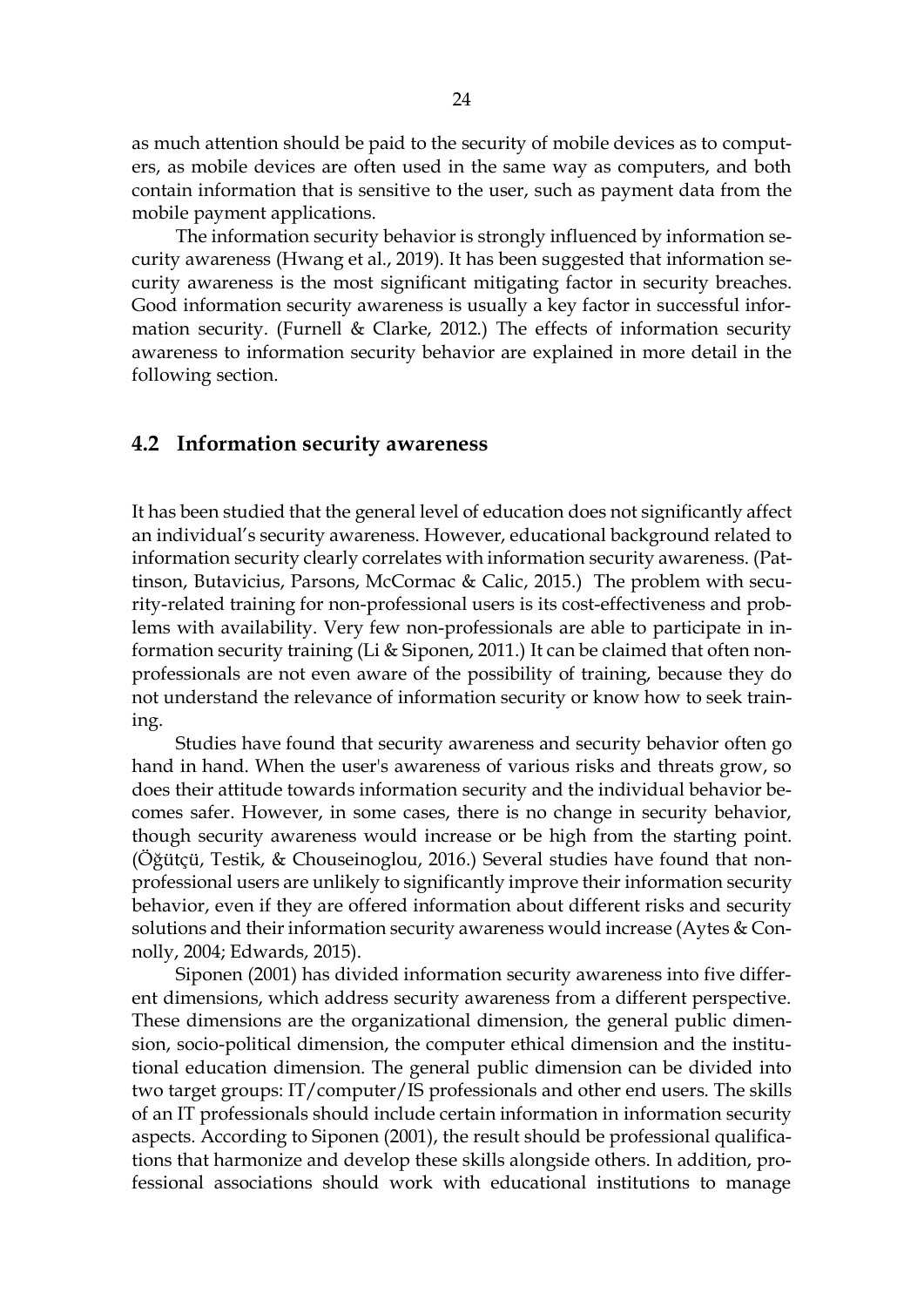procedures and determine the content of relevant knowledge and skills for professionals related to information security. The main idea of this dimension is based on the argument that there are some key information security issues that every citizen using information technology should be aware of. (Siponen, 2001.) However, it can be argued that education and profession related to information security usually increases the information security awareness of an individual evidently. The next section provides more details from past studies about information security professionals' and non-professionals' actual information security behavior.

## <span id="page-24-0"></span>**4.3 Differences between information security professionals and non-security professionals**

Most non-security professionals are able to name some of the internet threats, such as viruses, and at least understand the link between that threat and security. Most also realize that they are responsible for their own security. Nevertheless, entry-level users are very rarely able to name solutions or better practices for the security issues they are familiar with. In addition, users do not seem very interested in improving their own security, even if they understand that there are problems. (Furnell, Tsaganidi & Phippen, 2010.)

It has been widely studied that non-security professionals think security differently than information security professionals. Professionals and non-professionals are seen to have a gap in their mental models (an internal conception for how something works in the real world) against information security risks, which can lead to the non-professionals to experience ineffective risk communication and therefore the lack of knowledge on the likelihood and severity of a threat (Asgharpour, Liu & Camp, 2007.) In addition, non-professionals are seen less likely to even think about topics such as information security or risk factors and consequences of threats (Bravo-Lillo, et al. 2010; Bartsch & Volkamer, 2013). Although they are aware that they are responsible for their own security, nonprofessionals are also less likely to think they can actually protect themselves and thus give more trust towards the service providers and are more likely to think that, for example, a website can be trusted to protect users' information security (Theofanos, et al., 2017). To enforce that a website will protect their information, non-professionals are more likely to think about if a website looks professional when deciding whether it is trustworthy (Bravo-Lillo, et al., 2010).

It can be even claimed that non-professionals sometimes even make conscious decisions not to behave in a secure way. For example, studies show that sometimes non-professionals choose not to guard their passwords with a password management tool or to not install operating system or application updates, even though they know that it could improve their security posture. (Ion, Reeder & Consolvo, 2015; Vaniea, Rader & Wash, 2014.)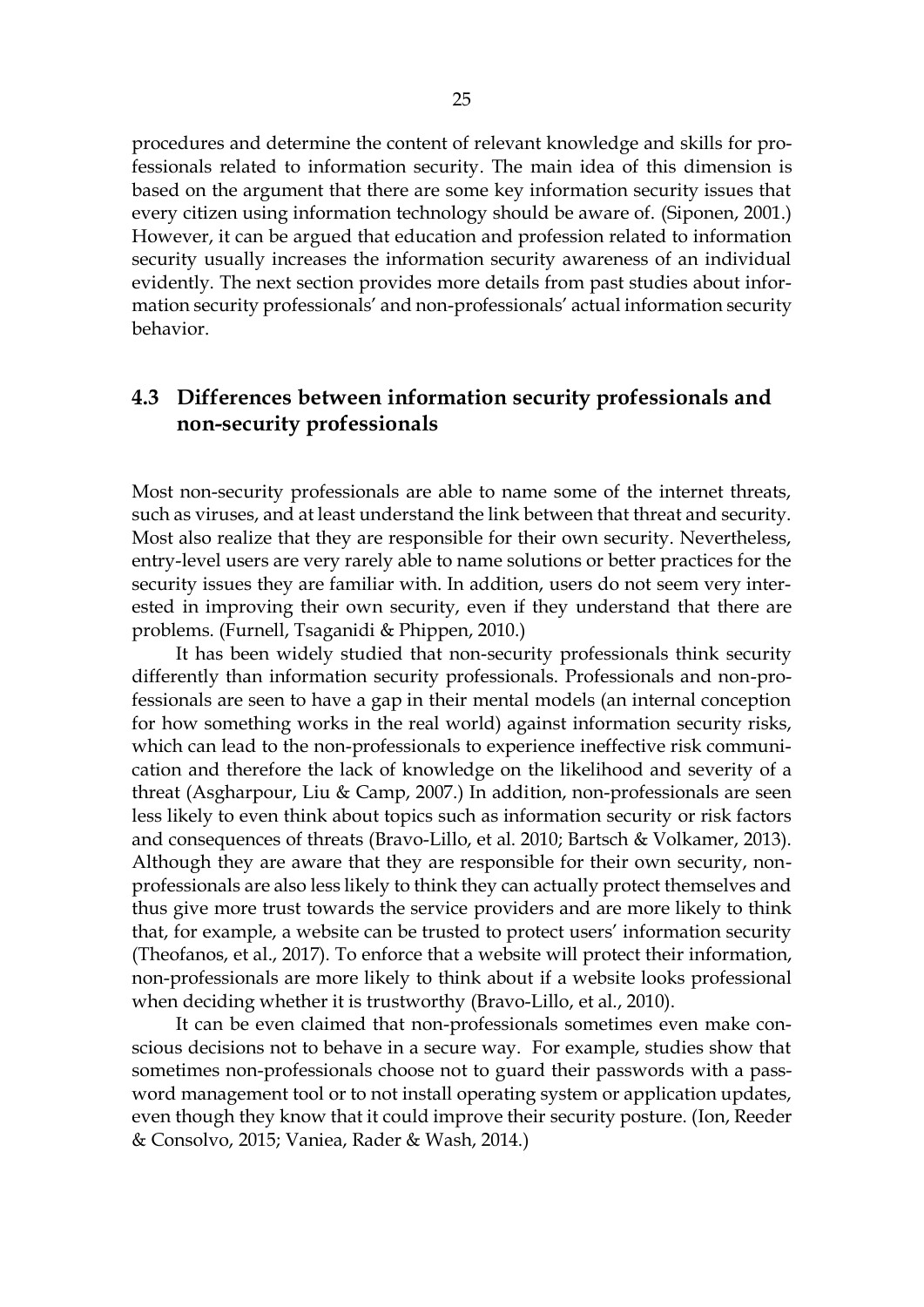Ion, Reeder and Consolvo (2015) found in their studies that one thing strongly affecting the non-professionals information security behavior was usability. Usability was mentioned for example to be one of the reasons non-professionals do not use password managers. According to Ion, Reeder and Consolvo (2015), non-professional users tend to emphasize usability compared to information security professionals, which means that usually professionals are more willing to use applications or systems with poor usability if it enhances their security behavior.

Usability has also seen important when adapting the use of biometric authentication. Wolf, Kuber and Aviv (2018 & 2019) have studied the adaptation of biometrics within information security professionals, and with professionals compared to non-professionals. They found that both user groups are prone to stop using biometrics if the usability is seen bad. The perceived security of the mobile device also affected the adaptation of biometric authentication, especially within the information security professionals. The information security professionals showed distrust against using biometric authentication in mobile platforms in general. It was also observed that professionals found Apple products to be more secure and to have better usability compared to products with Android operating systems. (Wolf, Kuber & Aviv, 2018 & 2019.)

Wolf, Kuber and Aviv (2918 & 2019) also found that the information security professionals are more influenced by work/bring-your-own-device (BYOD) authentication requirements that come from their employer compared to nonprofessionals. Furthermore, the professionals were more likely to try biometrics immediately once available and were somewhat more likely to view biometric authentication as a good idea in principle, and thus were more likely to recommend the use of biometrics. (Wolf, Kuber & Aviv, 2018 & 2019.)

The information security professionals showed more concern about securing their mobile devices and were seen with a higher degree of concern towards compromising their data than non-professionals. This concern molded both their willingness to try out new authentication methods and simultaneously their distrust towards using biometric authentication with sensitive data or transactions. One of the observations of the study was also that the non-professionals were more trusting of biometric authorization for financial applications, such as mobile payment applications. (Wolf, Kuber & Aviv, 2019.)

## <span id="page-25-0"></span>**4.4 The theoretical framework of information security behavior change**

There are multiple well-known theories and theoretical frameworks developed when studying information security behavior, such as the Technology Acceptance Model (TAM) (Davis, 1989), Theory of planned behavior (Ajzen, 1991), and Technology threat avoidance Theory (TTAT) (Liang & Xue, 2009). For example, TAM has been created to explain why users accept or reject information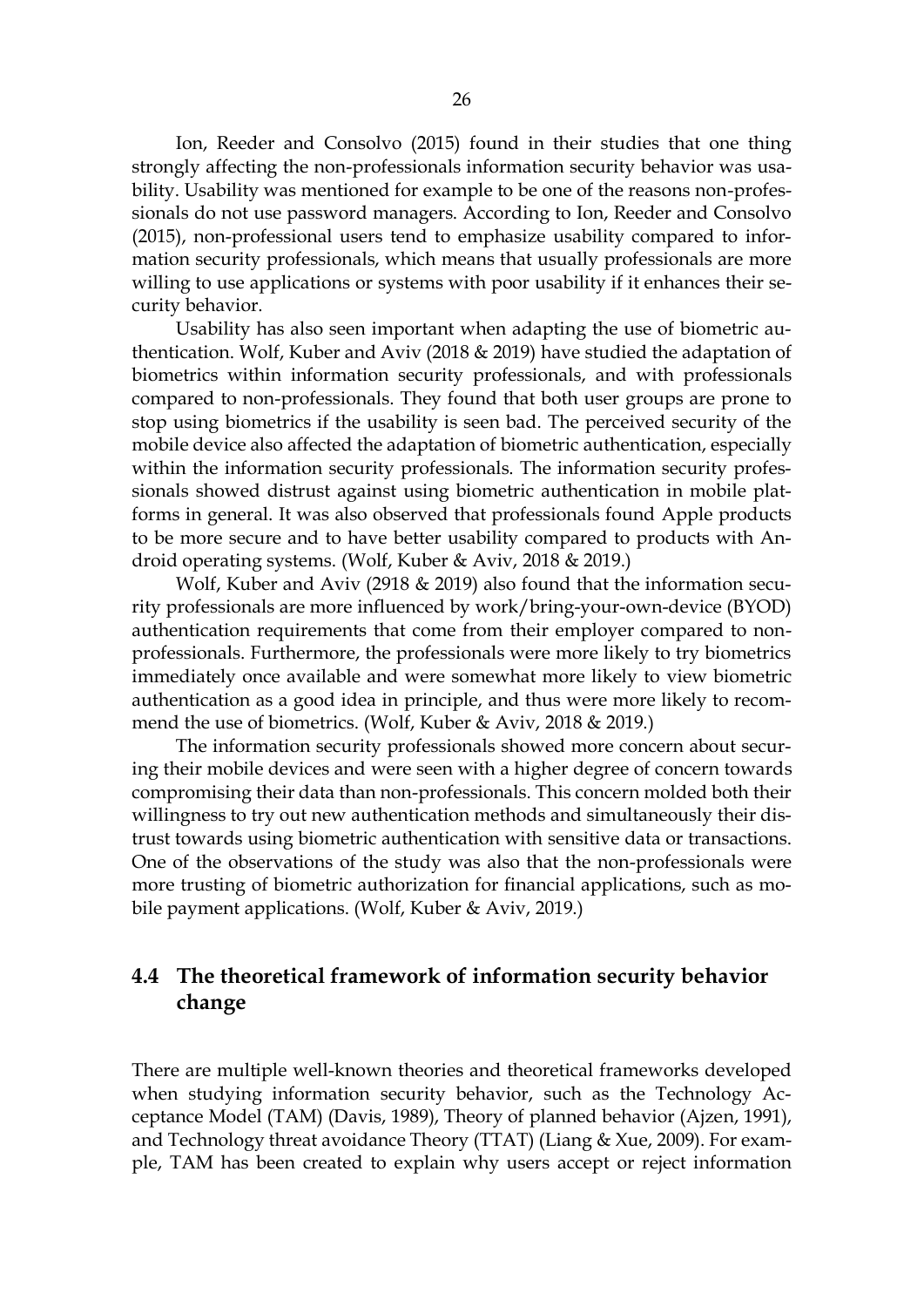technology. TAM suggests that perceived ease of use (PEOU), and perceived usefulness (PU) are the two most important factors in explaining information system usage. (Davis, 1989.) The Theory of the planned behavior studies individual's intention to perform certain behavior. It claims that the stronger the intention to engage in a particular behavior, the more likely the individual is to do so. (Ajzen, 1991.) The TTAT on the other hand suggests that individual's perception of threat is based on how likely the individual sees the threat and how severe the consequences of the threat would be. Based on TTAT, an individual takes actions against the threat based on the likeliness of the threat. (Liang & Xue, 2009.) Although all the theories mentioned could be used to study this subject, they were not chosen because the aim was to study the individual's information security behavioral change in more detail. Therefore, the theoretical framework used in this research is based on the framework created by Alasuutari (2016) to explain information security behavioral change. The framework is presented in figure 1.

Alasuutari has based her framework on three theories. First component is Searle's (1983) theory of behavior change connected to the subjective reality, second is the needs and motivational psychology that is based on Maslow's (1954  $&$ 2007), Alderfer's (1969), McClelland's (1961) and Reiss' (2004) theories of needs. The third component of the framework is appraisal theory, based on the research of Ellsworth and Schrerer (2003). The framework was chosen to be used in this thesis as it is developed to help examine explicitly information security behavior. In addition, Alasuutari's framework is developed to study individual home users and even though this research examines the differences between information security professionals and non-professionals, the aim is not to study any organizational level factors that the professionals might face, but the emphasis is on the security behavior of individuals and in the context of this study, the security professionals are also treated as individuals. The following subchapters describe in more detail the three theories forming Alasuutari's framework and the framework itself.

#### <span id="page-26-0"></span>**4.4.1 Subjective reality**

Behavior is considered to be changing in nature. (Bridle et al., 2005) John Searle (1995 & 1983) provides a theoretical explanation for behavior change through his thoughts on the creation of reality and the purposefulness of experience. Each individual subjectively creates an image of reality through their own consciousness (Nagel, 1974; Searle, 1983). The formation of this subjective image is mainly influenced by the individual's own experiences but influences also come through interaction with the world around us and other people. As a person reflects on their own experiences, the events that have taken place, and the meanings of everything around them, their subjective view of reality changes. (Searle, 1983.)

On the other hand, a change in subjective perception affects a person's behavior when they understand the consequences of their own and other people's actions and, for example, gain acceptance among other people. Behavior change affects all behavior, so changes in subjective reality can drive a person to both good and bad behavior. (Searle, 1983.)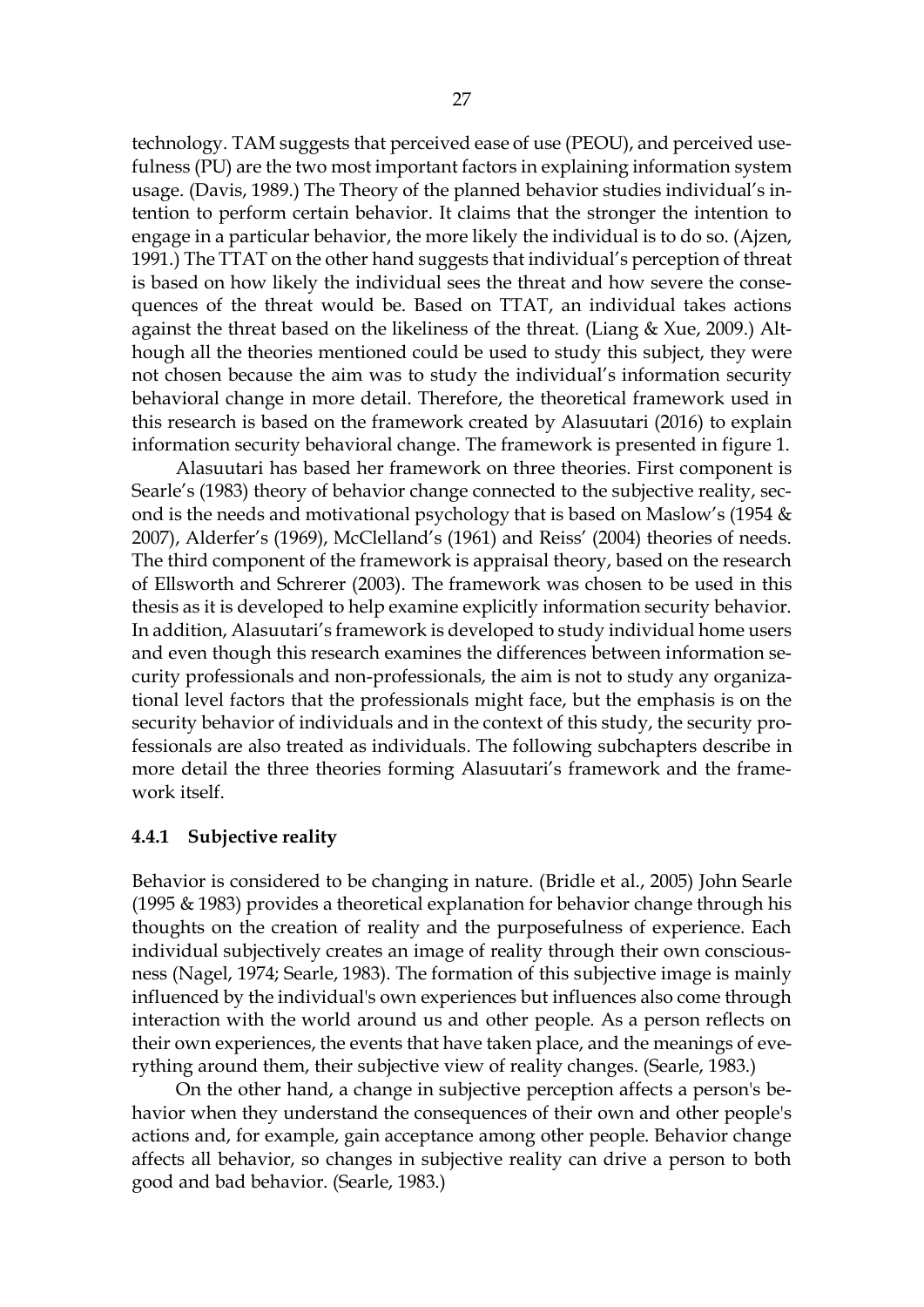Subjective reality also affects information security behavior. Mobile payment users may change their security behavior for the better as their knowledge and awareness of security threats increases and they understand the impact of their own actions on countering threats. In turn, security behavior can also change for the worse if the user is not sufficiently informed about potential threats or if they interact mostly with people who treat information security indifferently.

According to Alasuutari (2016), Searles thoughts about each individual creating a reality based on their needs gives a new perspective to information security behavior. User's information security behavior may change for example between different elements as a result of interaction rather than explaining the behavior with factors that are always valid in all situations and at all times. Users experience security issues and interact with other people and things. They reflect on what these experiences mean for them and for their own intentioned security. Thus, new experiences and interactions can further change a person's beliefs and thoughts, which in turn can bring a change in behavior. (Alasuutari, 2016)

#### <span id="page-27-0"></span>**4.4.2 Needs and motivational psychology**

The objective of needs and motivational psychology is to explain people's behavior and thinking when they have different options at their use (Nurmi & Salmela-Aro, 2002). Over the years, several theories explaining motivation and needs have emerged. One of the most famous needs theories is Maslow's hierarchy of needs. In addition to it, some the most commonly used theories are McClelland's theory of needs and Alderfer's ERG theory which extends Maslow's hierarchy of needs (Hersey, Blanchard, & Johnson, 1996; Ruohotie, 1998.)

Maslow's hierarchy of needs (1954 & 2007) approaches the motivating factors of the individual from the perspective of different needs and deficiency. Maslow argues that people have different motives for deprivation and development. The first category (deprivation needs) includes security needs and different needs for social appreciation, while the second category (development needs) includes different aesthetic, intellectual and self-actualization needs. The two categories include basic needs in five different categories. Maslow has named the categories as follows: 1) physiological needs, 2) safety needs, 3) love needs, 4) esteem needs, and 5) self-actualization needs. (Maslow, 1954)

Alderfer's ERG theory expands Maslow's hierarchy of needs and presents the basic needs of humans in three different categories. Alderfer has identified the categories of needs as follows: 1) existence needs, 2) relatedness needs, and 3) growth needs. (Peltonen & Ruohotie, 1987; Robbins, 1993). The needs belonging to the existence needs are material and, according to Alasuutari (2016), include the deprivation needs presented in Maslow's hierarchy of needs. The second category, relatedness needs, includes the needs with which people strive to maintain their social relations (Peltonen & Ruohotie, 1987). The relatedness needs include Maslow's needs for cohesion in the hierarchy of needs and, in part, also the motives for social appreciation (Alasuutari, 2016). Needs belonging to the third category, growth needs, are related to individuals' desire to develop (Peltonen &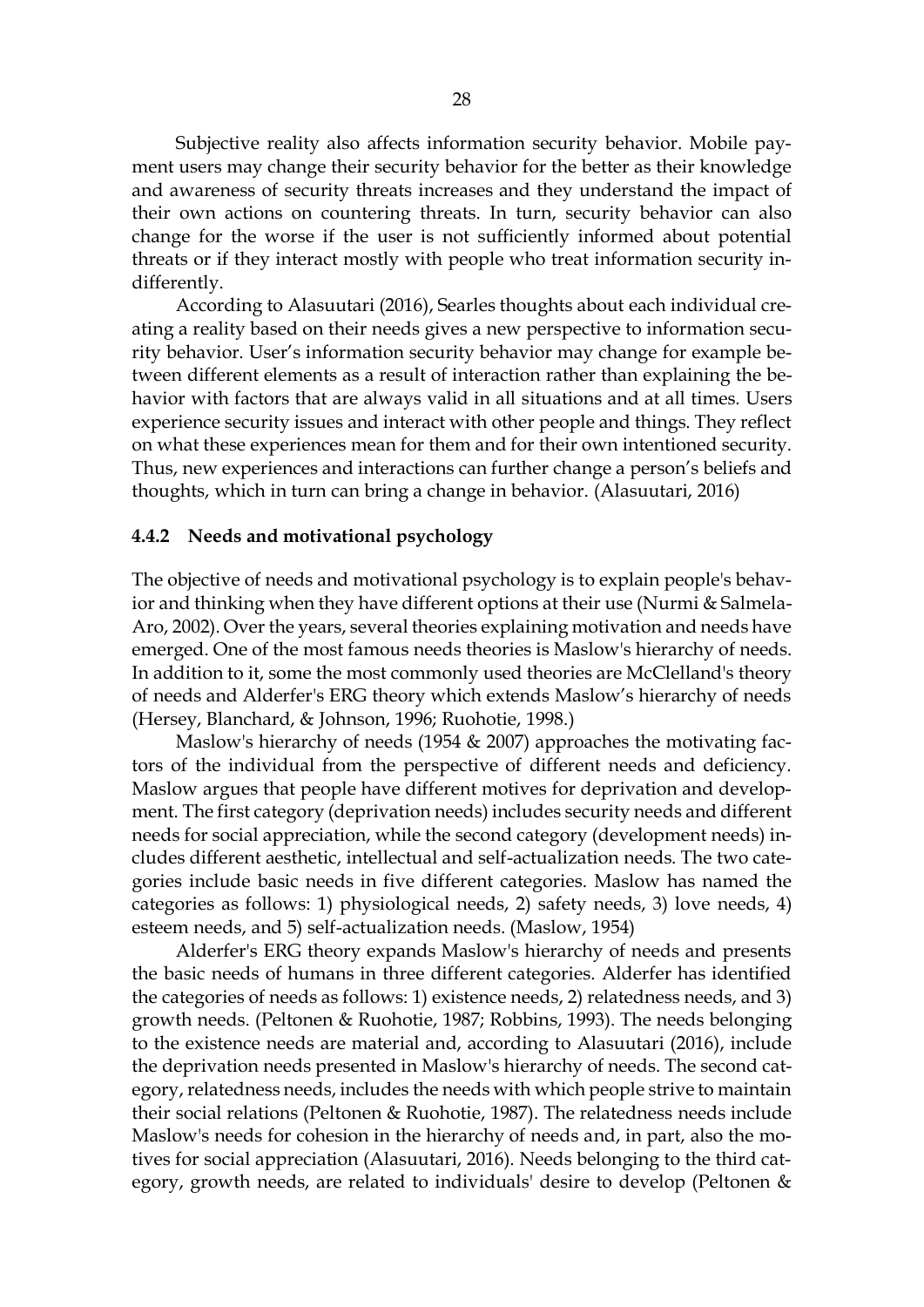Ruohotie, 1987). According to Alasuutari (2016), these also include the developmental needs presented in the context of Maslow's hierarchy of needs and, to some extent, the needs of social appreciation.

McClelland's theory of needs suggests that people have three key needs: 1) the need for achievement, 2) the need for power, and 3) the need for affiliation. (Harrell & Stahl, 1984; McClelland & Burnham, 1995). According to Alasuutari (2016), McClelland's theory of needs has been used in psychological literature to study, for example, the impact of an individual's desire for power on decisionmaking (Magee & Lanner, 2008) and the relationship of McClelland's motives to people's well-being and the flow of life (Schüler et al., 2013).

According to Alasuutari (2016), Reiss' (2004) Theory of 16 basic desires represents one of the most recent theories explaining motivation and has been formed as a result of empirical research. The motives identified in Reiss' (2004) theory are based on the perception of more than 2,500 people who participated in the study of what motivated them. Alasuutari (2016) states that in terms of information security behavior, the most important elements presented in Reiss's (2004) motive theory are curiosity, saving / collecting, social contacts, and acceptance and tranquility.

In her framework, Alasuutari (2016) has adapted all of the previously described needs and motivational theories to suit the needs of technology and information security, as the theories themselves do not take, for example, technology into consideration. Alasuutari (2016) uses the example of Alderfer's ERG theory (Robbins, 1993; Peltonen & Ruhotie, 1987), and analyses that the described need for existence emphasizes a person's need to protect themselves from physical and emotional harm, but does not take a closer look at the possibility of physical harm to technology or the security needs do not refer to information security.

### <span id="page-28-0"></span>**4.4.3 Appraisal theory**

In addition to needs, emotions can also be seen to have a significant effect on behavior (Helkama et al., 2015; Vilkko-Riihelä, 1999). According to Vilkko-Riihelä (1999), motives are related to emotions, because, for example, a certain action or activity can be associated with many different emotions and, on the other hand, emotion itself can also act as a motive for behavior.

The starting point of the appraisal theory is that people's assessment of the prevailing environmental conditions plays a significant role in the expression of emotions. Thus, the appraisal theory emphasizes the connection between emotions and the prevailing environment (Ellsworth & Scherer, 2003; Smith & Lazarus, 1990). More specifically, emotions can be seen as a kind of adaptation reaction to the world around us, as people constantly evaluate the changes in their environment and their significance for their well-being (Ellsworth & Scherer, 2003).

According to the appraisal theory, emotional experience is a continuous process in which the appraisal of circumstances changes the nature of emotional experience (Ellsworth & Scherer, 2003). In addition, re-appraisal refers to a person's ongoing assessment of environmental events and the person's active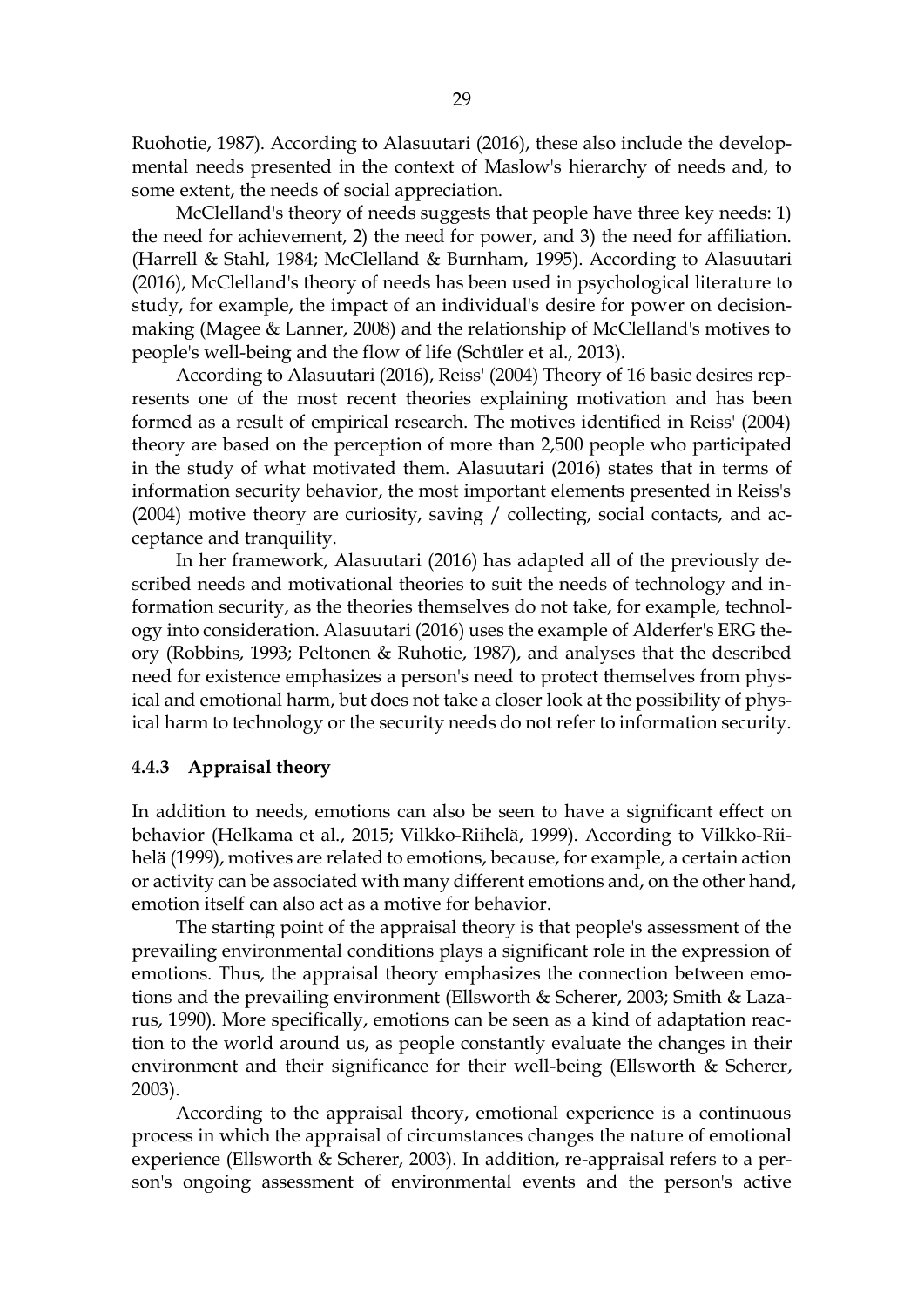response to feedback from the environment (Smith & Lazarus, 1990). Topics of particular interest for information security behavior are negative emotions and related themes, as Alasuutari (2016) found that negative experiences related to information security often arouse negative feelings, such as fear and shame. According to Alasuutari (2016), a person also has a tendency to try to get rid of negative feelings, and this tendency continues to affect the person's actions. Thus, for example, the leakage or loss of personal information could arouse negative feelings in a person that the person would seek to get rid of, and that effort would then affect the person's actions.

Alasuutari (2016) explains in her study that the appraisal theory complements Searle's thoughts on subjective reality and ideas of motivational psychology on the impact of needs to behavior. In the theoretical framework (Figure 1) at level 1, the user conducts an appraisal of circumstances in a security-related operating environment, which evokes different emotions that lead to a state of uncertainty and consideration of solutions to how that uncertainty could be overcome. After a change in behavior (level 3), the user makes a new appraisal in a security-related operating environment, which in turn leads to the awakening of new emotions. After a change in behavior, the user experiences an interaction that leads to an exception. This evokes various emotions which motivate the user to deviate, either temporarily or permanently, from the use of a protection measure that had been already adopted. (Alasuutari, 2016.)

The purpose of this study is to examine what can affect the intention to change information security behavior when using biometric authentication methods in mobile payment, and whether there can be seen a difference between information security professionals and non-professionals. Based on the literature review, it can be claimed that information security professionals have a higher knowledge in information security awareness and thus the purpose is to examine how much does increased information security awareness affect the intention change information security behavior.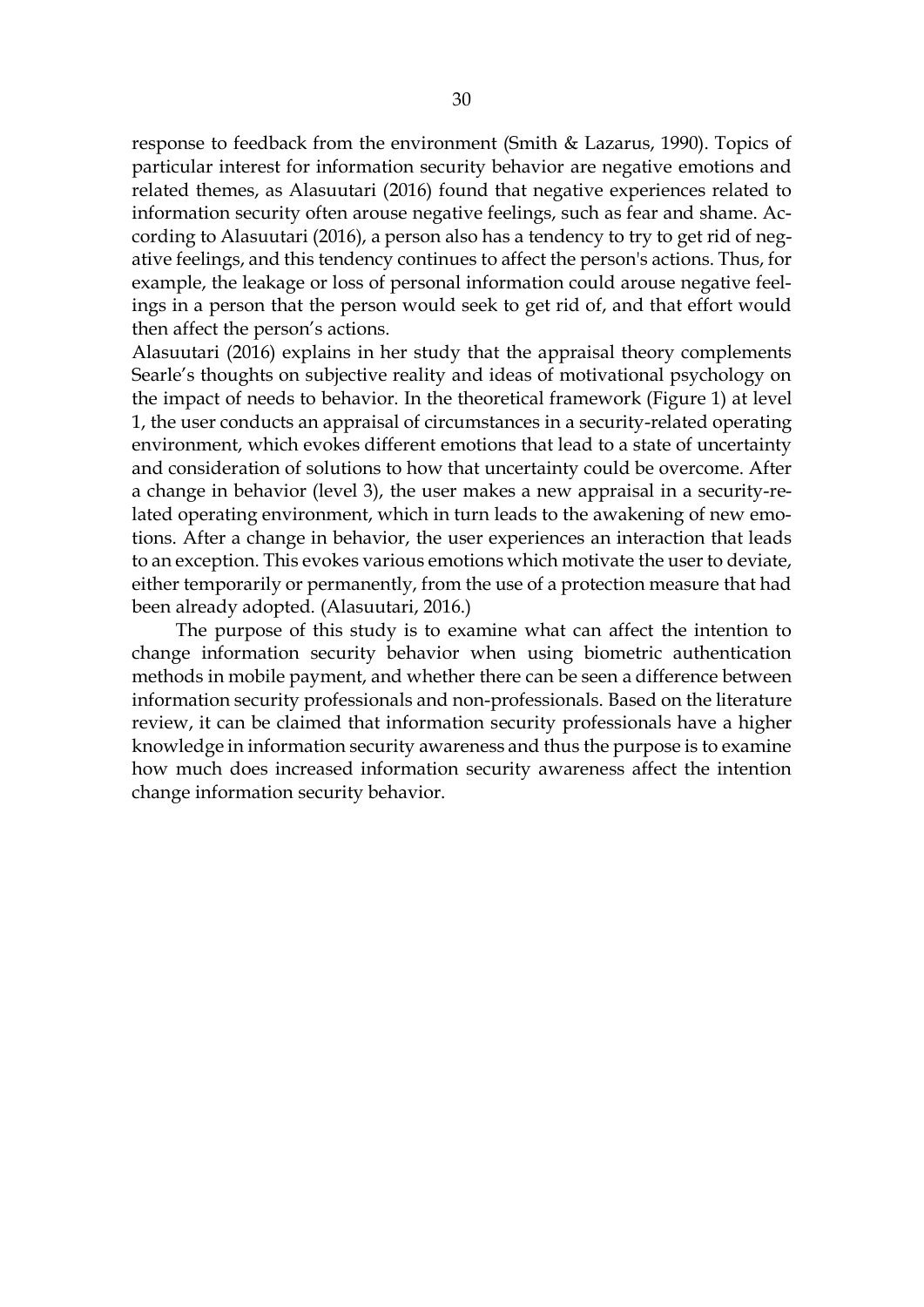

Figure 1 The theoretical framework of information security behavior change, translated from Alasuutari, 2016.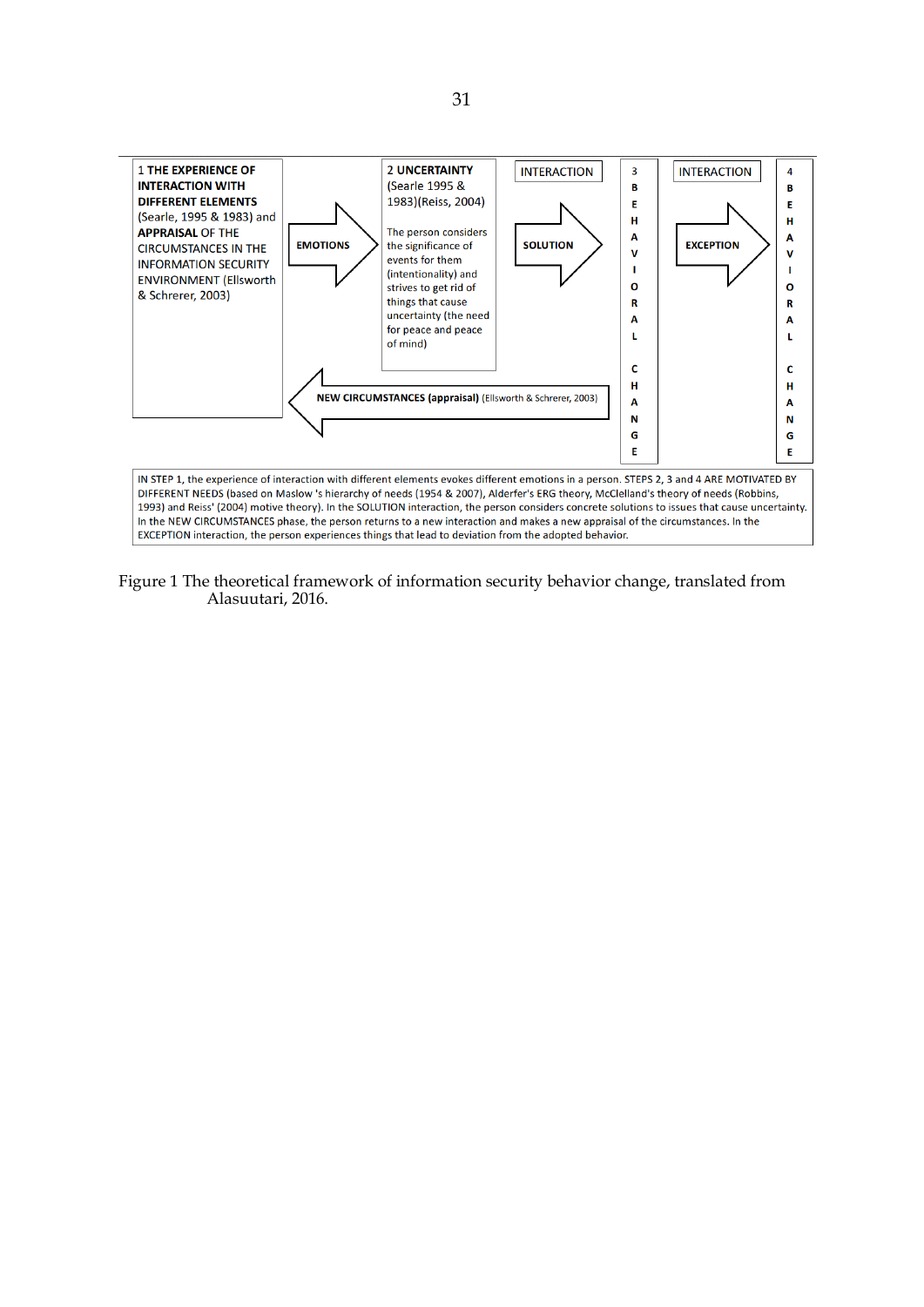# <span id="page-31-0"></span>**5 EMPIRICAL RESEARCH**

The study aimed in finding answers for the two research questions regarding intention of change of information security behavior:

- *What factors would affect the intention to change information security behavior in the context of using biometric authentication in mobile payments?*
- *What differences can be seen in the intention to change information security behavior comparing information security professionals and non-professionals, in the context of using biometric authentication in mobile payments?*

Previous chapters examined the research questions by reviewing previous literature of the topic. In these following chapters, the research questions are examined by completing an empirical research. This chapter describes the research method used. First, the chosen research method is presented. The method of data collection is then explained, and the final chapter describes the analysis of the data.

## <span id="page-31-1"></span>**5.1 Research methods**

A qualitative research method is suitable for research when the researcher wants to find out the meaning and context of the behavior. Qualitative research can utilize two different approaches to data collection: observation and interviews. Examples of observation are, for example, ethnographic research and observational research. The observation-based researches examine the behavior of people in different situations. (Hirsjärvi, Remes & Sajavaara, 2016.)

In a qualitative study, the analysis is often performed inductively. The aim of the research is to uncover as yet unknown and sometimes unexpected information. Inductive analysis may bring out unexpected and important information and thus the researcher does not decide which is important, but instead the material gathered reveals the important facts. Therefore, the goal is not to test hypotheses, but to investigate material in detail and multilaterally without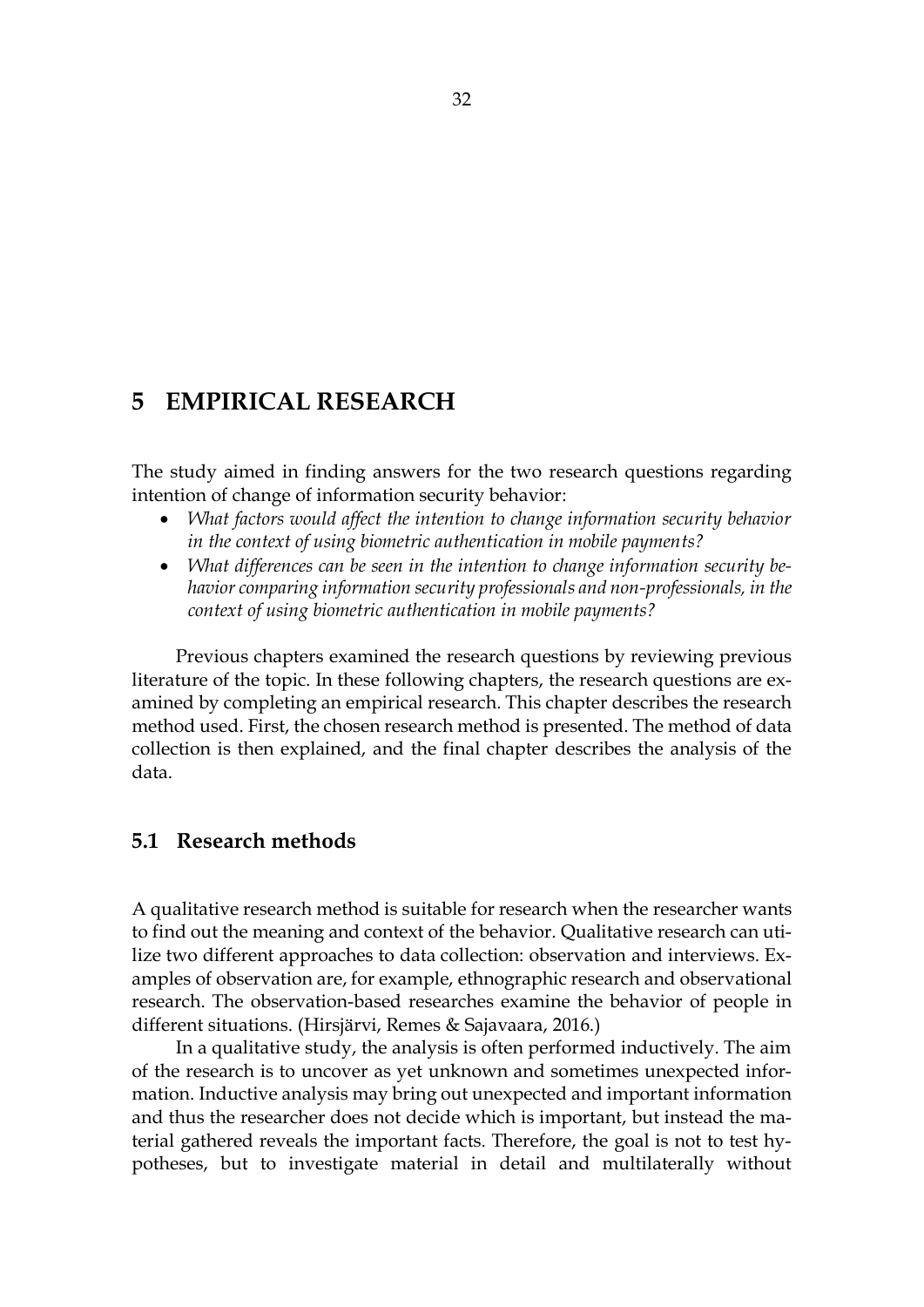prejudice or special expectations. (Hirsjärvi et al., 2016.) The observations made in the qualitative research can be seen as subjective rather than objective, since the observation present the view of the interviewee and the researcher about a certain phenomenon. The researcher also uses their own understanding when analyzing the collected data. (Tuomi & Sarajärvi, 2018.)

In qualitative research, research materials are usually collected in natural situations and the source of information is usually a human. Key data collection methods in qualitative research are interviews, observations, biographies and information from several documents (Hirsjärvi et al., 2016.) These data collection methods reveal an individual's personal views and opinions on a research topic. When the results are presented in qualitative research, the researcher usually uses direct citations from the interviewees. This emphasizes the researcher's analysis of the topic. (Tuomi & Sarajärvi, 2018.)

### <span id="page-32-0"></span>**5.2 Data collection**

When aiming to understand why something is happening, an interview is a good choice. Interviews are a great way to gain material and thus understanding when dealing with abstract things and phenomena. The format of the interview should be consistent with the research questions, the research objective, and the research strategy. When conducting the research by interviews, the significance of behavior and context can be elucidated because an interview brings present the interviewees experience and observations of the situations, and allows factors related to the interviewees past and development to be taken into account. (Hirsjärvi & Hurme, 2015.) An interview based qualitative research method was chosen for this research, because the interview takes into account the interviewee's assumptions and experiences of the object under study.

Interviews can be divided into many different ways, but most commonly interviews are divided as follows: semi-structured interviews, unstructured indepth interviews, group interviews, and structured interviews. A semi-structured theme interview method was considered the most suitable for this research, as according to Hirsjärvi and Hurme (2015), in a semi-structured interview, the interview questions are formulated in the same way for all interviewees, which facilitates the comparison of the results of the interviews. The most important factor for theme interviews is that the themes and subject matters remain the same for all interviewees. The theme interview can be used to take into account the key issues such as people's interpretations and the meanings they give to things. (Hirsjärvi & Hurme, 2015.) In this study, the topics of the interview questions were based on the themes of the research framework: the importance of information security, information security behavior, issues and experiences that have influenced information security behavior and intended changes in information security behavior. According to Schultze & Avital (2011), using a framework as the basis of the interview structure aids the interviewer in leading the interview meaningfully and helps to obtain detailed and substantial information.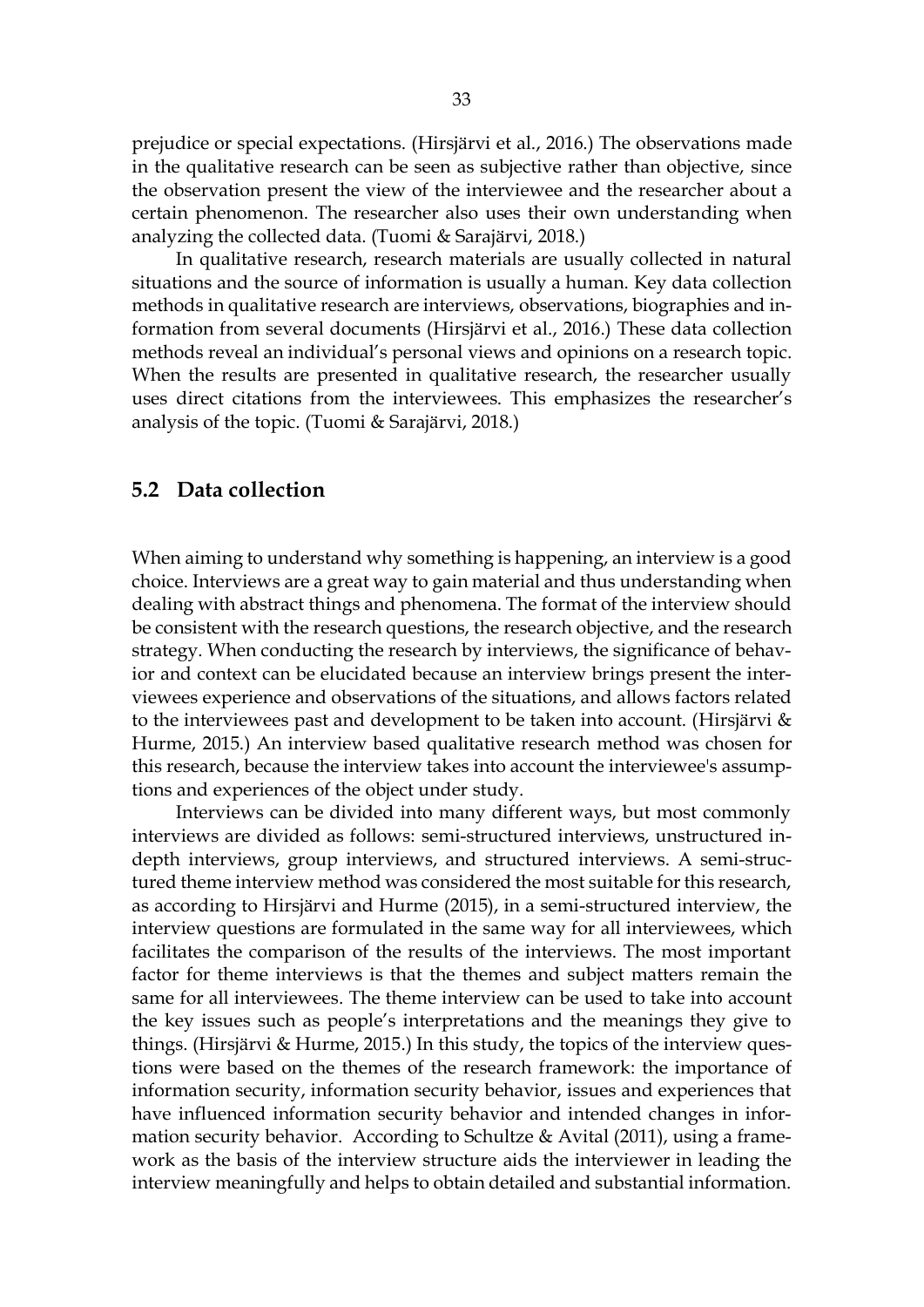In addition, in a semi-structured interview, the interviewer has the possibility to change the order of the questions if it is appropriate for the results of the interview. A semi-structured interview also allows the interviewees to answer in their own words and is not tied to answer options. This was seen as important so that the interviewed information security professionals could use their expertise to also steer the interview in a direction that serves their core competencies the best. (Hirsjärvi & Hurme, 2015.) In addition, the advantages of a semi-structured interview method include that it offers some structure and direction for the interview, but on the other hand it offers a lot of flexibility in an interview, for example, when a surprising or interesting information emerges in an interview situation (Hair, Page & Brunsveld, 2019).

Discretionary sampling is generally used in qualitative research, meaning that the people interviewed are appropriately selected (Hirsjärvi & Hurme, 2015). The possible bias of interview data is mitigated by interviewing numerous and highly knowledgeable informants who view the studied phenomenon from different perspectives (Eisenhardt & Graebner, 2007). The purpose of this research is to understand the information security behavior when biometric authentication methods are used within mobile payments in the Finnish markets and the difference of information security professionals compared to non-professionals. Therefore, it is appropriate to select two groups of Finnish people to participate in the interviews, one forming from information security professionals and the other from non-professionals. The information security professionals selected for this study have all studied or worked within the field for several years and currently work as information security professionals. They are all employees in a multinational company that offers consulting services within the information security and cybersecurity field. The non-security professionals were selected from various occupations and so that they don't have any educational or professional background in information security.

In a qualitative study, it is difficult to determine the optimal number of interviewees because the purpose of the study is not to look for average correlations or statistical regularities (Hirsjärvi et al., 2016). The main goal of the research is to understand the research subject holistically. Guest, Bunce and Johnson (2006) have determined that if the goal is to describe a shared perception, belief or behavior among a relatively homogeneous group, then a sample of 12 is enough. However, if the aim is to understand how two or more groups differ in a certain dimension, one should most likely use some sort of stratified sample and may intentionally select for example 12 participants per group of interest. The exact sample size for this study was determined according to the available information security professionals. Eight information security professionals participated in the interviews and thus the number of non-professionals was selected to match the amount of professionals to have sufficient representation of both groups. This means that the sample size for this research is in total 16 interviewees. The amount was considered to be sufficient to obtain versatile information, as the appropriate amount is always determined definitively by the purpose of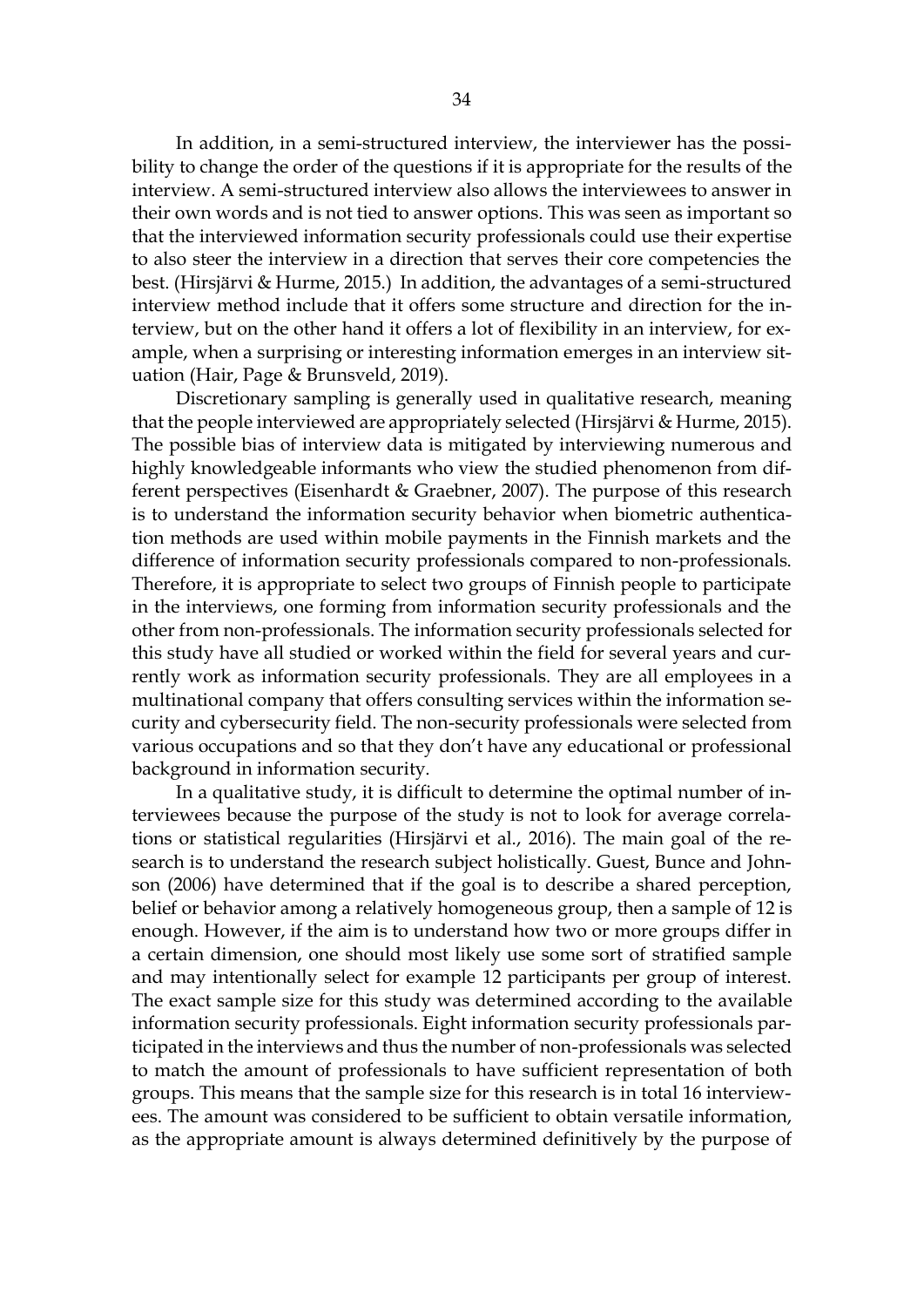the study (Hirsjärvi et al., 2016). The background of the interviewees is presented in more detail in the chapter 5.2.1.

The interviews were conducted via videoconference application Microsoft Teams or in person. Because it was important to find the real opinions of the interviewees comprehensively and honestly, an individual interview was seen best suited for this research. In this way, the influence of other people and other distractions to the responses were minimized. The length of the interviews varied from 17 minutes to 35 minutes and all interviews were recorded with the permission of the interviewee. The interviewees were promised complete anonymity, which means their personal information from which they can be identified would not be linked to the material at any time.

The interview questions are presented in appendix 1. The questions were based on the framework described in chapter 6.3. Some of the questions were altered, added or removed compared to the original questions presented in Alasuutari's research due to the reason that the original framework was built to describe the intention of change of information security behavior when using personal computers and this research focused on a more specific topic of information security behavioral change intentions when using biometric authentication methods with mobile devices and in mobile payment. Because the type of interview was semi-structured, it provided an opportunity to ask improvised but pertinent additional questions in some of the interviews. In most interviews, some questions, concepts, and/or related terms were explained to the interviewee in more detail. Not all questions were asked in the interviews because they were not relevant to all interviewees or if the interviewee had no knowledge of the topic. The order of the questions was also changed if necessary.

#### <span id="page-34-0"></span>**5.2.1 Interviewee background information**

In total of 16 individuals were interviewed for this research. Eight of them have studied and/or work within the information security field and in the context of this study, are considered to be information security professionals. All of the information security professionals interviewed currently work in a same multinational and large consulting company as cyber security consultants. Their background of studies and work experience are presented in more detail in table 1. The other eight have not studied nor worked within information security and currently work within various positions, such as Marketing Lead, Event Producer, Communications Planner or Interior Architect. In the context of this study they are referred as non-professionals. Their background is also presented in more detail in table 1.

The only requirement set for the interviewees was the use of mobile payment applications. However, the use of biometric authentication methods was not required. The information security professionals are listed as interviewees 1 to 8 and the non-professionals are listed as interviewees 9 to 16.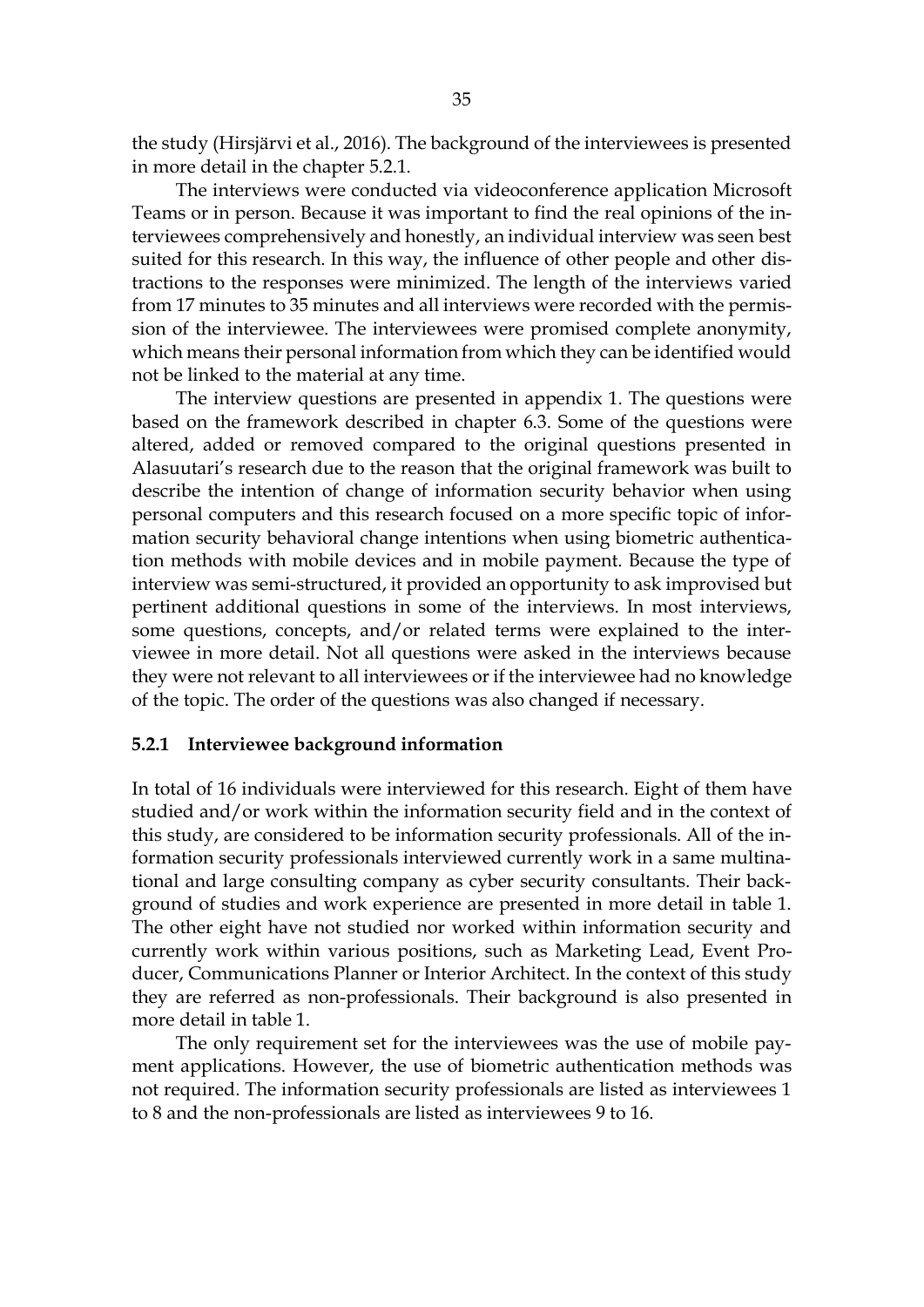<span id="page-35-0"></span>Table 1 Interviewee background

| <b>Interviewees</b>   | Age         | Education            | Work experience within |
|-----------------------|-------------|----------------------|------------------------|
|                       |             |                      | information security   |
| Information security  | $25-30:6$   | Master's degree: 5   | Less than a year: 2    |
| professionals:        | $31-35:1$   | Bachelor's degree: 3 | 1-4 years: $4$         |
| 8 (Interviewees 1-8)  | $36 - 40:1$ |                      | 5-9 years: 1           |
|                       |             |                      | over 10 years: 1       |
| Non-security profes-  | $25-30:7$   | Master's degree: 5   | N/A                    |
| sionals:              | $31-35:1$   | Bachelor's degree: 3 |                        |
| 8 (Interviewees 9-16) | $36-40:0$   |                      |                        |

### <span id="page-35-1"></span>**5.3 Data analysis**

Because the study was conducted using a qualitative research method, qualitative analysis was chosen as the method of analysis. In qualitative analysis, the researcher uses either inductive or abductive reasoning. In inductive reasoning research material is central and new facts are sought from the material. In abductive reasoning, the researcher has some original theoretical ideas that they try to prove through interviews. (Hirsjärvi & Hurme, 2015) The inductive reasoning was chosen as the reasoning method for this study because this study does not seek to prove any hypotheses but seeks to find reasonings behind a behavioral change and differences of two groups. According to Hirsjärvi et al. (2016), typical features of qualitative analysis include performing the analysis already at the interview stage, storing the interview materials in writing, and varying with the analytical techniques because there is no single true analytical technique used for qualitative research. When the research is done by conducting interviews, the researcher is able to draw conclusions of interviews, finding connections and specialties already during the interview phase. Thus, the purpose of the analysis performed in this study was to find similarities already in the interview phase.

There are two ways to break down the collected material: by transcribing the material into text, or by drawing conclusions or coding themes directly from the recorded material without writing the material into text. (Hirsjärvi & Hurme, 2015.) In this study, the interviews were recorded using a telephone recording function or directly with the Microsoft Teams application to facilitate transcribing afterwards. The analysis of transcribed material can be done in three steps according to Hirsjärvi and Hurme (2015). Initially, the material is arranged, and its structure is highlighted. The material is then clarified, for example irrelevant elements such as repetitions and non-essential elements are deleted. Lastly the actual analysis of the material is carried out, and the material is summarized, categorized and interpreted.

Because the interviews were conducted as semi-structured theme interviews, it is natural that the material was categorized according to the themes, as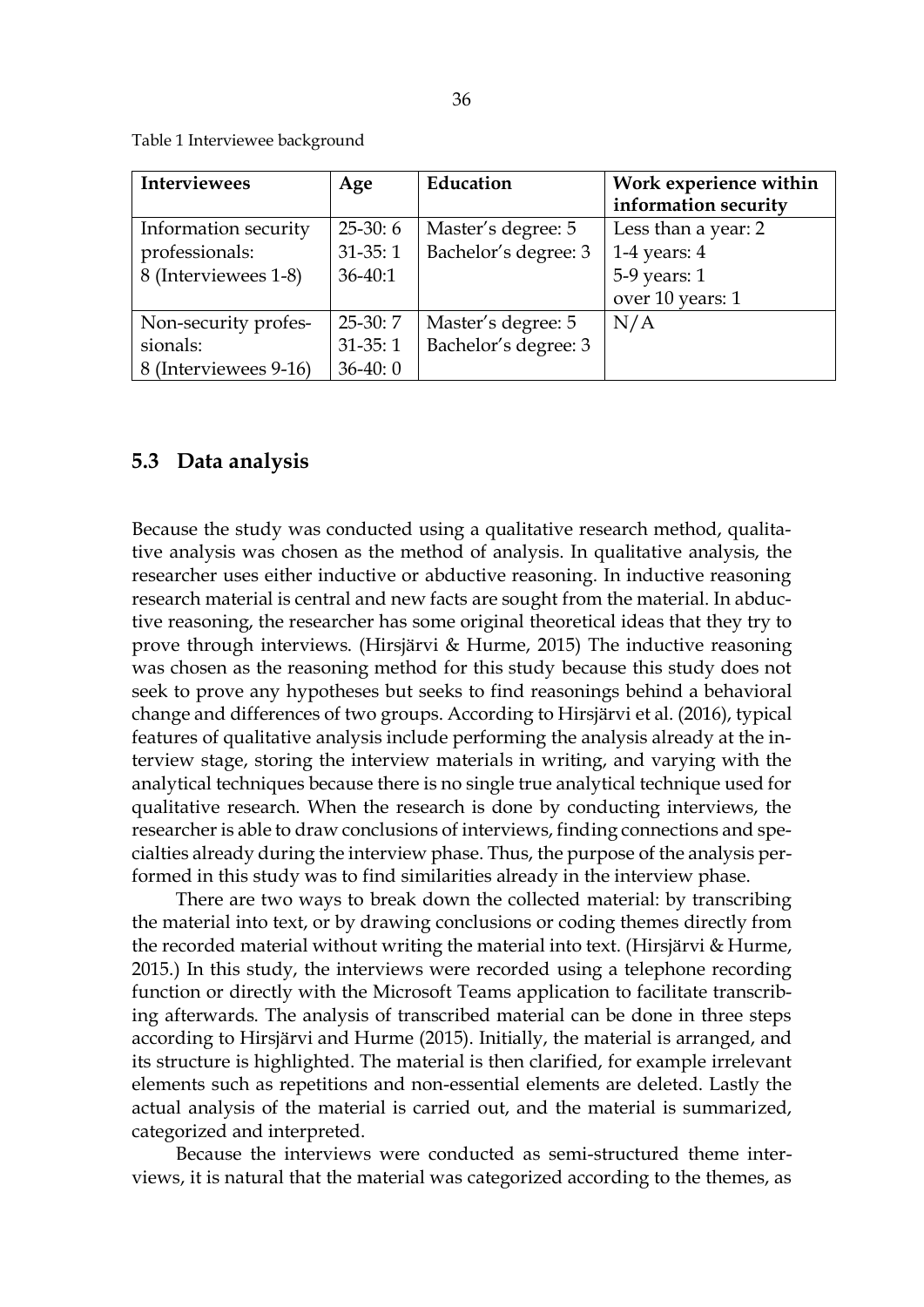each theme focuses on a specific topic with its own purpose. Within the interview themes, the material was then coded into response themes, according to the answers provided to perform thematic analysis. Thematic analysis provides a highly flexible approach that can be tailored to the needs of many studies, providing rich and detailed but complex information about the data. Thematic analysis gives the researcher a way to see collective or shared meanings from the interviews, and it should not be used to identify experiences from a single data item. However, in thematic analysis it is important to understand that what is common is not necessarily important for the research. The importance of the occurring themes need to be considered in relation to the particular topic and research questions. (Braun & Clarke, 2012.)

The written material was organized in such a way that an excel document was created including all interview details and the responses from information security professionals and non-professionals were placed in different tabs to facilitate the easier comparison between the two groups. The responses were also categorized according to the identified themes. Categorizing the results with the themes allows results to be compared with each other and the regularities of the responses can be observed. (Hirsjärvi & Hurme, 2015). As mentioned previously, the four themes used in the interviews were the importance of information security, information security behavior, issues and experiences that have influenced information security behavior and intended changes in information security behavior, and the response themes identified from the answers to perform the thematic analysis were usability, trust and confidence, information security knowledge, the behavior of others, new perspective on life, new legislation and regulations, and perceived risks, threats, vulnerabilities and incidents. The relation of the themes and response themes is presented in table 2. The results of the analysis are presented in the next chapter.

| <b>Interview themes</b>          | <b>Response themes</b>                                  |
|----------------------------------|---------------------------------------------------------|
| Importance of information        | Trust and confidence                                    |
| security                         | Information security knowledge                          |
|                                  | Perceived risks, threats, vulnerabilities and incidents |
|                                  | Usability                                               |
| Information<br>security<br>$be-$ | Trust and confidence                                    |
| havior                           | Information security knowledge                          |
|                                  | Perceived risks, threats, vulnerabilities and incidents |
|                                  | Usability                                               |
| Issues and experiences that      | Trust and confidence                                    |
| influenced infor-<br>have        | Information security knowledge                          |
| mation security behavior         | Perceived risks, threats, vulnerabilities and incidents |
|                                  | Usability                                               |
|                                  | The behavior of others                                  |
|                                  | New perspective on life.                                |

Table 2 Interview themes and response themes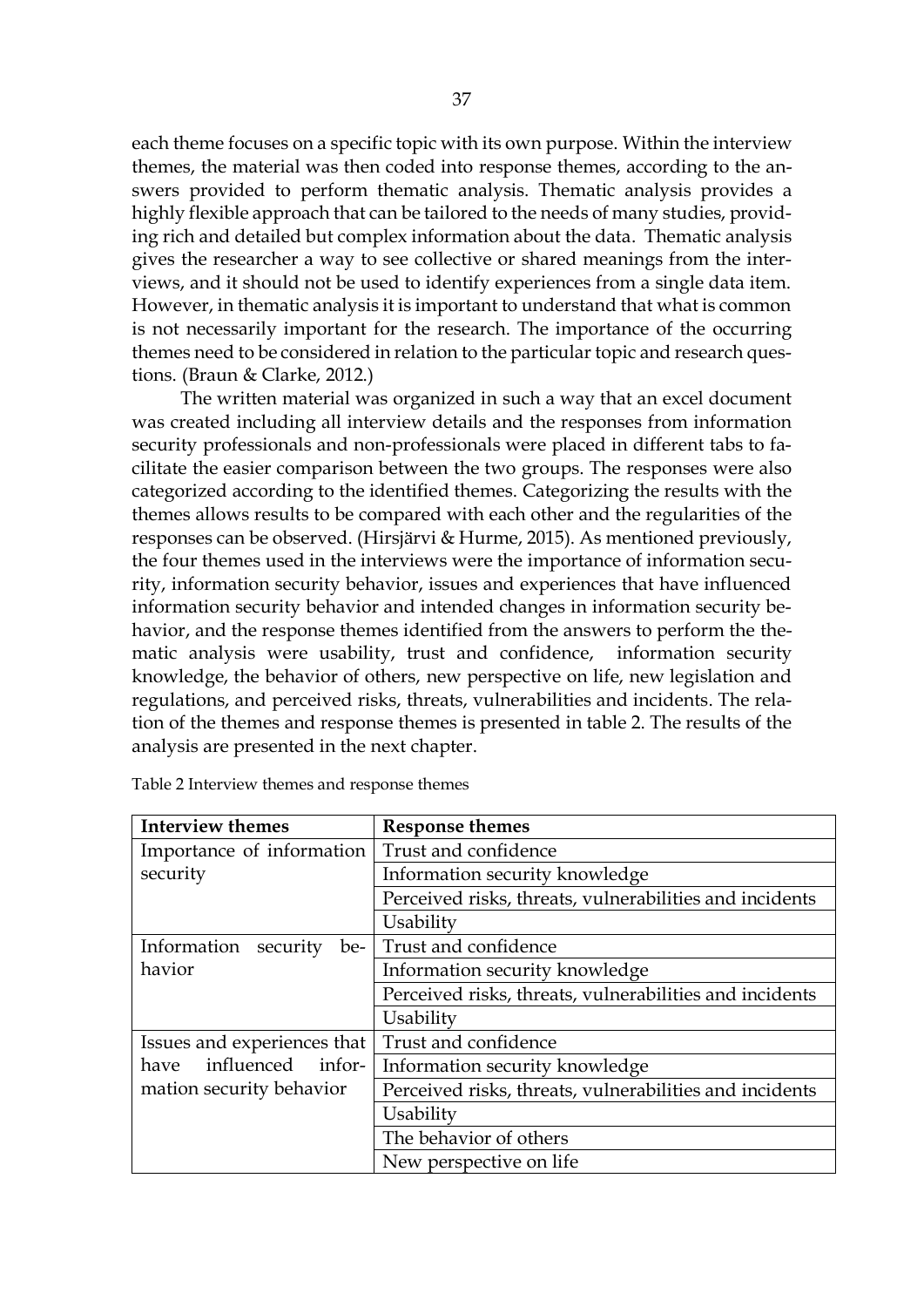|                          | New legislation                                                                      |
|--------------------------|--------------------------------------------------------------------------------------|
|                          | Intended changes in infor-   Perceived risks, threats, vulnerabilities and incidents |
| mation security behavior | Usability                                                                            |
|                          | The behavior of others                                                               |
|                          | New legislation                                                                      |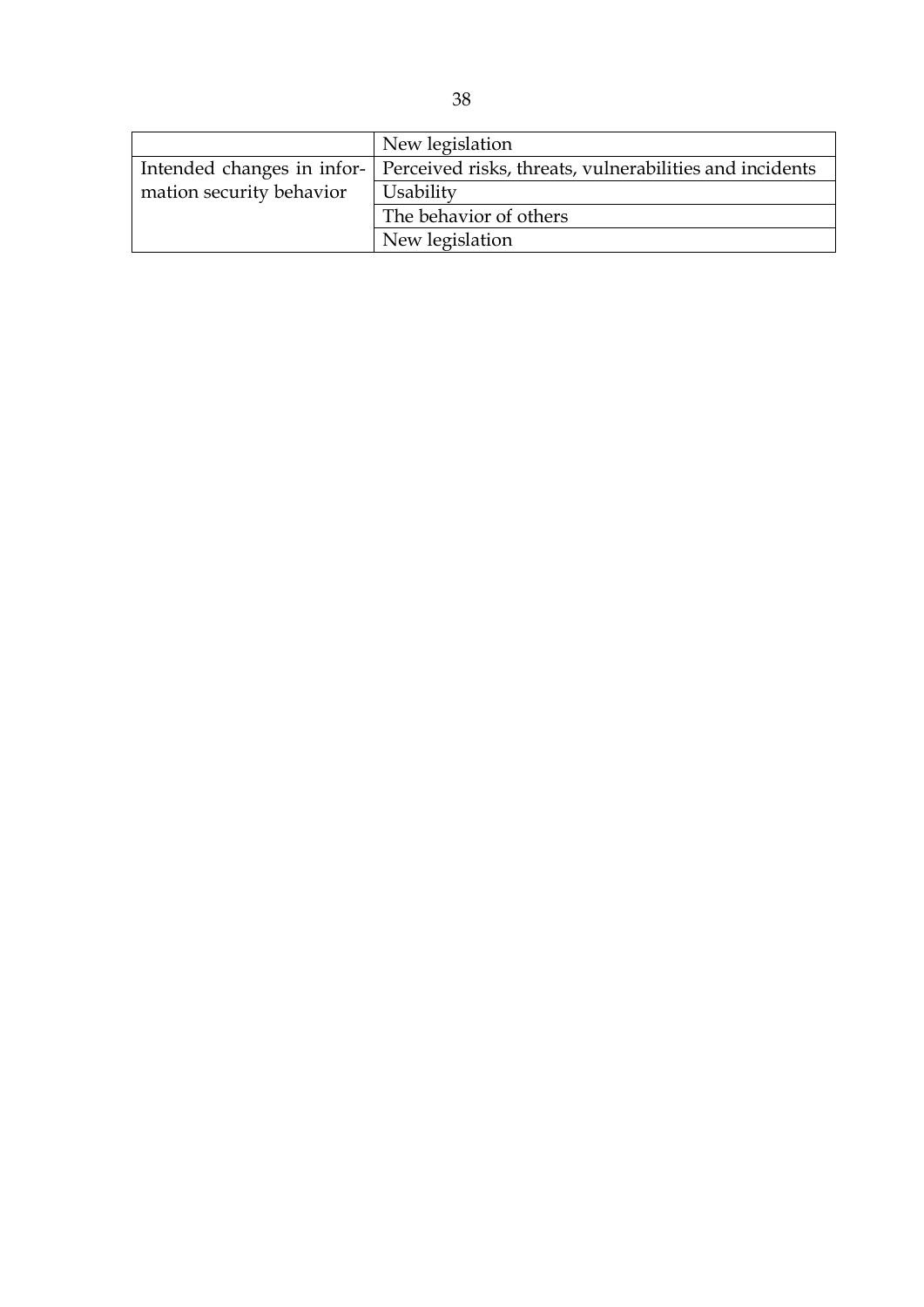# **6 RESULTS**

The results of the empirical research are presented in this chapter. First, the background of the interviewees use of biometric authentication methods and mobile payment applications is presented. The results are then described according to the order indicated by the themes described in chapter 6: usability, trust and confidence, information security knowledge, the behavior of others, new perspective on life, new legislation and regulations, and perceived risks, threats, vulnerabilities and incidents.

# **6.1 Use of biometric authentication and mobile payment applications**

As mentioned in the previous chapter, the interviewees were required to use at least one mobile payment application but not required to use biometric authentication. To determine the use of the mobile payment applications and biometric authentication, the interviewees were asked four questions: do they use biometric authentication methods in general and if so, what type, which mobile payment applications they use, and do they use the biometric authentication methods in the mobile payment applications and if so, what type and how often. The results can be seen in figures 2, 3, 4 and 5. Figure 2 describes the use of biometric authentication in general, figure 3 describes the use of mobile payment applications, figure 4 presents the use of biometric authentication in mobile payments and figure 5 describes how often the biometric authentication methods are used in mobile payments.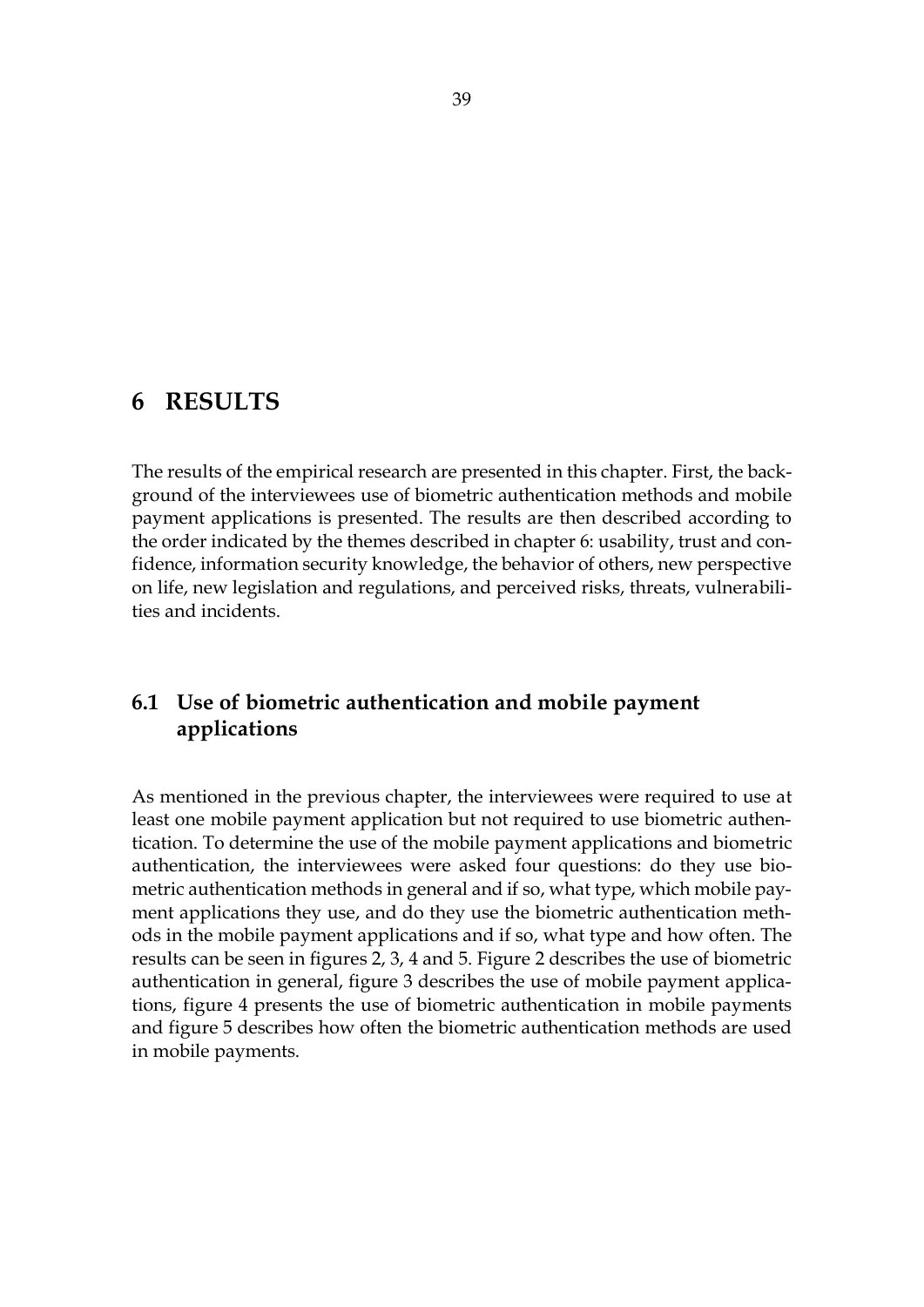

Figure 2 Use of biometric authentication technologies in general

Out of the 16 interviewees, 15 used some biometric authentication method and only one of the interviewees (interviewee 6) didn't use any biometric authentication methods. However, three of the interviewees (interviewees 1, 6 and 8) that uses biometric authentication methods in general don't use them for mobile payment applications. 11 out of the 15 interviewees that use biometric authentication in general use fingerprint recognition. In addition, 10 of the 15 interviewees use facial recognition. This means that out of the 15 interviewees that use biometric authentication methods in general, six uses both fingerprint and facial recognition technologies. Five of the information security professionals use both, only one of the non-professionals. Also, five interviewees use only fingerprint recognition (two professionals and three non-professionals) and four use only facial recognition, all of them non-professionals. None of the interviewees used other biometric authentication technologies.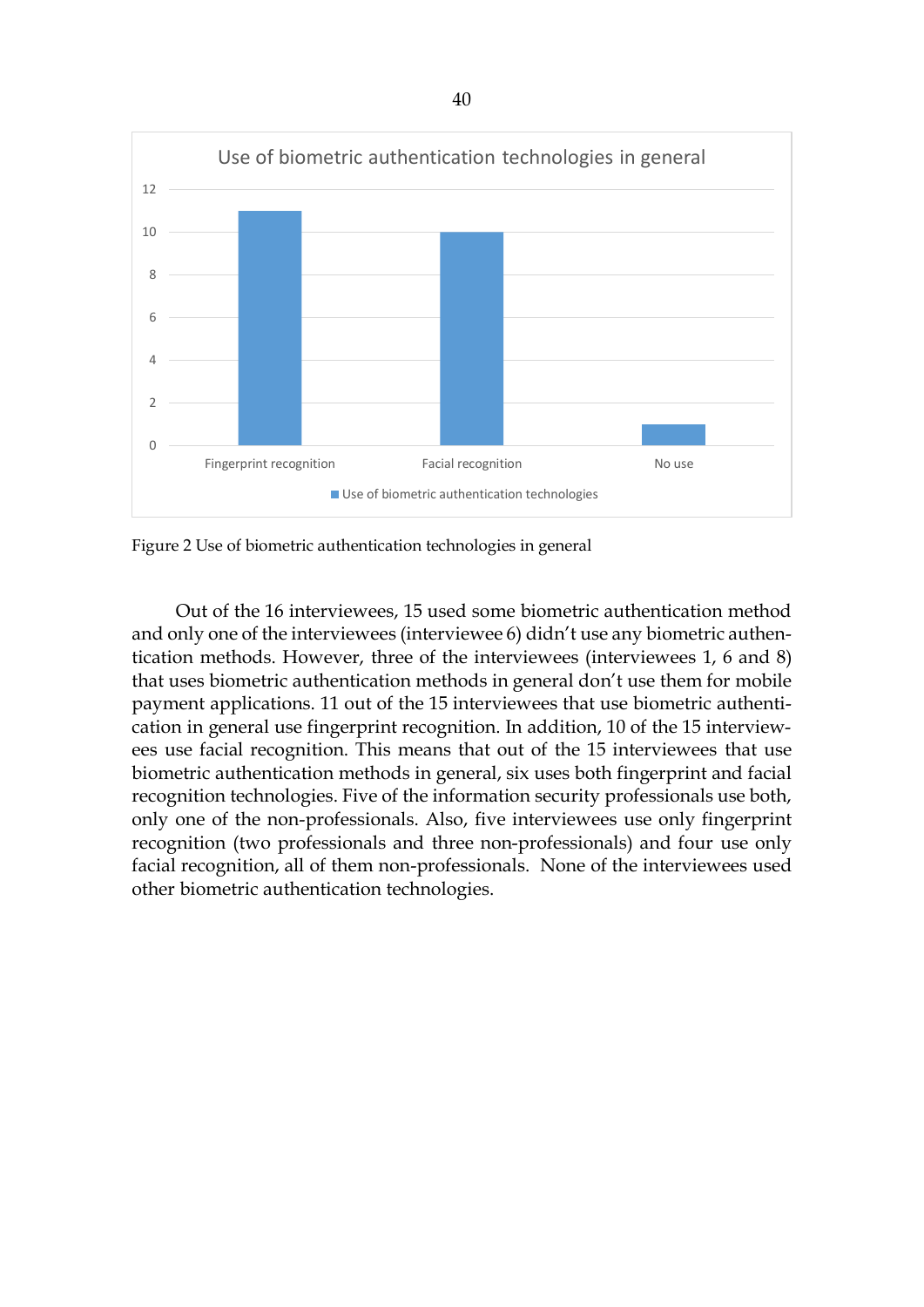

Figure 3 Use of mobile payment applications



Figure 4 Use of biometric authentication in mobile payments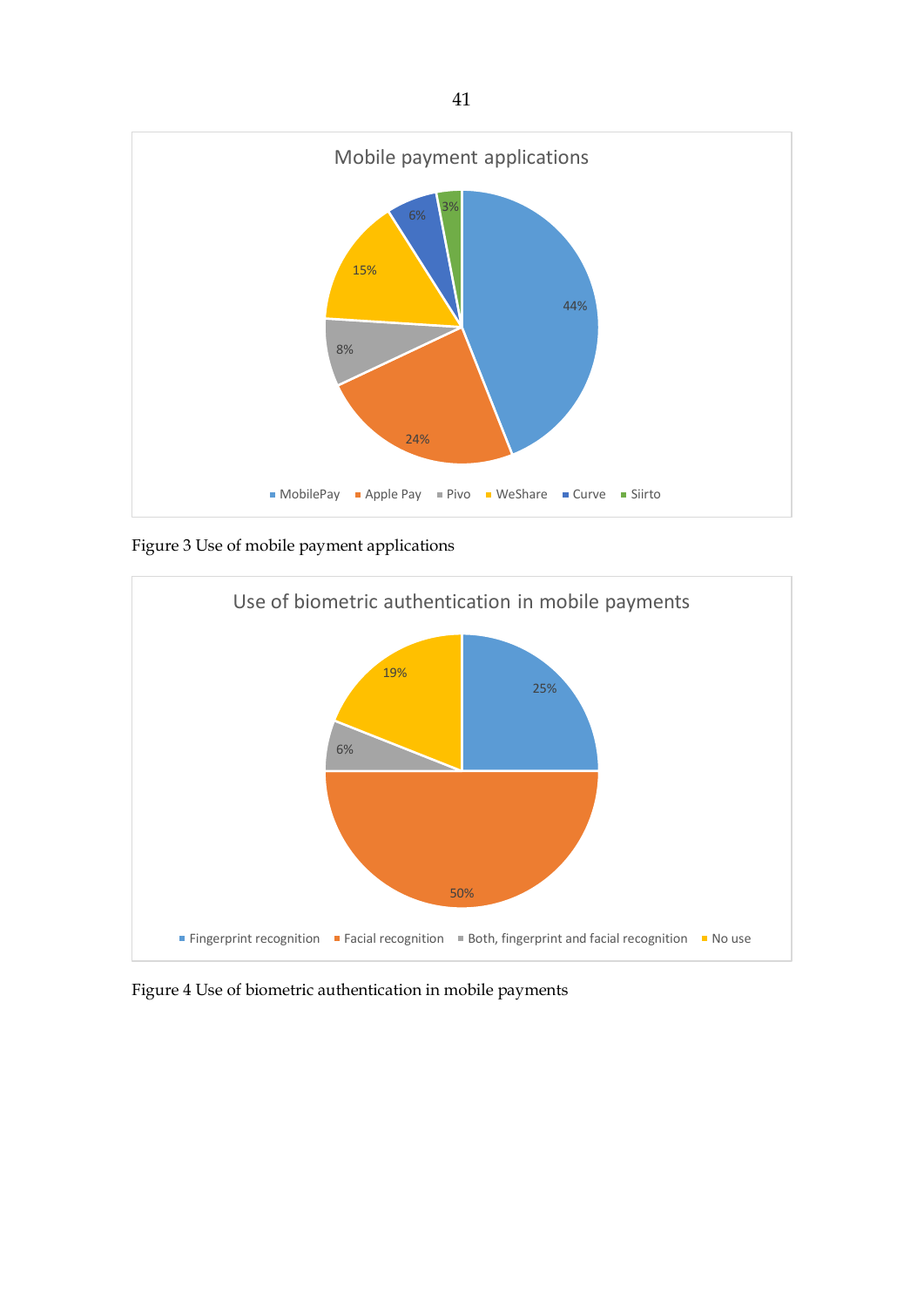

Figure 5 How often biometric authentication is used in mobile payments

When it comes to the use of mobile payment applications, 15 out of the 16 interviewees use MobilePay. Only interviewee 5 doesn't use MobilePay. Five from the 15 mention to also use WeShare, which is an additional application developed by MobilePay to use when sharing expenses (MobilePay, 2021). Eight interviewees use Apple Pay, three of them information security professionals and five of them non-professionals. Only three interviewees mentioned to use Pivo (one professional and two non-professionals). In addition, two of the interviewees, 2 and 5, mention to use Curve, which is a mobile credit card that can be used with cards that are connected to Apple Pay (Curve, 2021). Interviewee 16 also mentions to use Nordea Siirto, which is a mobile payment application similar to MobilePay developed by the Nordic bank Nordea, and in Finland can be used by clients from Nordea, Osuuspankki, S-Bank and Bank of Åland (Nordea, 2021).

Three of the interviewees, 1, 6 and 8, do not use biometric authentication methods in mobile payment applications. All of them are information security professionals. From the remaining 13, eight use facial recognition and four use fingerprint recognition. Only interviewee 4 uses both, fingerprint and facial recognition, in mobile payment applications. Two of the interviewees, 10 and 11, use the biometric authentication methods, facial recognition to be specific, only in Apple Pay, although using other mobile payment applications as well.

From the 13 interviewees who use biometric authentication in mobile payments, five use it daily. Four interviewees, 2, 13, 14 and 16, use it a few times a week and two, interviewees 7 and 12, use it once a week. Two of the interviewees, 3 and 10, use biometric authentication in mobile payments less frequently, only a few times a month.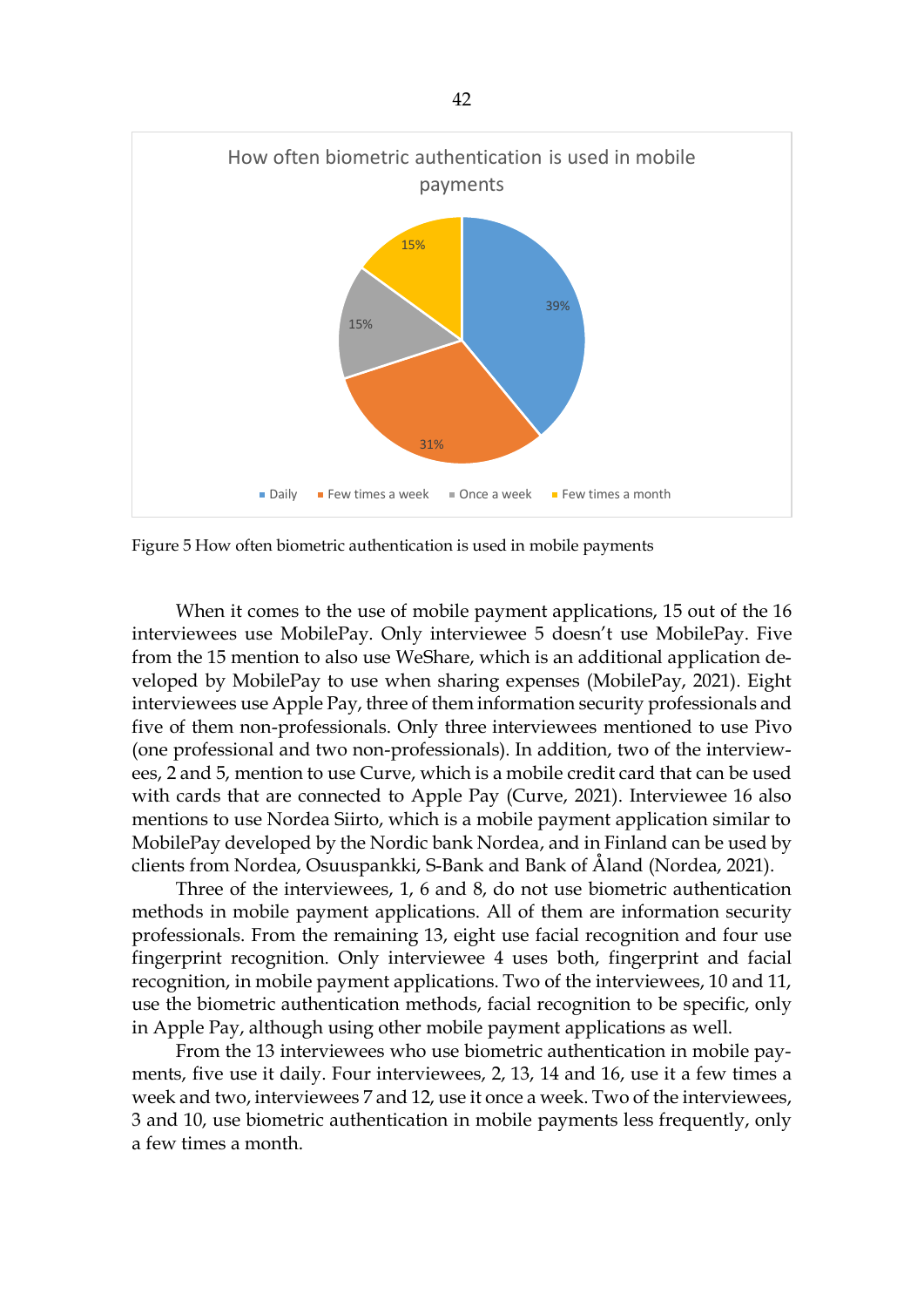### **6.2 Understanding of information security behavior**

The interviewees were asked about their understanding of what information security behavior is to gain knowledge if the perceived understanding differs. All of the interviewees understood information security behavior in a similar way and described it to be behavior where a user takes information security into consideration when using applications. Some of the mentioned behavioral aspects were password protection and mitigating information security risks in general.

From the individual's point of view, the way in which an individual behaves in relation to information security, if they are a conscious person and implement information security instructions or other thing. In an academic sense, maybe something else. – Interviewee 7

It's about doing the right things and making sure that all the possible ways of securing information is used. But in the end, it's about your own actions that matters. -Interviewee 9

I would see it as how good to take care of data security, in example whether the passwords are the same. But to myself it's a bit distant thing. I think it's also something about if you have antivirus installed on your mobile phone and computer. -Interviewee 10

Only interviewee 5, an information security professional, mentioned that they don't consider information security behavior to be some special behavior, but instead something that everyone does when they use applications and internet, consciously or not.

Well, really, I do not understand it because it's part of the behavior of what you do when you're connected to the internet and information technology. So, it's just behavior with some level of idea of secure behavior. If the idea doesn't exist, then maybe it's bad security behavior. Some kind of continuum, I would say. – Interviewee 5

# **6.3 Usability**

Usability was one of the recurring themes in all of the questions. The interviewees described usability to be a factor when deciding whether to use biometric authentication at all, and also when contemplating the use in the future. After determining the understanding of information security behavior, the interviewees were asked to describe their own information security behavior when using mobile payment applications, and biometric authentication methods in them. Interviewees 6 and 8, that don't use biometric authentication methods, described the reason to be more on the usability side than information security related, and do not think that biometric authentication could give them any benefits. However, they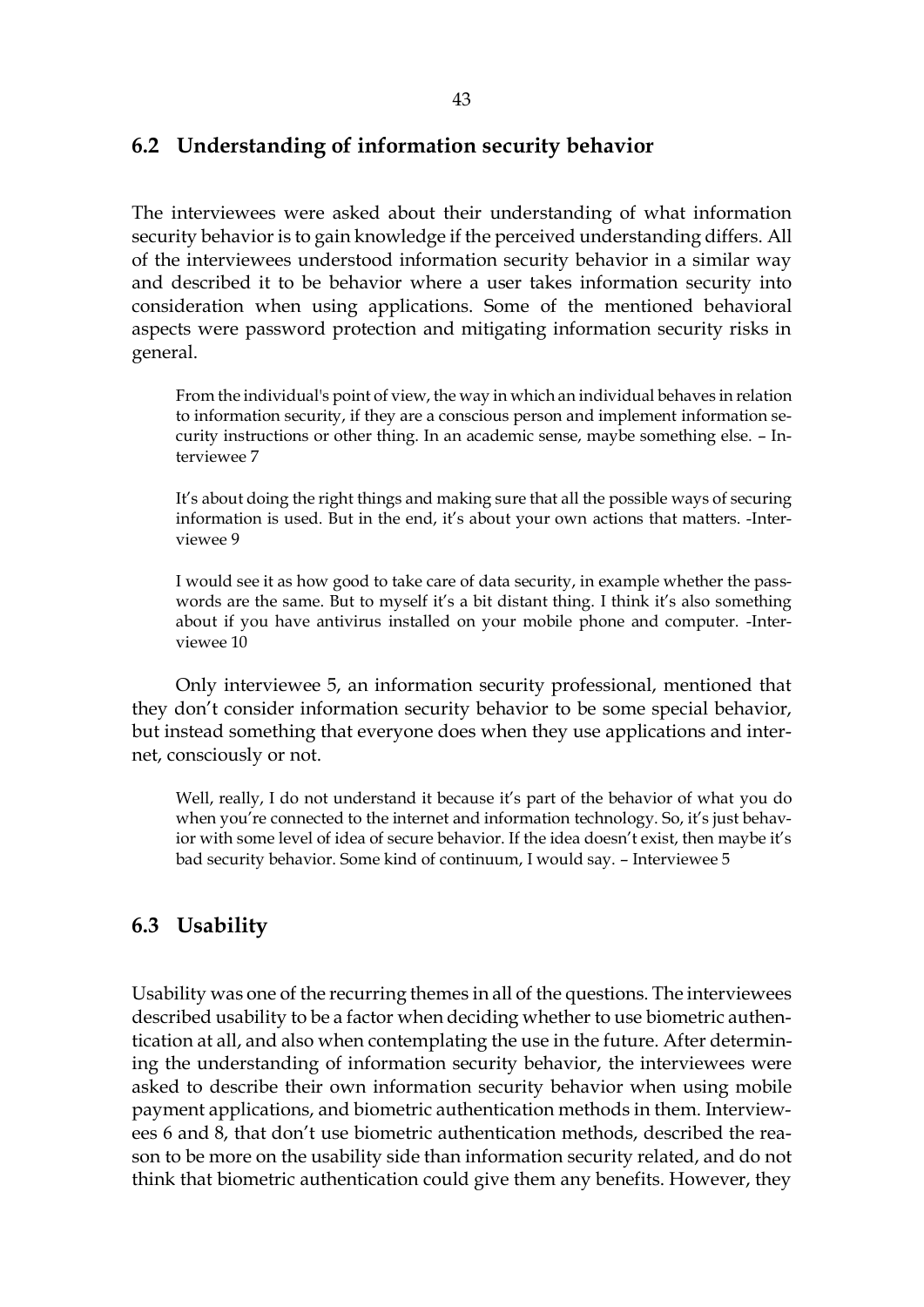describe to take information security into consideration when using mobile payment applications.

The fact that I'm not using biometrics is not a security choice, I do not trust that the face recognition works. However, I always look very carefully that the recipients for mobile payments are right, that nothing odd has happened when opening the app. So, if I order something and pay with MobilePay, then I check that there is nothing suspicious about it. Because sometimes it has happened that the app has offered a double charge. – Interviewee 6

I don't use biometrics because I don't feel it necessary. So, it's not a security choice. When paying, I am more concerned about the security of the payment itself, in example that the subject of the payment is correct, but I don't consider that to be information security issue. – Interviewee 8

Four of the interviewees said that they feel like they achieve more usability when behaving like they described. This referred to the use of biometric authentication methods that the interviewees consider to be easier to use compared to alphanumeric passwords.

When I use fingerprint recognition, it's just pretty much more convenient. - Interviewee 4

I feel like I am achieving safety, a sense of security. And in fact, it's that it's easier because I have a really hard time remembering passwords, I don't need to remember any password, it's always enabled, so it's easy and fast. I feel that the fingerprint, though, would be even more convenient, it's annoying that it can't be chosen. For example, sunglasses and a cap or the mask makes face recognition more difficult, fingerprint would be easier. – Interviewee 11

Similar themes recurred when asked what the interviewee's think they would lose if they didn't behave in their described way. The interviewees described that they would lose the usability or that they would feel more insecure about their information.

I would lose the ease of use and the possibilities of what biometric authentication brings, it would take a lot more time and effort. – Interviewee 5

I may not lose, well maybe the loss of usability. The phone unlock code is quite long, for example, I feel that it is easier to use, and it would be more difficult and slower. And the fact that if someone found out the PIN code, it would be easier to hack. - Interviewee 11

After contemplating what they would gain or lose, the interviewees were asked four questions about things may have affected their information security behavior. The first question was regards if someone had experienced any information security related issues when using biometric authentication in mobile payments. None of the interviewees had experienced any direct information security related issues. However, some of them mentioned experiencing usability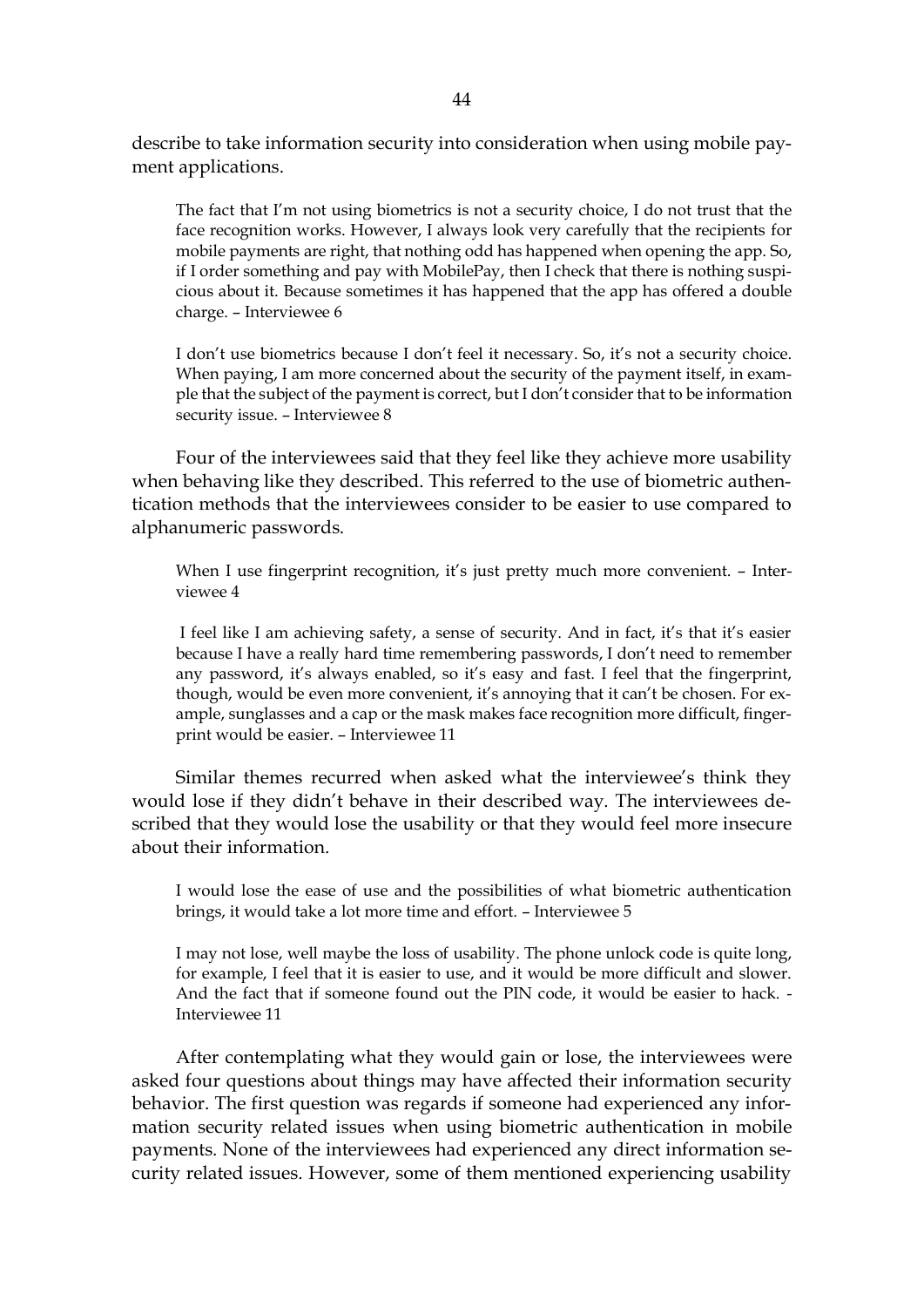issues, and most facial recognition users said that during COVID-19 the use of the facial recognition technology has been challenging due to the use of protective face masks. Two of the interviewees also said that they think their information security is at risk when they have to use the PIN code instead of the facial recognition. The details are presented in figure 6.

I have not, other than troubles with a mask. I have to think will I enter an PIN code, which is a bigger risk when someone can see it, or will I take off the mask for a moment so that the phone can recognize my face. The way I choose depends on the situation. – Interviewee 5

It doesn't work so well with a mask and I have to have a pin code along with biometric authentication which makes it more vulnerable as someone can see my pin code. – Interviewee 9



Figure 6 Experienced information security issues when using biometric authentication

The majority, nine of the interviewees, think that their information security behavior is on a sufficient enough level, but they see points for improvement. For example, the non-professional interviewees 10 and 16 mention that even though they think their information security behavior is at a good enough level, their password management could be improved. Again, four interviewees from the professionals, 3, 5, 6 and 7, mention that their information security behavior is only at sufficient level because of usability.

I feel it is at an adequate level, thinking back to risk management and balancing with usability. Good or very good costs something, time and effort, and I do not want to be neurotic, because risks are always there. It's about considering how much risks am I willing to take versus how much I'm willing to make changes. - Interviewee 5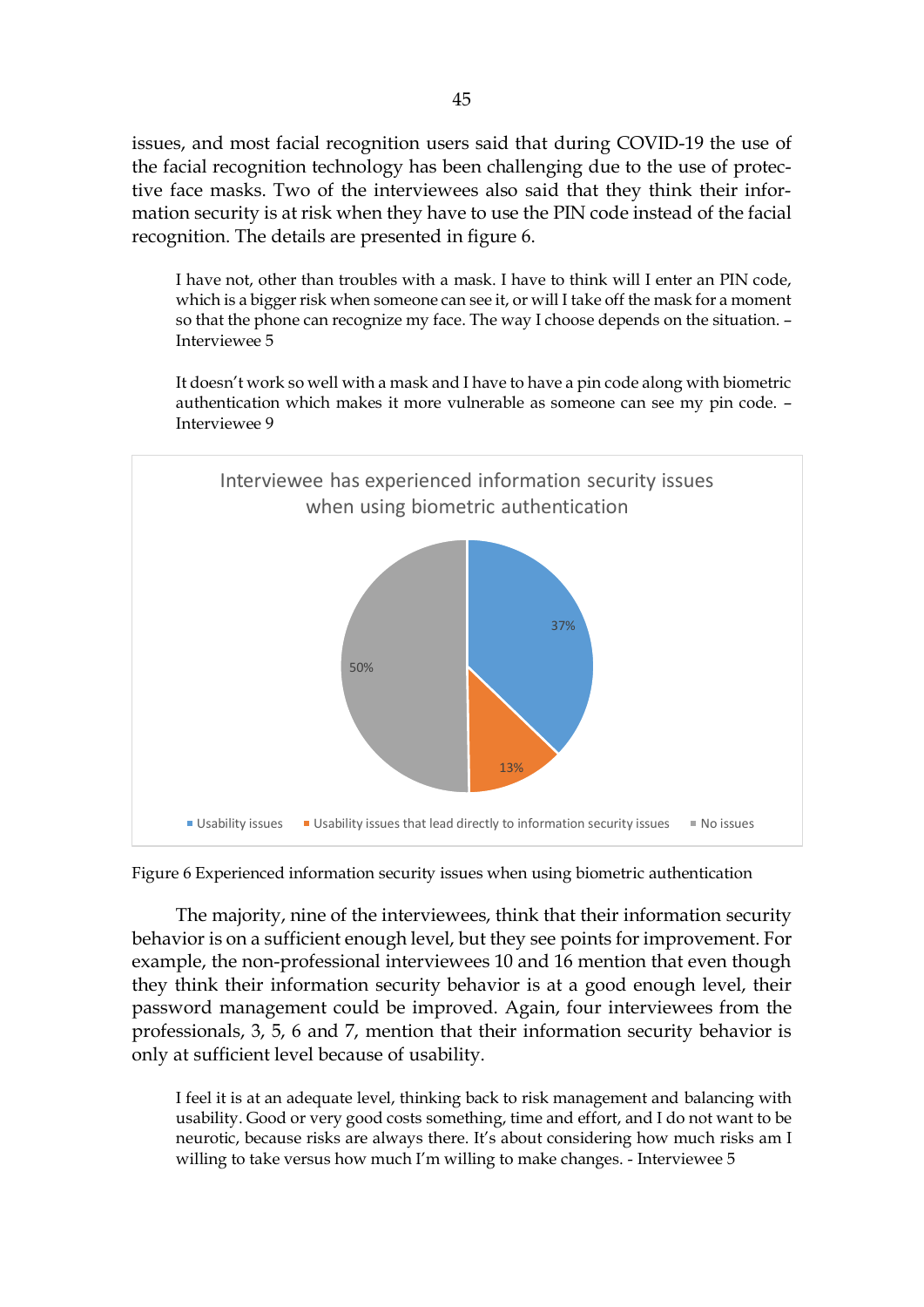I think it's at a relatively good level, could be better. Perhaps I should be more aware of the different risks. More aware that what is good security in general. It feels like when an iPhone offers fingerprint recognition or face recognition, then I don't know how many people think about security aspects when the solution is offered on a tray, that this is easy, then you might not think about how secure it is and if there are any risks involved because they haven't been told. – Interviewee 14

Yes, it is at a quite good level. Still, in my opinion there is always room for improvement regarding security behavior. Using more complex passwords and changing them more often. – Interviewee 16

Lastly, the interviewees were asked what could prevent them from making changes to your information security behavior they think could be useful. All of the interviewees, except for interviewee 16, mentioned that usability is the main reason why they would continue with their information security behavior even though they think it could be improved. They consider that if more secure behavior would make the use slower of harder, they wouldn't make the changes. Interviewee 16 didn't come up with of anything that would prevent them from making changes.

Probably laziness is the main reason that secure behavior usually requires more, and the mentality is that "I don't have time to do this". So, the usability aspect. If I think about it more broadly, then I actually currently don't recycle passwords because it's hard to remember and manage them. So, if it becomes too hard versus what I personally am willing to spend time on. – Interviewee 7

If it's terribly hard because I also want ease of use, and if it's extremely hard, then I'm looking for easiness and speed, meaning I might use face recognition even if there would be a better way. – Interviewee 11

Two of the interviewees, 1 and 13, consider the importance and the sensitivity of the data that would be in risk compared to usability. They say that if the data is not so sensitive, they most probably wouldn't make changes to their behavior due to the loss of usability.

If I have created usernames for services that do not matter so much, then I'm not going to bring passwords to the central password management system, for example. So, if it needs a huge effort then maybe not. Maybe it's not so much about whether the service is important, but rather what kind of information is in the service. – Interviewee 1

Ease of use. And it affects what it is all about. If it comes to money, I would switch right away. If it was Facebook or Instagram, for example, I would still continue to use it. But if I read even from Helsingin Sanomat that facial recognition is no longer good, then I might not change, but if I got information from friends, then I would change. Also, considering the personal information I would protect, the limit goes in that if someone gets my name, city of residence and birthday, then that's fine, but the more specific information I want to protect. – Interviewee 13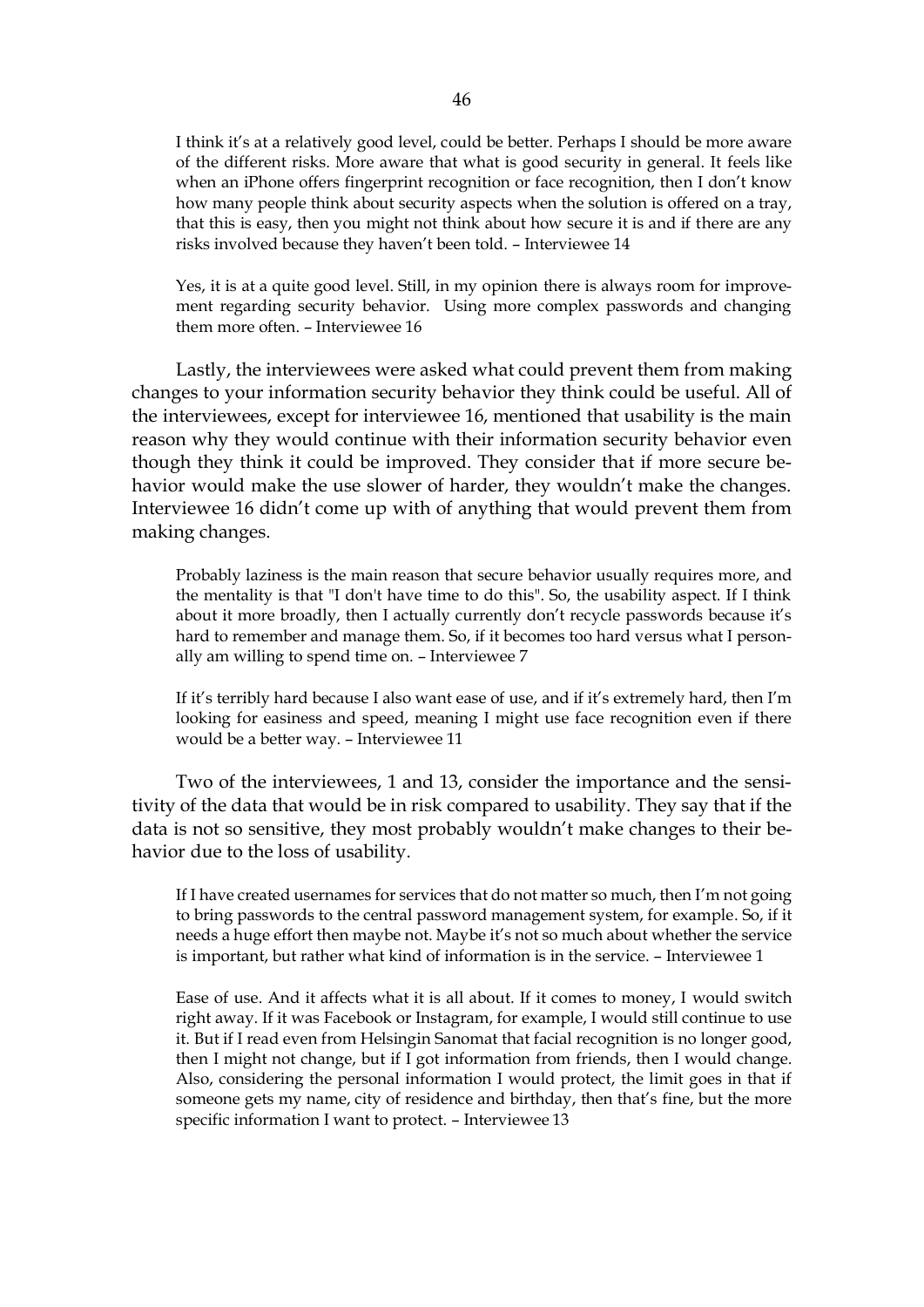#### **6.4 Trust and confidence**

In addition to usability, trusting the device or application manufacturer was seen as one of the most important things to consider whether to use biometric authentication now or in the future. One of the interviewees that doesn't use biometric authentication methods described it to be an information security related choice and said that they don't want the manufacturer of their mobile phone to have their biometric information.

I do not use, one reason why I do not use the fingerprint on my phone is because I do not want to give my own fingerprint to the manufacturer, Xiaomi, but for example, I can give my fingerprint to Apple, which is the manufacturer of my work phone and I use the fingerprint to log into that phone. But I'm also aware that fingerprint authentication may not be the most secure option. – Interviewee 1

Trusting the manufacturer of the device or the application is also a recurrent theme in the answers of others. In addition to interviewee 1, 10 other interviewees (six professionals and four non-professionals) described that they take the reputation and trustworthiness of the service provider into consideration when choosing whether to use the mobile payment applications, and if they choose to use biometric authentication in them.

It's a narrow aisle, I take into consideration the overall security of the device, whether the device locks automatically, and I don't rely on biometric only, according to Financial Supervision Authority guidelines. I also use multi-level authentication, e.g. balances can only be viewed with a biometric identifier, but payments are then made behind several verification steps. Device and application reliability are important. – Interviewee 3

Well, I just do nothing but choose which apps to use. With Curve, it doesn't collect the information of my face itself, it goes through Apple. That is, I rely on the apps I use, and Apple and Curve. At the behavioral level, perhaps I can't say I take security into account. I use biometrics in general because I trust the service providers. Security and usability go hand in hand to some extent, and then you need to take informed risks if you want usability. So, I accept the risk of handing over biometric data to Apple. – Interviewee 5

I only use applications and software providers that are well-known and widely used. I also try to read about information security problems from newspapers and other news outlets to learn more about them and to find out if there are problems in applications that I am using. Otherwise I don't give much effort to investigate the security and safety of biometric authentication methods in mobile payments. – Interviewee 15

Interviewee 12 also adds that they trust that the manufacturer of the mobile payment application has already considered the information security issues and thus they don't necessarily take any extra measures to make their information security behavior more secure.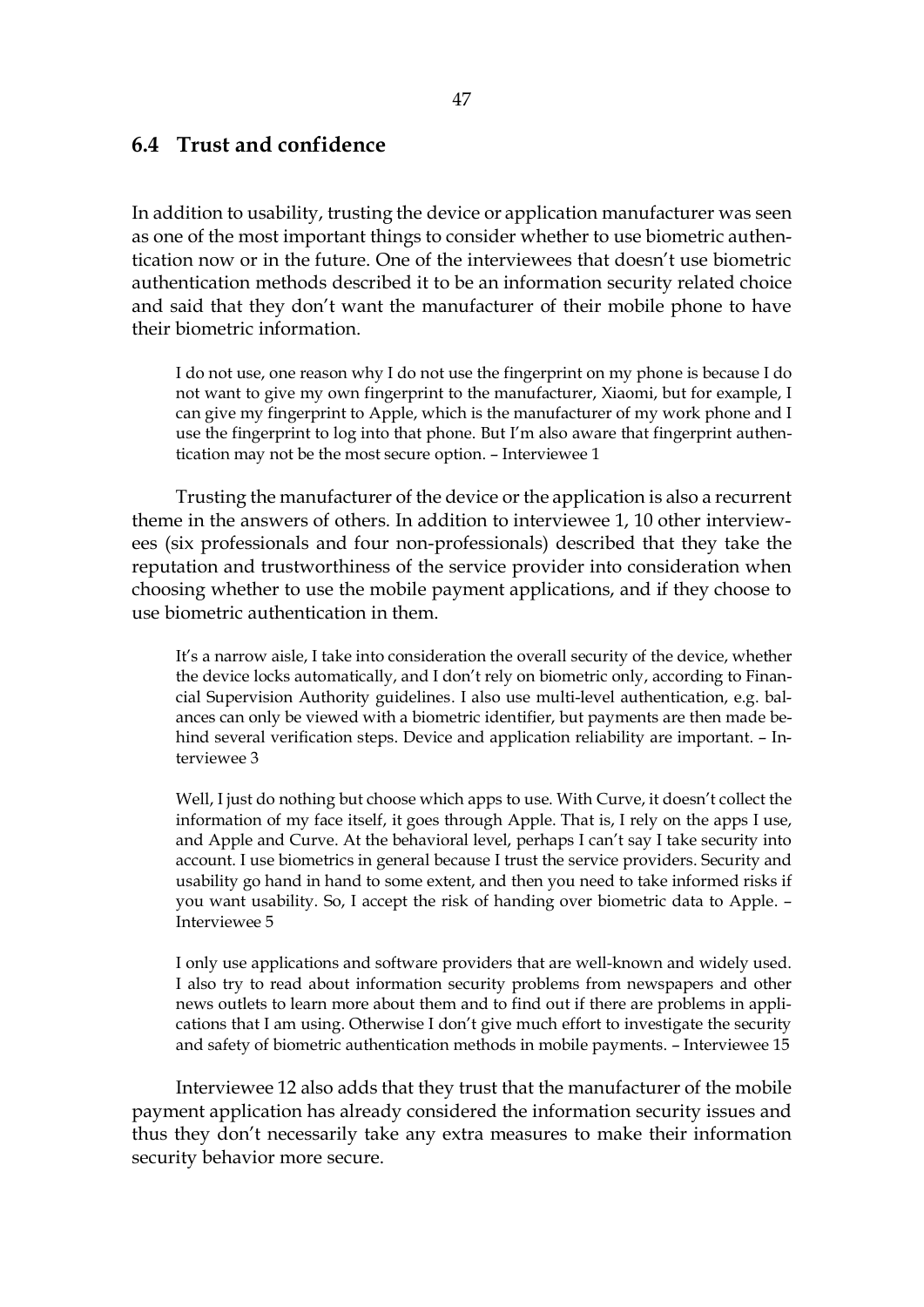Information security is very important to me since there is so much data gathered from all of us in digital form. I expect that information security issues have been considered when designing the devices and application I use, especially with applications that use sensitive data such as mobile payment applications. I also understand that information security is not just the technical side of devices and applications but a broader concept that includes users and their behaviors. However, I think it is vital that the designers of devices and applications have made it easy for the user to achieve a strong enough level of information security when using their products and services. – Interviewee 12

Interviewee 11 uses biometric authentication in mobile payments because they consider it to be safer than for example using a four-digit code (PIN code) to authenticate. In addition, interviewee 13 considers that facial recognition is safer to use than fingerprint recognition technology. This means that they trust the method itself more and therefore are willing to use it.

All I do is feel that PIN code is more secure, because I am one of those people who keeps PIN codes in password apps because I don't remember them, so I feel that face recognition is more secure than that someone could have hacked into my password app. – Interviewee 11

At least I want to choose what I think is a reliable way to authenticate, I find facial recognition more reliable than a fingerprint. If there was no authentication, then I would not agree to use, I would not pay, because I would assume that there's a bug or I've been hacked. I also think about the reliability of the app when downloading, but if I've already downloaded it, then I don't think anymore. I think information security a lot because in my own opinion I don't understand it at all, so I actively try to think it to understand more. – Interviewee 13

During the interviews, it was determined what the interviewees consider they gain when they behave in the way they described in the previous question and what they think they would lose if their information security behavior wasn't at the level they had just described to get more understanding around what kind of events the interviewees consider to matter the most. Over half of the interviewees mentioned that they feel like they achieve a certain level of confidence that their information is safe. The confidence was also something that was mentioned to be lost if they didn't behave in the way they had described. In addition, one of the interviewees, interviewee 3, mentioned that information security increases their confidence and trust towards the device and application manufacturers.

Information security increases my confidence in payment instruments, and in society. Increases confidence in mobile payments, too. Improving in information security means the manufacturer can take risks and innovate more. – Interviewee 3

I can sleep my nights without a worrying about stolen data or money when I behave like I described. – Interviewee 3

I like to be sure, so that there is no need to later think about whether something strange happened when you're thinking information security already in the moment. Of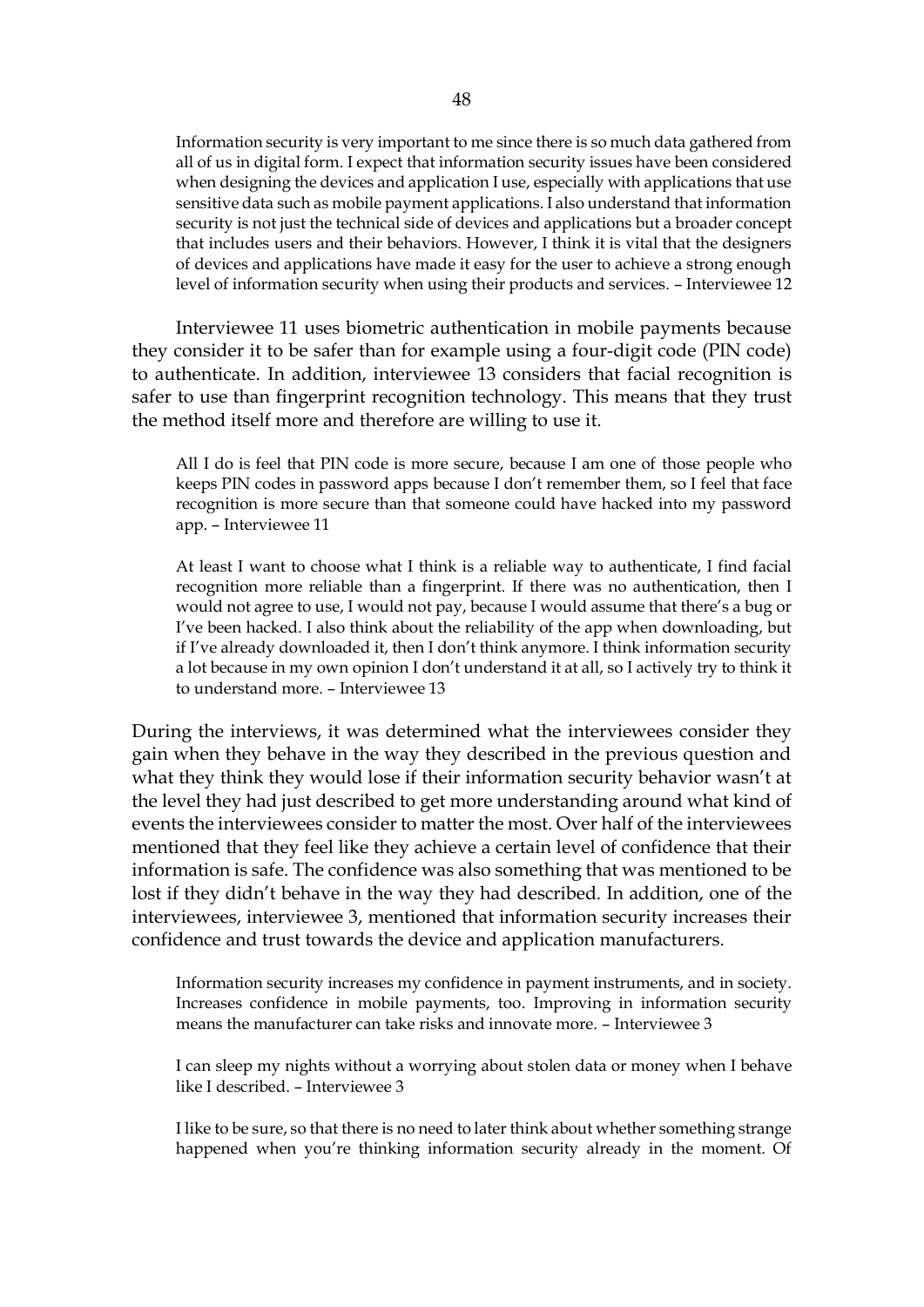course, as I already said, I feel also that I achieve the protection of my own data and money. – Interviewee 6

I am more confident that my data is safe, and also peace of mind regarding security aspects. – Interviewee 16

I will lose free time and perhaps be more stressed if I start worrying and protecting my information in every possible way. On the other hand, if I would not consider at all what kind of applications, I would use I believe I could be in greater risk of criminals stealing my personal information and perhaps money. – Interviewee 15

### **6.5 Information security knowledge**

13 out of the 16 interviewees mention that information security is important to them. Four of the information security professionals mention that information security is important to them because it's their profession and they make a living out of it. However, this was not the only reason they mentioned about the importance of information security for any of them. Gaining information security knowledge was seen as one of the factors affecting the information security behavior.

A broad question, information security is my profession and provides a living, so it plays a big part in my life. I follow a lot of industry news from several news sources. And from Twitter too. I also listen to podcasts related to the topic. Personally, the importance has changed since I started working in the field. Before I became a consultant, I knew at a basic level that weak passwords should not be used for reason X. Nowadays, when I know the risks, I have been much more active in changing passwords, updating systems, and implementing MFA, for example. I consider it to have big impact in my life, e.g. when reading technology news, you may start to think about the security angle. – Interviewee 1

Means pretty much, it has a lot of importance to what services I use, but I don't do any more in-depth research on how data, etc. is encrypted, I rely on the research of others. – Interviewee 2

However, three of the security professional interviewees, 4, 7 and 8, admit that although they are information security professionals and know that information security is important, they might not behave in a secure manner in their personal lives. Also, two of the non-professionals, 13 and 14, admit that they might not always behave in a secure manner, but this is due to the fact that they don't understand what information security is or they haven't thought about information security aspects.

It affects quite much because that way I earn a living. In my personal life, I may not go to extremes, I am ready to use WhatsApp, for example. I proportion the information security to what I use, and I understand that in some cases I am a product. I try to control on social media platforms what I share there, which means I share things quite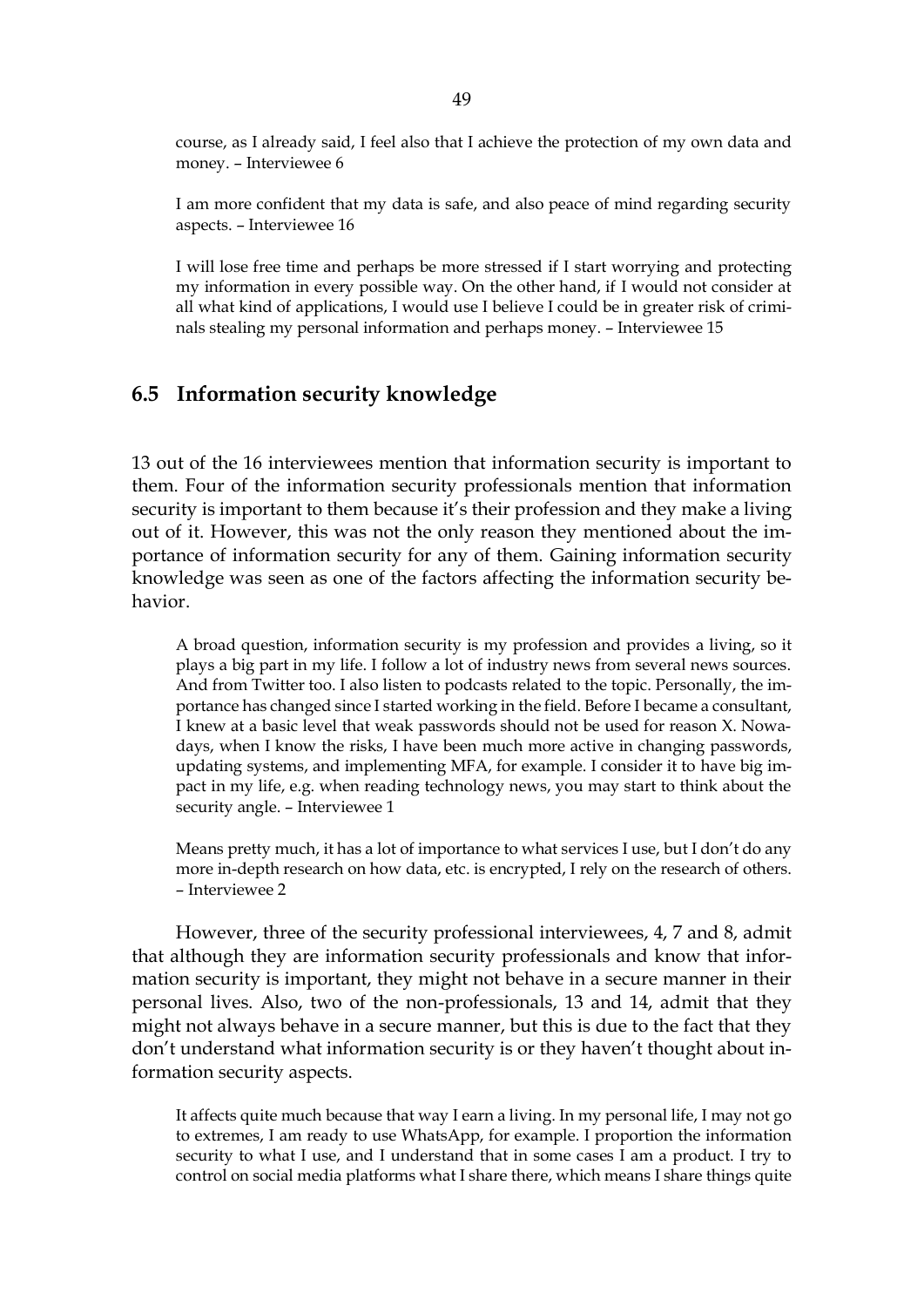moderately, but I don't go to extremes in there either in information security either. – Interviewee 4

Of course, I am interested in security in the sense that I acknowledge what it means, and I am more aware of security risks than others, but I may still use the service. I consider it important, but sometimes I don't behave securely. – Interviewee 7

It's my profession, so it's pretty important to me. But in my spare time, I am not a big security enthusiast. – Interviewee 8

I think my information security is pretty bad, should be better. It's important, but a little unusual and strange, and I would like to know more. But I think information security should be easy and easily accessible to everyone. – Interviewee 13

Interviewee 14, a non-professional, mentions that in addition to usability, the fact that they think that they don't know enough about information security would prevent them from making necessary changes. They add that they feel like the information security threats do not affect them because they haven't heard of anyone having issues or have had information security related issues themselves. Furthermore, interviewee 14 admits that they have not considered information security at all when using biometric authentication in mobile payments.

I've never thought about it, I don't know how security should be considered. When I press one button, it opens the face detection. So, it's quick and easy, but I've never thought about how easy it would be to abuse. I'm not sure how security should be taken into account. – Interviewee 14

### **6.6 The behavior of others**

One other recurring theme found in the interviews is that four of the interviewees want to read about user experiences and wait for new apps and systems to come into broader use before starting to use them their selves. The interviewees consider that to be an information security related decision, and it can be seen also to be one of the aspects about only using apps and devices that are trusted.

When it came, it was not among the first to start using it, perhaps only when it began to become familiar. I have confidence in Apple's ecosystem, that is, in that ecosystem I don't worry about the use. I actually do not even use biometrics in other contexts. So pretty much depending on trust. Once authentication happens through the Apple ecosystem, applications under it can be deployed. – Interviewee 4

When asked if the interviewees think that the information security behavior of others has affected their own behavior, most of the interviewees, 12 out of 16, think that other's behavior has affected theirs (figure 7). The information security professionals mostly consider that if there is an impact, it is because they work within the field and know many security-oriented people, who have even more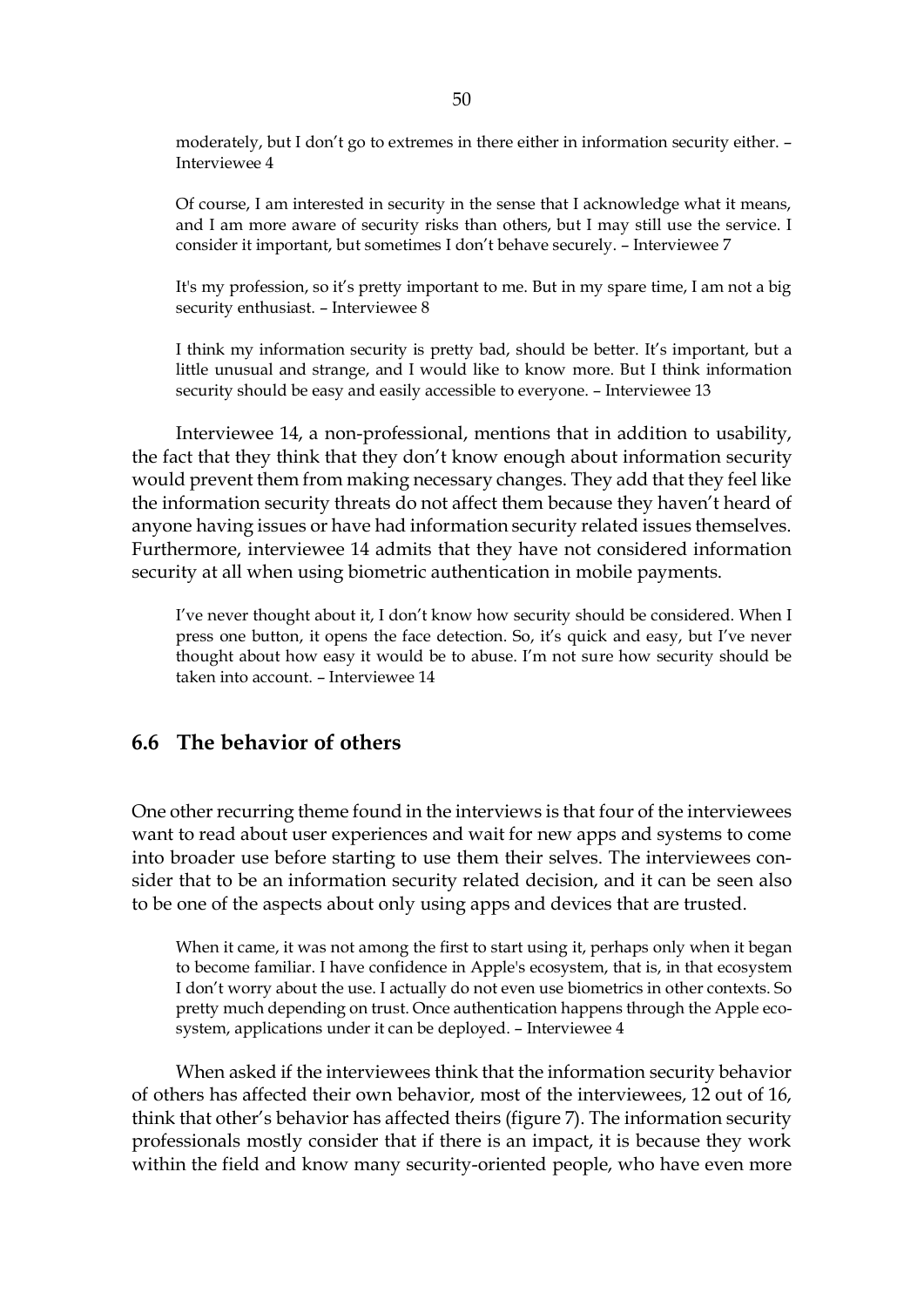knowledge and better behavior. The non-professionals usually mentioned that the behavior of relatives and friends have affected them the most.

Certainly, in really many ways. For example, of course, I work with smart colleagues and my friends are woke, I always get good tips and thoughts from there, and the security thinking stays on, which boosts my own security behavior. On the other hand, maybe if there is someone who doesn't take security aspects into account, I take it so that I myself want to compensate even more and want to take even more care of my behavior. And I think about connections that someone else's behavior can raise my own risk too. – Interviewee 5

Yes, it affects that way, that for example I have a friend who is very familiar with everything security related, so if she tells some tips, then I take them as part of my own behavior. For example, two-stage authentication. I don't think security so much myself, but if someone else brings it up, or there's news about passwords leaked to the web, then I make changes. – Interviewee 11

I feel like my dad, for example, is pretty security conscious. His passwords and usernames are pretty cryptic, and if he needs my help with technology, he never gives them to me in the same messages but uses separate ones. I may not have adopted that scale to my own security behavior, but if someone who knows things well, e.g. a friend, can explain or advise in a simple way, then that's the best way to make an impact to my behavior. – Interviewee 14



Figure 7 Effect of others on information security behavior

When asked whether the interviewees think that their information security behavior is at a good lever or if they want to change it somehow, interviewee 11 also mentions that tips from others might affect their future behavior.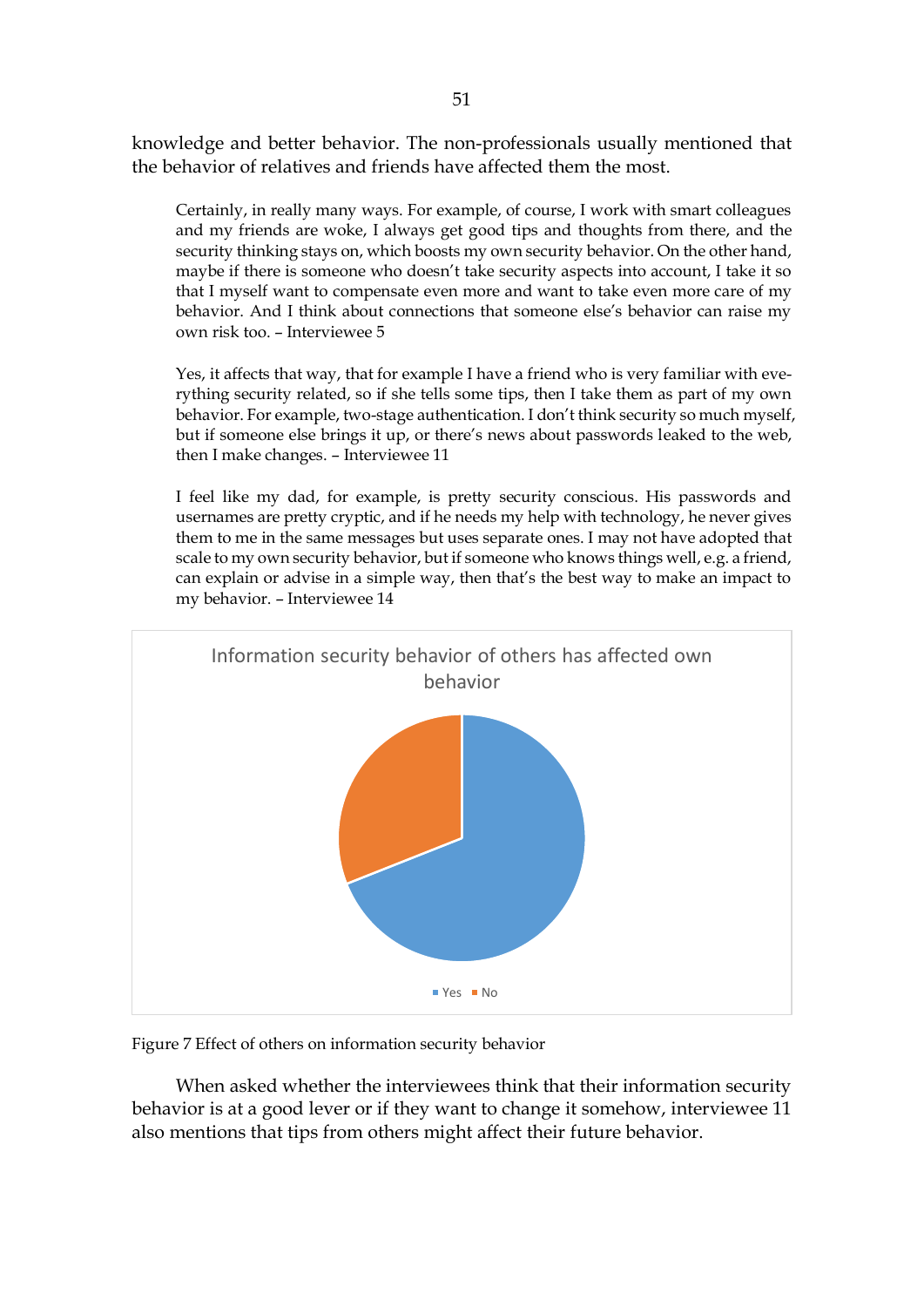I feel that is at a good level. I have changed it for the better. Let's just say I belong to that "lazy" type of person who cares about things, but I don't want to take the effort. If someone says tips, then I might grab the tip for use. I feel that at least it's at a better level than a while ago. – Interviewee 11

#### **6.7 Perceived risks, threats, vulnerabilities and incidents**

Threats, vulnerabilities and incidents were raised as one of the most affecting factors of information security behavior. The loss of money and personal information worried a lot of the interviewees, and some consider that to be the greatest risk that they see if they would change their information security behavior. For example, interviewee 9 mentioned that they would worry that someone that found their phone could just start making payments.

The risk in particular is that if you don't use a credit card, or MobilePay for terribly large sums, then maybe you don't need to be that precise. In the worst case, you can lose your money. – Interviewee 8

I feel that security breach to my personal data would cause practical issues that would affect on everyday life. I wouldn't know who has all the information about me and how would they use that. From work point of view, impacts would be very large in company level and cause a lot of issues. – Interviewee 16

In addition to interviewee 16 that mentions they wouldn't know who has the data and how they would use it, two other interviewees mention identity theft as one of the major things that would bother them if they didn't behave securely.

Payments could go to a different place than they should, or I could maybe not get some product, or someone could take my money, but I don't see that as such a strong risk. However, I feel like that in biometric identification, the risk of identity theft increases. - Interviewee 3

I probably imagine that someone could hack into online banking and take the money, or someone would take my identity and I'd have to change my social security number. – Interviewee 13

None of the interviewees had experienced any information security issues except from usability when using biometric authentication. However, when the interviewees were asked whether they know someone or have heard about someone that has experienced information security related issues when using biometric authentication in mobile payments, some mentioned hearing about incidents that had happened to someone. None of the interviewees relatives or friends had experienced any issues, but some told that they have heard about security issues from the news or read about them, or that some person not close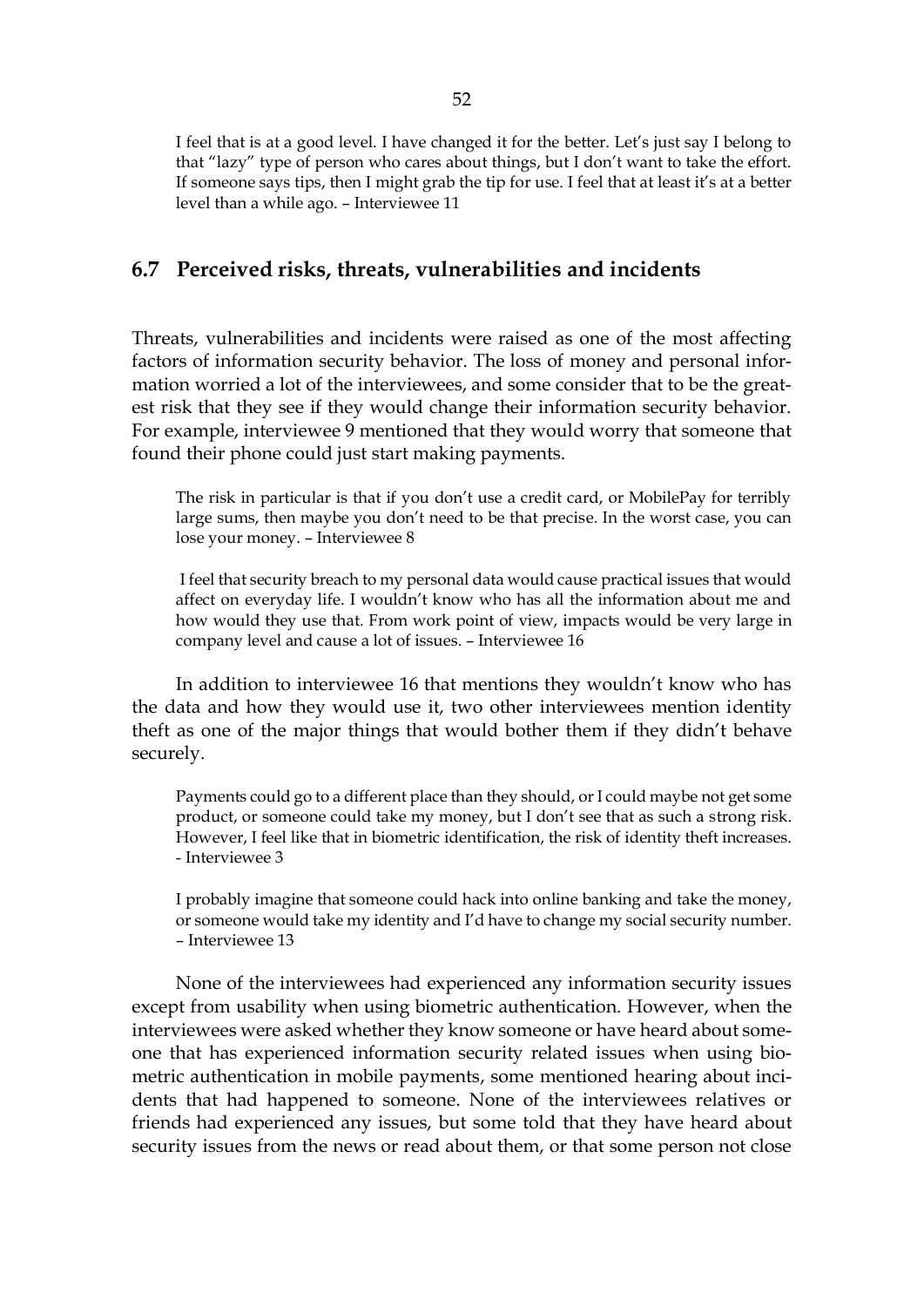to them has experienced issues. Figure 8 presents if the interviewees have heard that someone has experienced issues relating to information security.

There are no outright incidents related to biometrics, but I've heard about incidents in the public about the facial recognition being deceived with a reconstructed picture from celebrity pictures. – Interviewee 2

I have, but I don't remember it in detail. Someone once said that facial recognition had worked with someone else's face. I don't know about it in more depth. – Interviewee 10

I have heard of someone stealing another person's phone and being able to access payment applications despite biometric authentication. – Interviewee 15





When asked a series of questions what would change their behavior, and what kind of events would it require, 14 out of the 16 interviewees mention, that a breach to their personal data, or banking data would cause them to change their behavior. In addition, most of the interviewees mention that if a threat, vulnerability or an incident was widely reported in the news, they would consider changing their behavior.

I think if my data was involved in some really big data leak with some personal information, then I could change my behavior. – Interviewee 7

Certainly, if something happened that someone would misuse my information. If I were to be the target of a security attack, it would change radically. Also, if a loved one can give practical tips that resonate with me, because the security risk doesn't always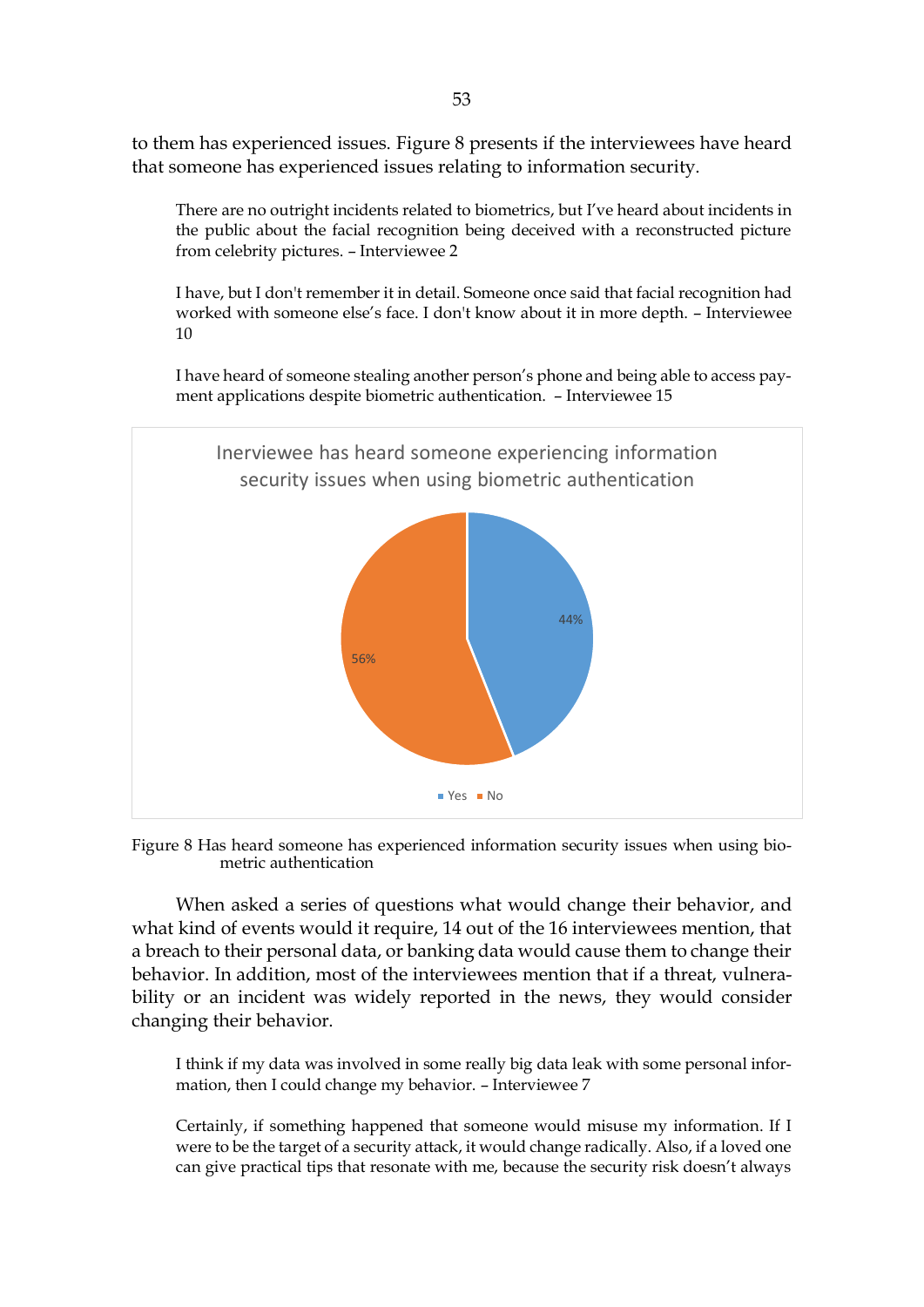feel like it would happen to myself. I think more that I don't have such kind of information or money that someone would want to steal. Although, on the other hand, data collection is quite ordinary. Of course, misuse of my data or any other event could make a difference. – Interviewee 14

Widely reported issues in information security in applications that I am using. Cyber criminals stealing personal information that results in losing money, blackmailing, accessing my phone or other impact on my personal life. – Interviewee 15

One recurring theme in the non-professional interviewees answers was that some consider that the information of threats and vulnerabilities should be told to them in an easy way, or by a friend or other close person, and just reading them from news wouldn't make them change their behavior. Also, the ease of the required change is mentioned to be something that would affect the possible behavioral change.

Recommendations from qualified friends who are more knowledgeable about things. Expert recommendations would make an impact, but they should be easy to do. But it should be in a language that is easily understandable. And that my data is stolen. Then I would change, but that would be learning through the hard wat. Also, if there was an easier way to secure the data more, I would be immediately prepared to change it. – Interviewee 13

The others mentioned quite similar responses than to the previous questions but emphasized the fact that the breach or vulnerability should be quite severe or in a large scale in order for them to completely stop using biometric authentication methods.

If something like, it turned out to be really insecure, that even the media would talk about it a lot that biometric identifiers have been misused a lot. Of course, it also involves the idea that the phone has scanned my facial features, so what is possibly done with that data. That is, if it turned out something that that the facial data could be misused somehow. If, in one's own close circle, friend or family member would say something has happened, so it hits close, or some social fuss would raise. Or on the other hand, if I happened to read some research, but that would demand something really major. – Interviewee 14

#### **6.8 New perspective on life**

When asked about what would change their information security behavior, two of the interviewees, 10 and 11, mention that since having their own children, they have started to think more about information security and their own information security behavior, in addition to other factors. They consider it to be a big life change, that has had them thinking about many aspects of their security behavior.

If I was part of a data leak or someone managed to hack me, it would change. Or if someone close to me would be part of a leak. At the moment, it feels relatively distant,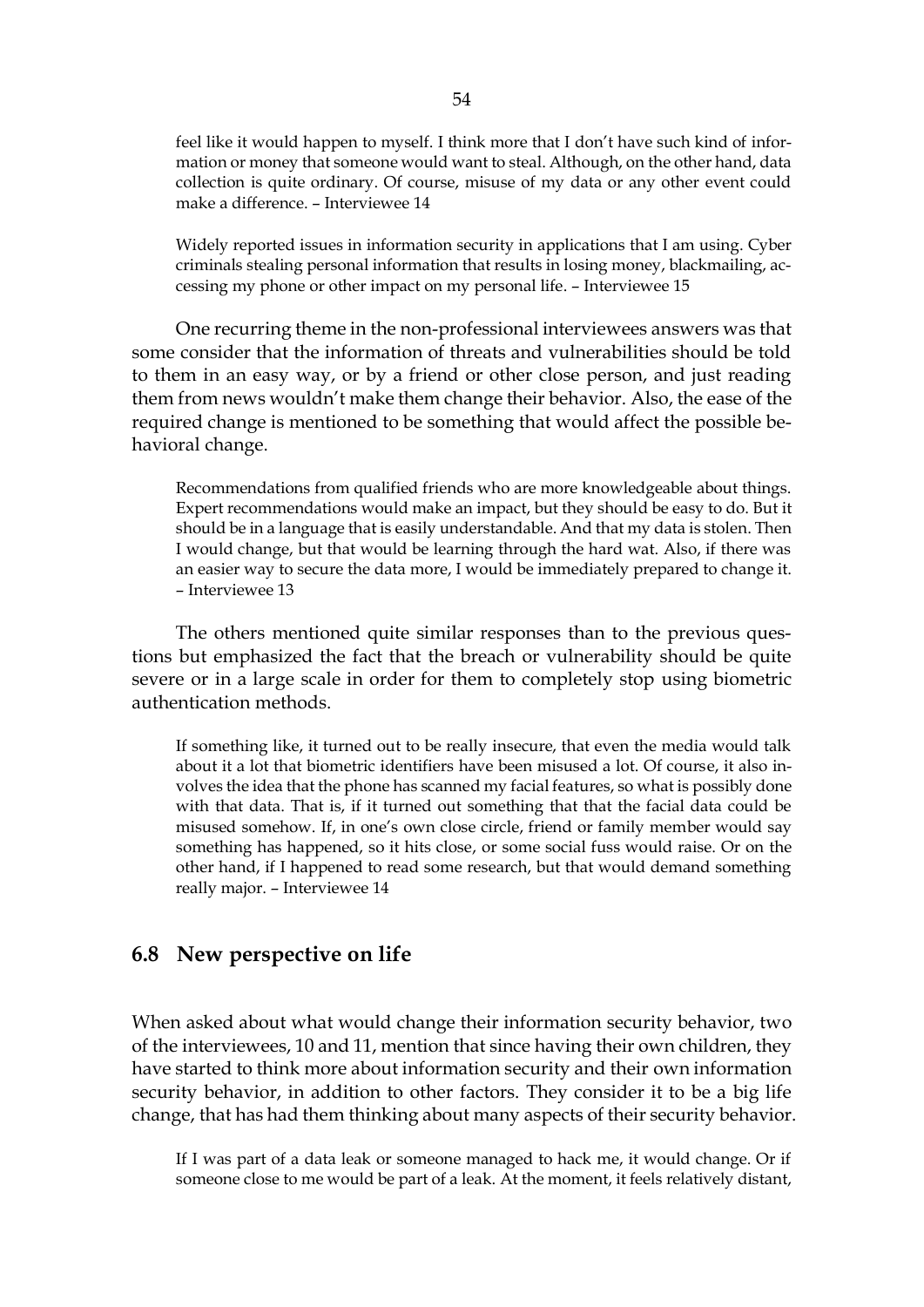however. But after the birth of my own child, I have become more thoughtful. I've started pondering what to download to the internet or should I even download anything at all, and giving permission for others to downlead content about my family. – Interviewee 10

I would change if I found out that my personal pictures have been leaked to the web or if I spotted them from some weird website, or pictures of my child or persons I know would be misused. Would make me more cautious. After having a child, I've changed my Instagram profile to private, for example, I don't accept followers I don't know, and I've removed unknown followers. Become much more cautious after having children. Maybe I think social media differently than before, before thought that I make content for everyone, but now I want to share my life only with my friends. – Interviewee 11

#### **6.9 New legislation and regulations**

The final question related to the information security past experiences was if the interviewees consider that legislation, such as the GDPR, has affected their information security behavior. Four of the interviewees, 1, 5, 12 and 16, consider that new legislation has had an effect to their personal information security behavior. In addition, six other interviewees think that new legislation has influenced how they behave regarding information security at work. That leaves five of the interviewees that do not see any effect of the legislation to their information security behavior. Figure 9 presents the details if the interviewees think that the new legislation has affected their behavior.

Perhaps in the sense that, as a security professional, the data processing and all that, GDPR brings to mind that it should be better researched. – Interviewee 3

No, not knowingly at least. – Interviewee 8

Yeah at work, but not so much in my personal life. Maybe so that I find it even harder to understand. That I don't really have the latest information on how to act, the uncertainty increases every time more information comes. – Interviewee 13

Yes, for example I am more careful of sharing sensitive data and always use secure ways to do that. – Interviewee 16

In addition, two of the interviewees, 5 and 6, mention that if a new legislation would come that would either require to change the behavior or make data handling even more restricted, they would change their behavior. Interviewee 6 also mentions, that if their employer would require changes, they would make them. Restrictive legislation was also mentioned to be one of the possible reasons why to change information security behavior. Interviewee 5 also mentions that they would stop using biometric authentication if they would have to consent to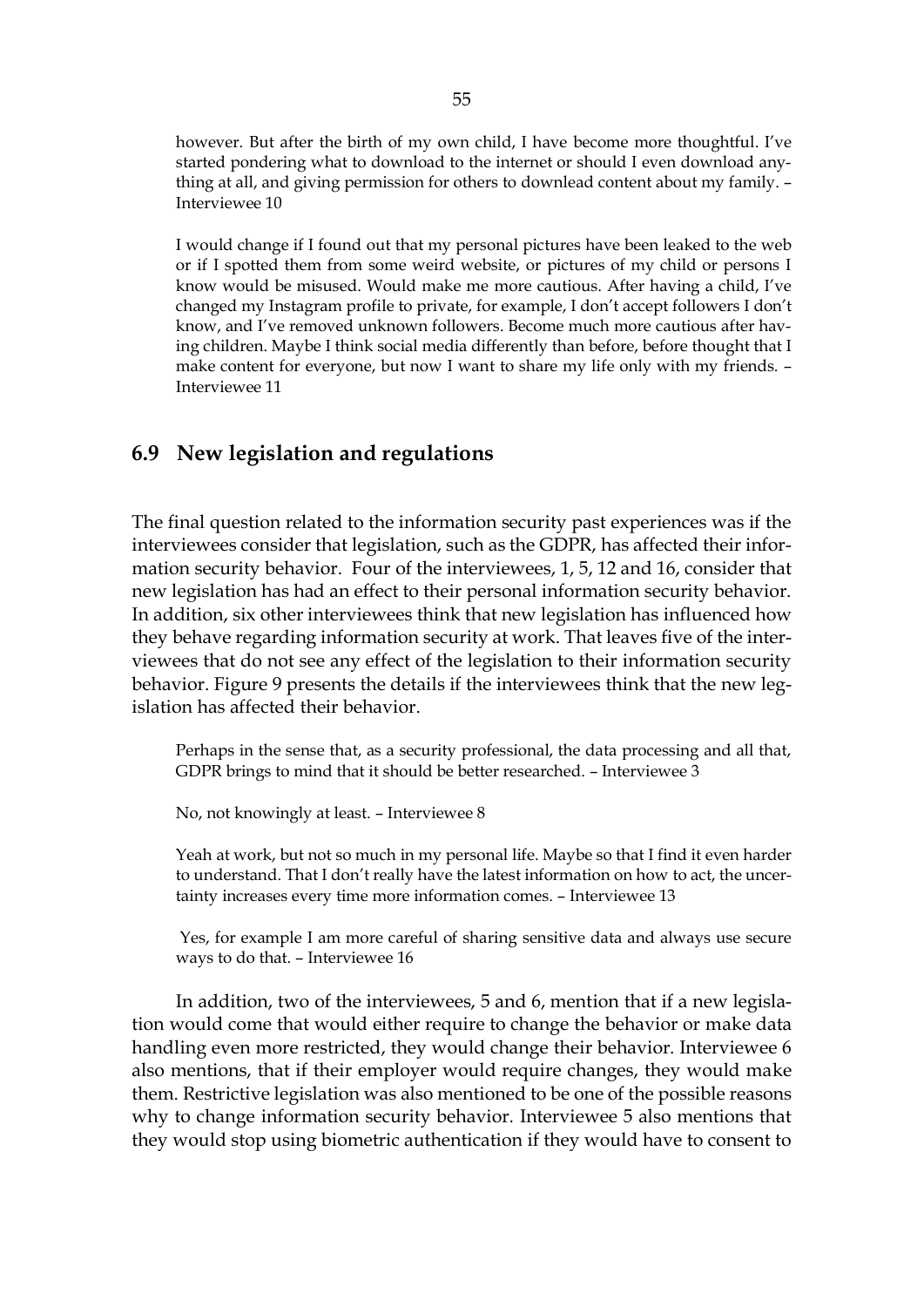some terms and conditions where it was said that the information can be stored by The National Security Agency (NSA) or similar.



Probably if there was a really massive breach or something where the whole concept would be completely questioned. Or if tighter regulation were to come, or if it would be banned altogether. So, a pretty big change. – Interviewee 4

Figure 9 Legislation affects information security behavior

### **6.10 No intention to change information security behavior**

The last interview theme had five questions around the possible future changes to interviewee's information security behavior. The first question was a subjective question in which the interviewees were asked if they consider their information security behavior to be currently at a good level, or if they wanted to change it somehow. When asking this question, it was also explained that the changes can be towards more secure behavior or even towards not behaving so securely. Five out of the 16 interviewees, three professionals and two non-professionals, consider that their information security is at a good level and do not want to change it in any way.

It's at a pretty good level, and I would not want to change it. Generally, I think it's at a better level than with normal people. – Interviewee 2

Only two of the interviewees, non-professionals 13 and 15, consider that their information security behavior is not on a good level. However, interviewee 15 doesn't want to change their behavior either. Interviewee 13 mentions that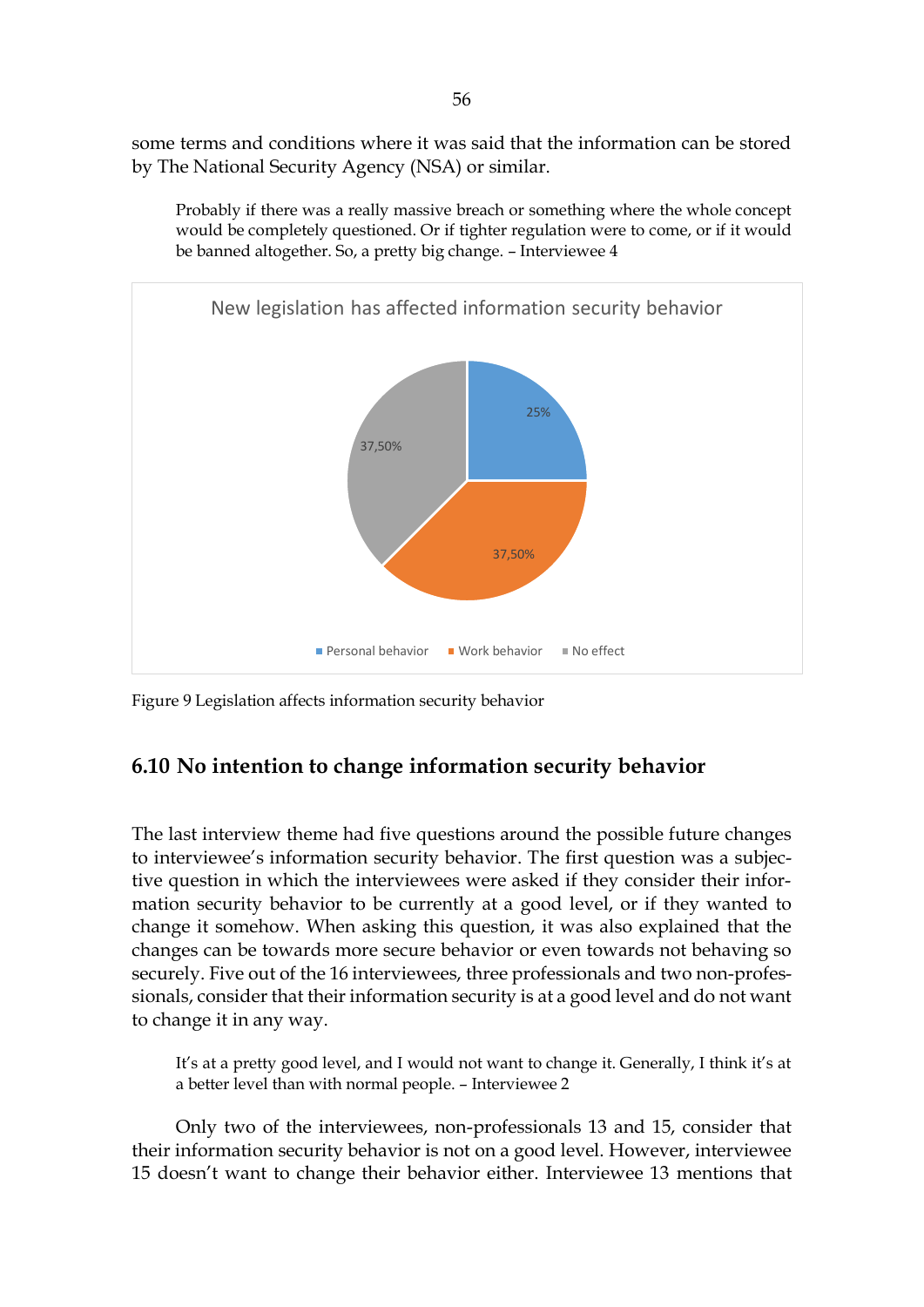they think they're currently "easily hackable", and they would like to improve their password management and use more biometric authentication methods instead of alphanumeric passwords.

To achieve even more deeper understanding of intended change behavior, the interviewees who use biometric authentication methods were asked what type of events it would require for them to completely stop using the biometric authentication in mobile payments. Two of the interviewees, 3 and 13, mentioned, that they can't think of any events that would stop them using the biometric authentication. Interviewee 3 reasoned the statement with that they don't consider biometric authentication to be in such a large role in their life and thus can't think of anything. Interviewee 13 said that they think biometric authentication is so easy to use, that they would rather stop using the application or device connected to it than biometric authentication.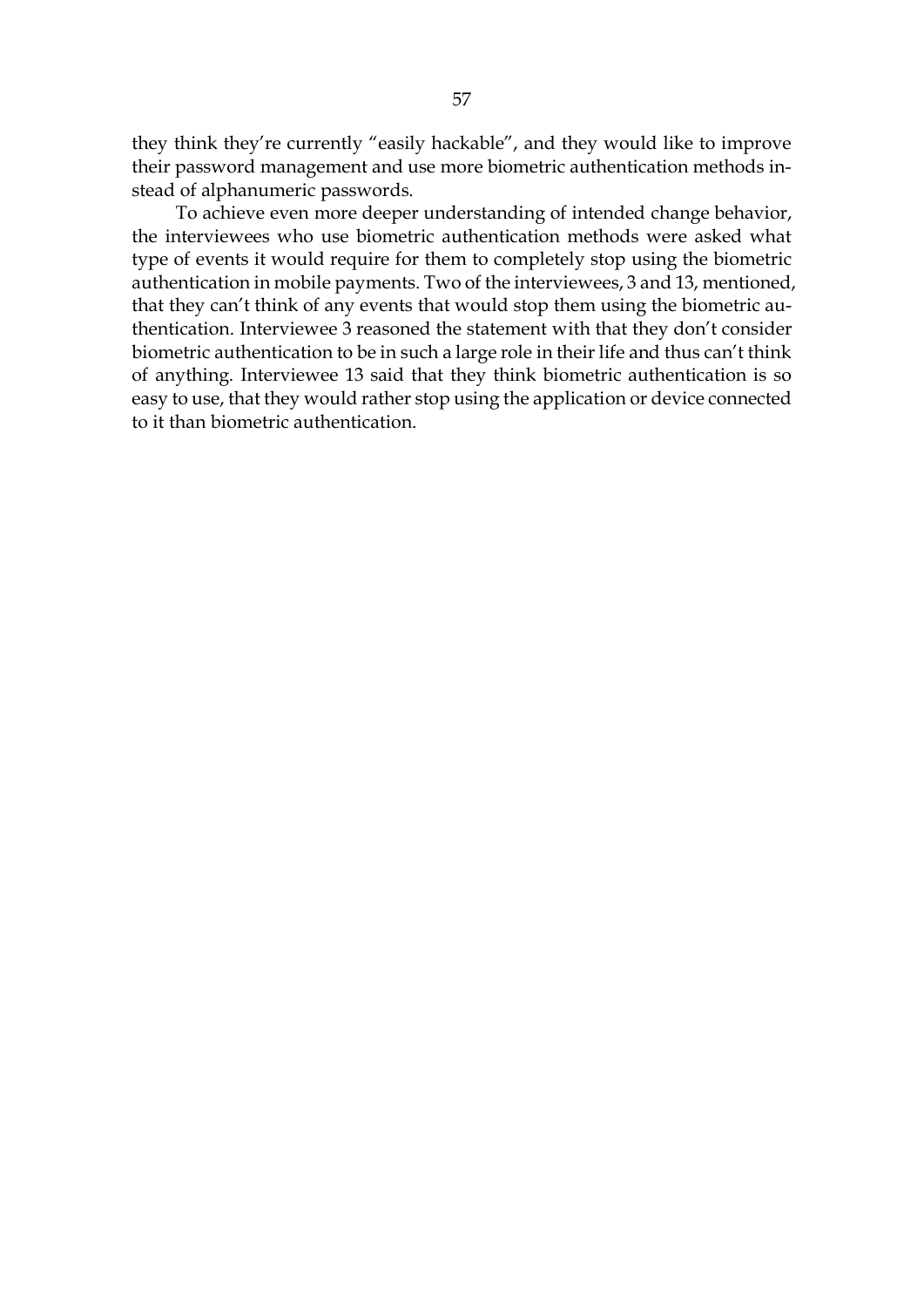# **7 DISCUSSION**

This chapter reviews and discusses the results of the study against the research questions and considers the relevance of the research results. In the third chapter, the reliability and validity of the study are examined, and generalization of the results is contemplated. The limitations of the study are also assessed.

# **7.1 Factors affecting the intention of changing information security behavior**

One of the major findings of this research is that the results of the empirical research support the previously researched information that was described in the literature review. Most of the interviewees said that information security is important to them and they had made conscious information security choices in their behavior. They also described that with their current information security behavior, they want to gain confidence that their personal information is safe. This observation supports that security and safety needs direct the user's behavior. Usability was also mentioned to be one of the factors that has led the interviewees to behave in a certain way with information security. Both these observations, the need of safety and the need of the ease of use, can be found also from the theories of needs by Maslow and Alderfer. Most of the previous changes had come from their own experiences and from interactions with others, which can be seen to in Searle's (1983) theory of subjective reality and the social appreciation needs identified by Maslow and Alderfer.

When it comes to the factors that might affect the future information security behavior, the interviewees listed many things. The most commonly mentioned were reported threats, vulnerabilities and incidents, and especially to their own data or money. It thus can be claimed that the user is more concerned and prone do change their behavior if the security issue is relating to something important to them and the threat happening directly against them rather than if they hear that the issue has happened to someone else. Users need a confirmation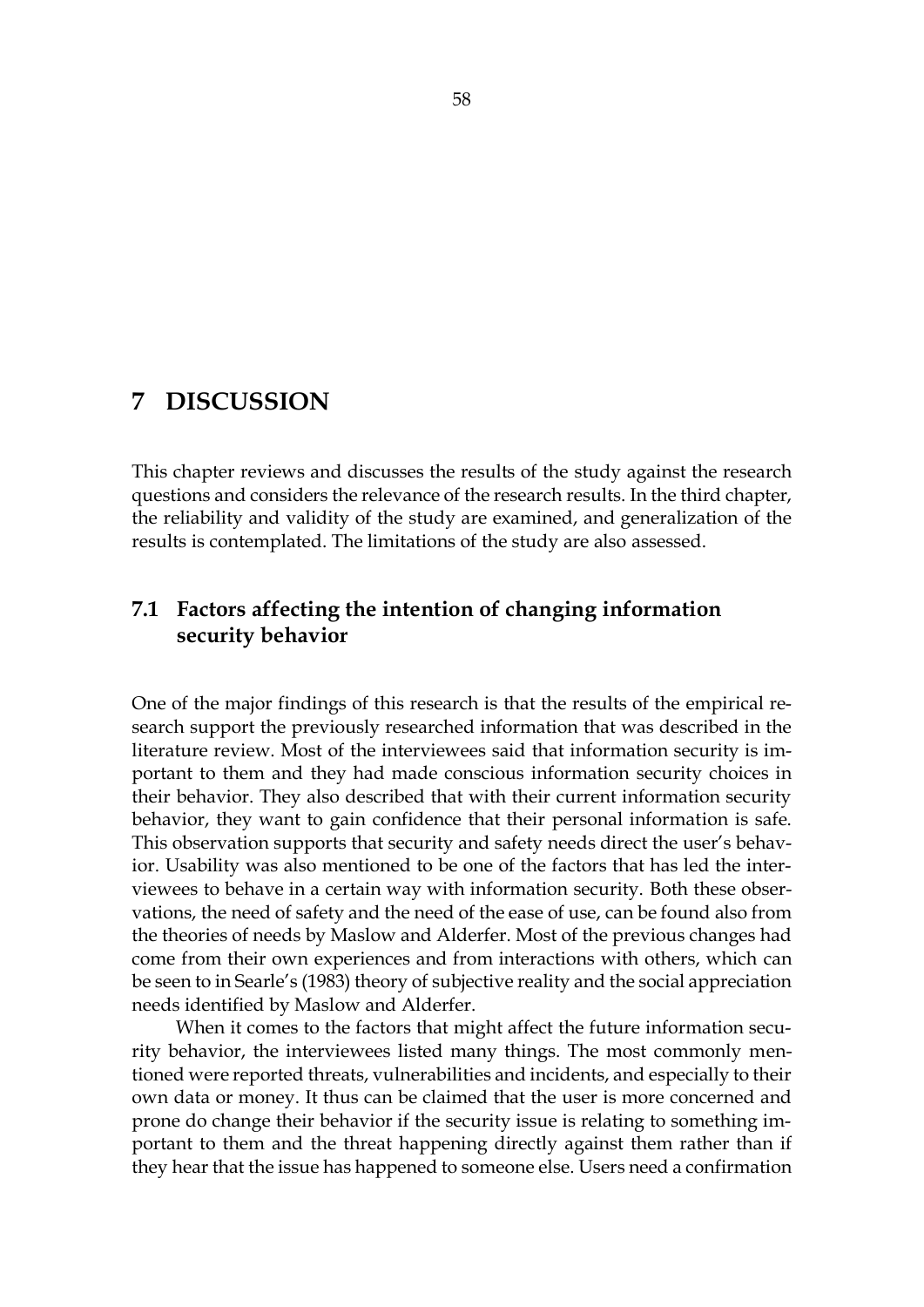that their personal information is secured and that they don't need to be concerned.

The results also show that the bigger the threat, the bigger the response to the threat. The interviewees mentioned that if the vulnerability or incident was severe, they would completely stop using biometric authentication and this would cause a major change to their information security behavior. The severity was also highlighted to be dependent about whether the incident is against their own personal data, and money or financial data. This supports the previously made claim, that individuals have the tendency to change the behavior especially when they feel like it is a benefit to themselves. Maslow's hierarchy of needs (1983) also supports this observation, as the safety needs identified in it are described as people want to experience order, predictability and control in their own lives.

New perspective on life, or a new subjective reality according to the theories, such as having a child was also mentioned to be an influencing factor to change the behavior. It's said that having a child is a huge emotional change, and emotional change is the basis of behavioral change according to Alasuutari (2016). So, it is not a surprise that a significant change in somebody's life also affects the behavior.

Although most of the interviewees said that the information security behavior of others has affected their current behavior when directly asked, only a few mentioned that recommendations from others would affect their behavior in the future. According to this, it's hard to withdraw a conclusion if aspects such as social acceptance and belongingness needs really have an impact to the information security behavior change.

Other significant finding was that in addition to usability being one of the most important things that affects the current information security behavior of an individual, usability was also named as one of the prominent factors affecting the behavioral change. Most interviewees explained that if the usability would suffer from the information security behavior change, they wouldn't make the change. However, it is unrealistic to expect to achieve maximum usability and at the same tame maximum security in all secure systems. In most systems, it can be considered as a trade-off between security and usability. The goal can be seen to be minimizing the possibility of threat scenarios and maximizing the usability. (Kainda, Flechais & Roscoe, 2010.) Based on these claims, it can be said that users seek for convenience also with their information security behavior. Thus, they might not behave in the most secure way, even though they understand it's importance. This can lead to the discussion whether the users really have an understanding of the risks their behavior can result in. This would suggest that adding information security awareness and awareness of the impact of user's own actions on countering threats. However, it seems that higher information security awareness doesn't always resolve in having better and more secure information security behavior. This is discussed more in the next chapter.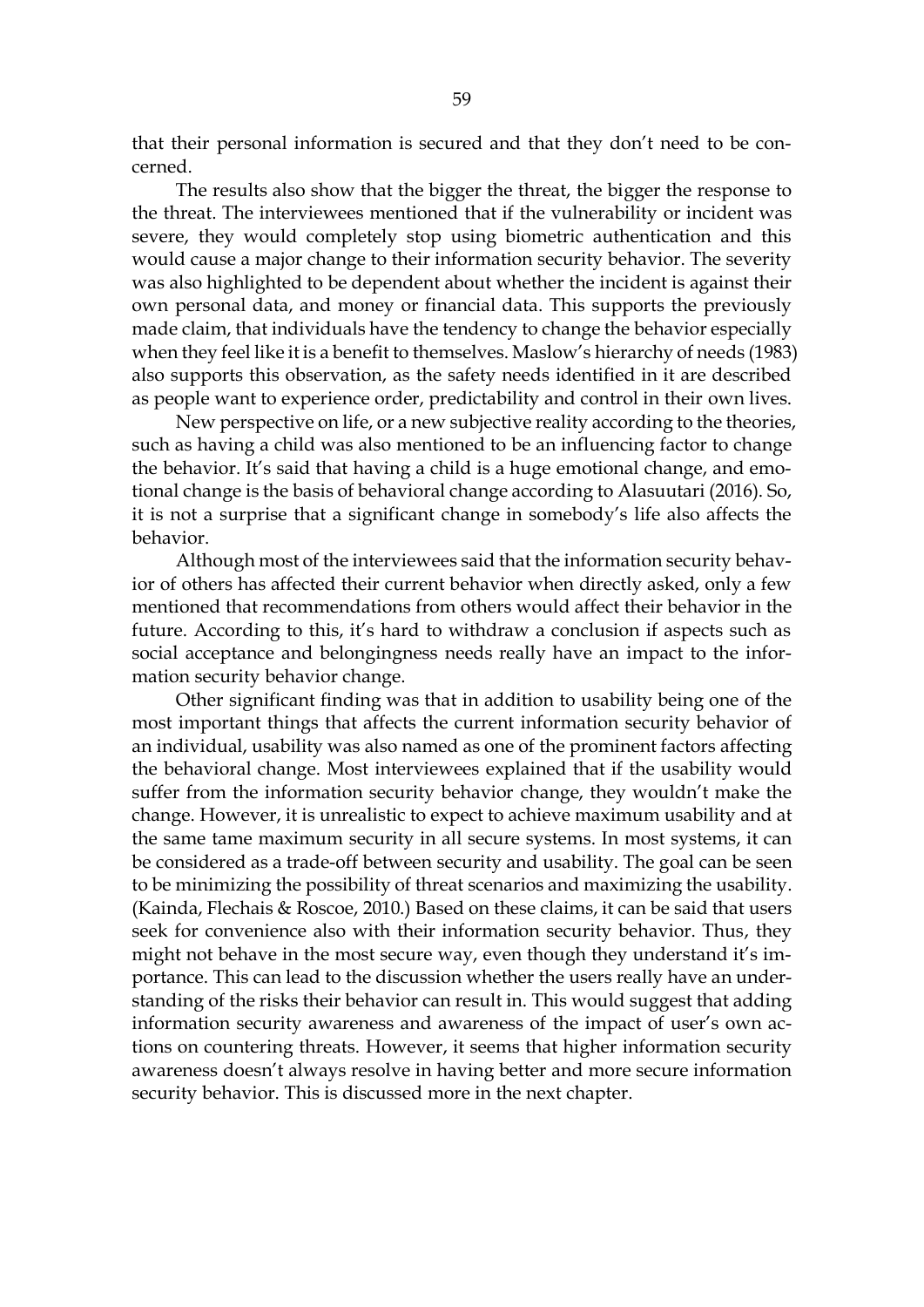## **7.2 Differences between information security professionals and non-professionals**

The main observation regards the differences of information security professionals compared to non-professionals of the research is that the professionals considered more that the information security behavior of others does not affect theirs. This might be due to the fact that the information security knowledge and awareness can be claimed to be usually already quite high within the information security professionals, so they feel like they do not need information security tips from others. The information security professionals might also feel like they don't need advising or tips from other since they should be the most conscious of the information security aspects. This is also in line with the previous studies that show that information security professionals usually have a better understanding of information security risks, and therefore perhaps don't need any guidance from others. The only time the information security professionals mentioned that the information security behavior of others has affected theirs was when they referred to their co-worker's behavior. This might be due to the fact that Wolf, Kuber and Aviv (2018 and 2019) also observed in their research, that information security professionals are usually more influenced by work requirements. Even though co-workers' recommendations do not directly link to work requirements, it is worth to remember that all of the information security professionals interviewed for this research were working for the same employer and thus have the same requirements for information security at work.

As mentioned in the previous chapter, usability was named as one of the most important factors affecting information security behavior and the interviewees said that they might not change their information security behavior for the better if it affects negatively to the usability. There were no significant differences in this regardless the level of information security knowledge, as both information security professionals and non-professionals answered the question similarly. Although the information security professionals seemed to be more aware of the risks, they still chose not to change their behavior if usability would be impacted. Thus, it can be claimed that usability plays such an important role in the user experience that it might affect the information security behavior negatively, despite the information security knowledge. The previous research supports this, although usually the non-professionals were seen as the ones not performing securely even with the knowledge. However, usability has already previously been seen as having a big impact on information security behavior for both information security professionals and non-professionals, as was studied for example by Wolf, Kuber and Aviv (2019).

Other differences were not found in this research. The responses to the interview questions were relatively similar, no matter if the respondent was considered to be an information security professional or a non-professional. However, this is an observation itself and shows that the information security behavior is nowadays perhaps so familiar to even non-professionals, that their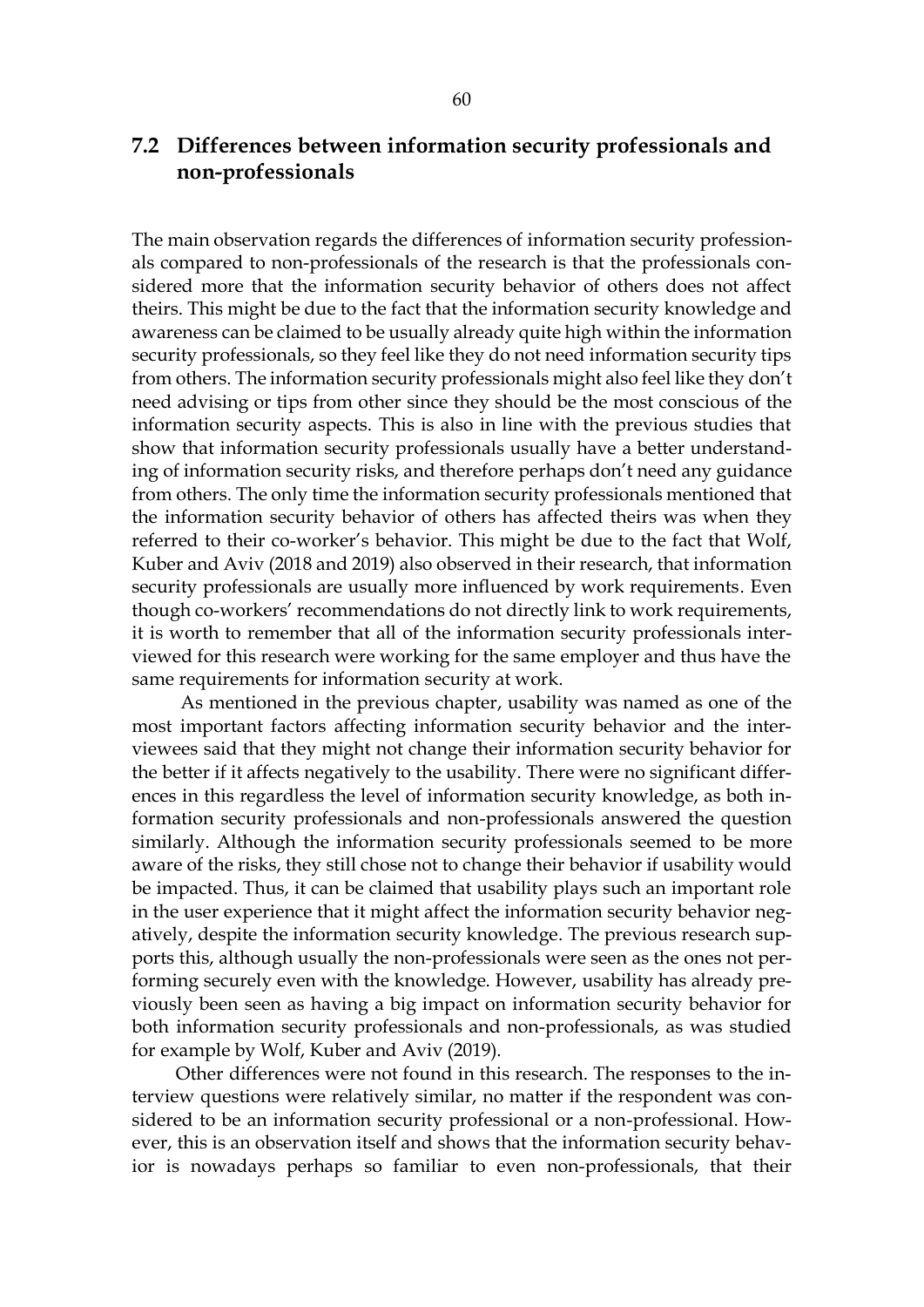information security awareness is already quite high despite the lack of education or experience in the field. This can be claimed to be due to the fact that information technology, such as smartphones with biometric authentication methods, are mostly part of our everyday life and not considered to be a luxury that only few can afford, and this forces everyone to contemplate their choices when it comes to information security. This observation also differs from previous studies, as previous studies have seen a clear distinction between information security professionals and non-professionals, for example when it comes to the adaptation of the use of biometric authentication and the trust. Almost all of the nonprofessionals interviewed in this study were quite aware of the risks and threats that are connected with biometric authentication, which differs from previous studies.

# **7.3 Validity, reliability, generalization and limitations of the study**

Reliability and validity are an indication of credibility in scientific research. They can be evaluated differently in quantitative and qualitative research. Reliability refers to whether a researcher collects data that can be trusted. Because qualitative research is characterized by a mixture of structured and unstructured knowledge rather than specific research instruments, reliability should be addressed with different aspects compared to quantitative research. On the other hand, validity can be defined as the relevance of the findings collected. In other words, it is a question of whether the phenomenon studied is what the researcher seeks to study (Hirsjärvi & Hurme, 2015.)

The validity of the study is increased by using a framework that is suitable to study the topic. The research framework used was created to be used in the empirical research to explore the information behavior change. The interview questions were formed based on the research framework. As the interview phase progressed and more interviews were conducted, the framework was found to be appropriate to explore the topic, as the interviews provided information on the themes presented in the framework. The data collected was very rich in information on some topics. Thus, it can be assumed that the research framework is suitable for researching the presented research questions, which increases the validity and reliability of the research. The validity and reliability of a study can be also increased by having another researcher go through the observed information. (Franklin & Ballan, 2001.) This study is revised by researchers from the University of Jyväskylä, which increases the validity and reliability.

The non-professional interviewees were selected by discretionary sampling which is common in qualitative research (Hirsjärvi & Hurme, 2015). The interviewees worked in various occupations and they also had different educational backgrounds. The aim of the interviewee selection was to obtain as comprehensive depiction of the research subject as possible, which increases the reliability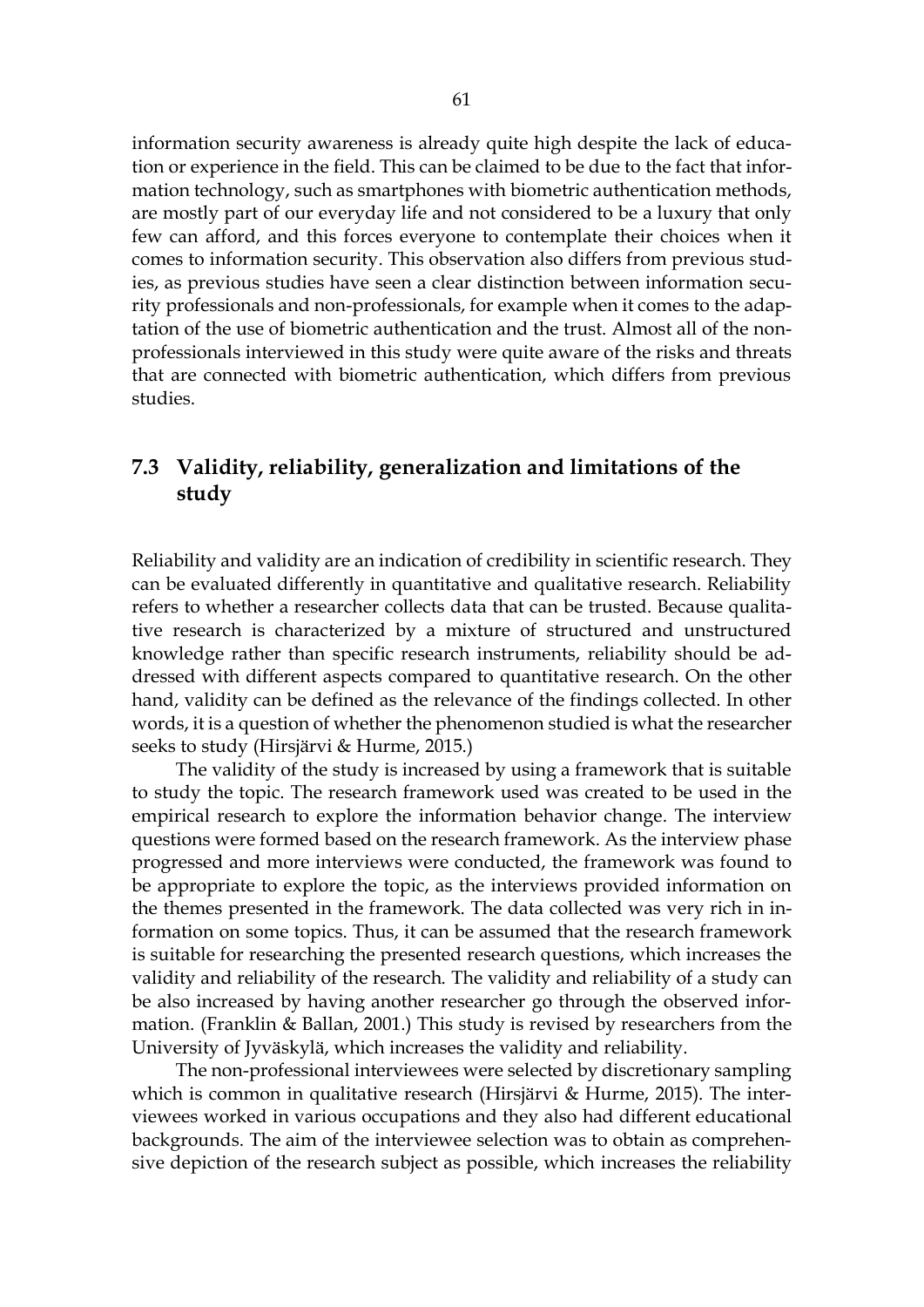and validity of the study and the possibility of generalization. The professional interviewees were selected from the same organization and occupation in hopes to ensure similar level of information security knowledge. However, the possibility of generalization of the results regarding the difference of the two groups might be reduced by the small sample size. The different groups were only conducted from 8 interviewees, but the suggested amount to be able to compare different groups is to have 12 interviewees each. (Guest, Bunce & Johnson, 2006.) Nonetheless, the amount was found to be an appropriate since the interviews generated new information from each theme and topic.

The interviews were received only from Finnish citizens who all had an academic degree, which may limit the generalization of the results. One possible limitation is also the age of the interviewees. All of the interviewees were from age group 25 to 38 and can be considered to be more prone to be familiar with the use of different emerging technologies. Thus, they might have a greater understanding of the threats the technologies face than possibly an elderly person would have, and the results cannot be fully generalized.

The interviews were conducted as semi-structured interviews because qualitative research requires openness, flexibility, and improvisation. The aim was to obtain as diverse information as possible on research topics, and the semi-structured interview method was considered to provide the best opportunity to gather such information. Choosing a semi-structured interview method as a data collection method thus increases the reliability and validity of the study. Using the framework in interviews helps to obtain detailed and rich information, which increases the validity of the study. It is also desirable to use the framework as a basis for the interview structure as it helps the interviewer to lead the interview towards the research topics.

Sometimes the interviewee may misunderstand the question, leading to incorrect answers. The likelihood of this happening was reduced during the interviews by carefully explaining the questions and reformulating the question if the interviewee seemed to misunderstand it. The influence of other people was also removed from the interview design by conducting the interviews as individual interviews where other people could not influence the respondent.

Interviews have some weaknesses so using interviews as the data collection method can in some cases be a threat to the reliability and validity of a study. The researcher should be trained in creating a valid interview frame and conducting an interview. Poorly conducted interview can lead to distorted answers. Other reasons can also affect the distortion of the answers. The interviewee may experience the interview setting to be threatening which may affect their answers. People also have a tendency to give socially acceptable answers in interviews. In this study, the focus was on information security behavior, and it is possible that some of the interviewees might have altered their responses to create a more secure description of their information security behavior.

The reliability of research is often difficult to assess when research is conducted using qualitative methods. Accurate and truthful descriptions of people, methods, and cases are central to assessing the reliability of qualitative research.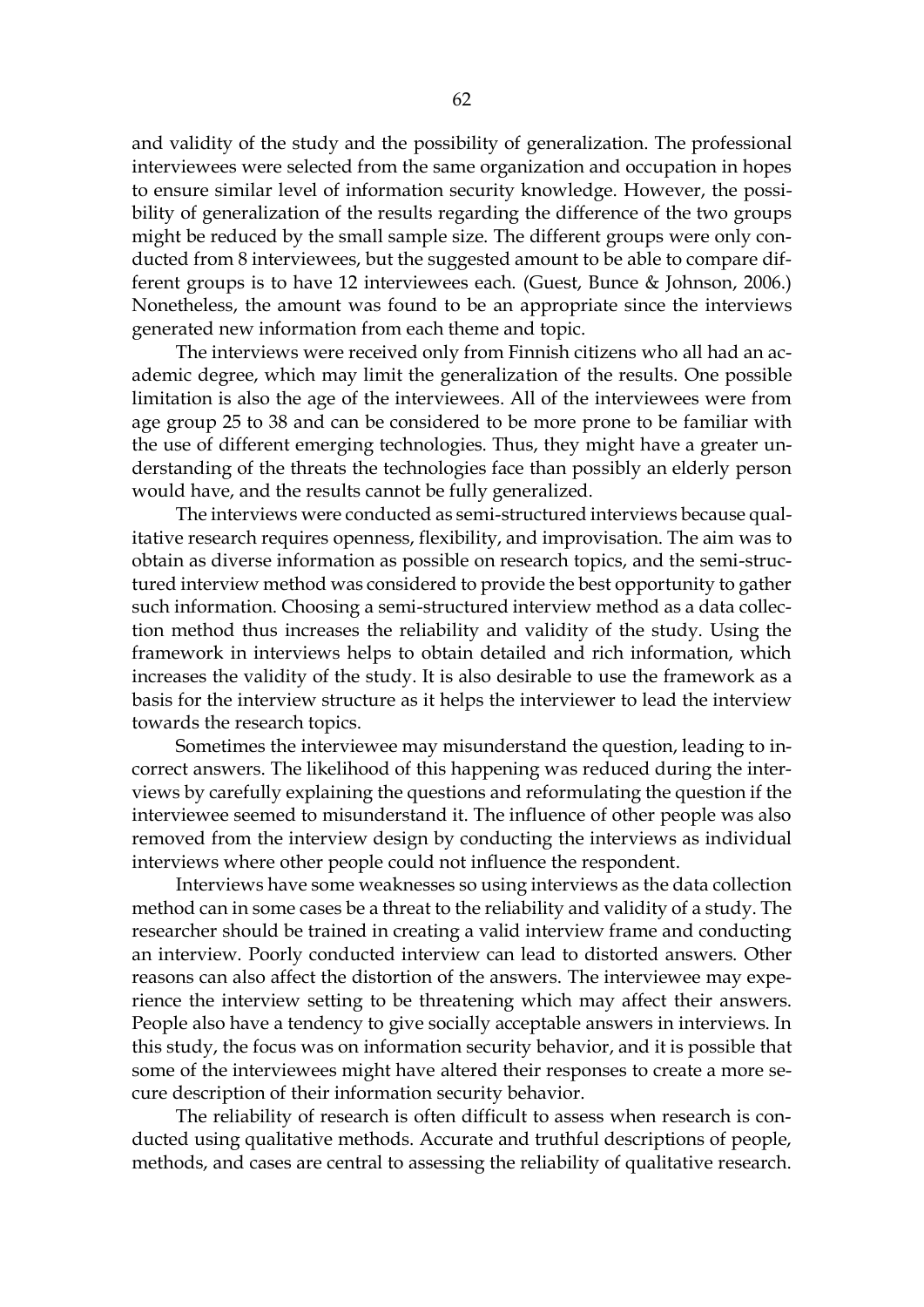Reliability is increased by describing the implementation of the study as accurately as possible. (Hirsjärvi & Hurme, 2015) The implementation of empirical research is described in detail in previous chapters, and therefore it can be said that reliability of the research is increased by the accurate description.

# **7.4 Recommendations for practice and suggestions for further study**

It was observed that all of the interviewees for this study considered information security to be important. However, some of the non-security professionals mentioned that they think that information about the information security risks and threats is often presented so that they do not understand it and they feel like that is the reason why their behavior might be unsecure. Therefore, it would be good to pay attention to how the instructions or news about information security are written, so that they are not only understandable for the information security professionals, but for a wider audience as well. Furthermore, more information security training should be available for the non-professionals.

This research mainly supported the existing studies about the relevant subjects. Even though the non-security professionals mentioned they don't necessarily understand all the requirements for secure behavior, the results show quite high information security awareness of the non-security professionals, which can be interpreted that more research should be done to observe the actual current information security knowledge level of non-professional users. It seems, that due to the increased amount of information security threats, the level of information security awareness of an information technology everyday user has increased as well.

Other aspect that would be worth studying is how much does the perceived severity of the threat affect the information security behavior, especially with emerging technologies such as biometric authentication. The interviewees of this study emphasized that the bigger the threat, the bigger the effect on them. However, where can we draw the line? It would be interesting to know what threats can be seen not severe enough for the information security behavior not to change.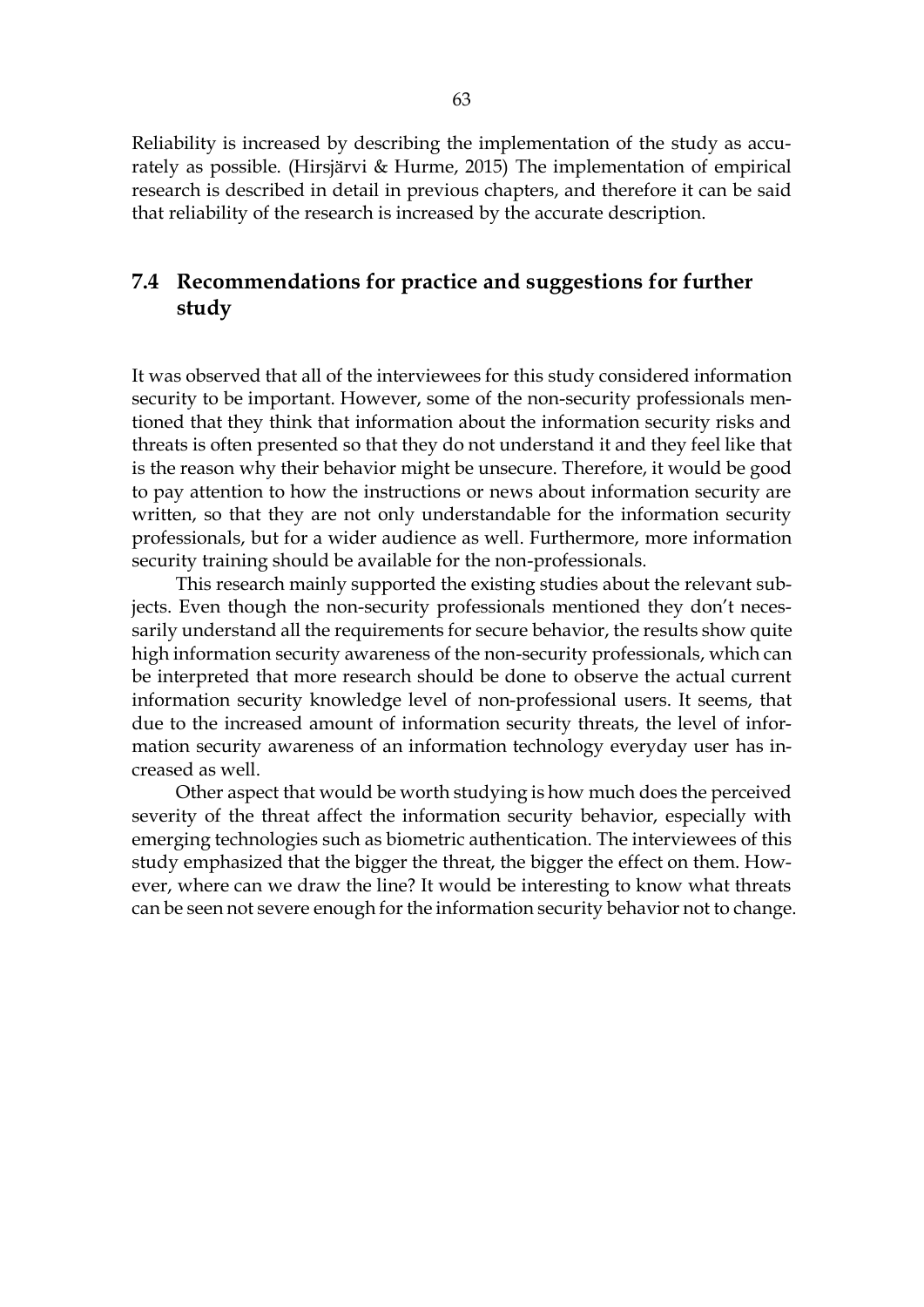## **8 CONCLUSION**

The aim for this Master's Thesis was to identify the factors which affect the information security behavior change when using biometric authentication in mobile payments. Previous studies had looked into the security issues of biometric authentication, information security behavioral change and the differences between information security professionals and non-security professionals. However, no recent studies had combined all these three aspects, even though the amount of mobile payment users has increased, and biometric technologies have evolved rapidly over the past years. In addition, it is interesting to understand what kind of differences good information security knowledge brings to information security behavior. The results show that usability is seen as a key factor when deciding information security behavior, even to the level that the users are willing to behave insecurely if it increases usability. Furthermore, the information security awareness of non-security professionals is at a high level, which suggest that the information security awareness level of an average mobile device user could be even more examined.

The research questions for this study were *"What factors would affect the intention to change information security behavior in the context of using biometric authentication in mobile payments?"* and *"What differences can be seen in the intention to change information security behavior comparing information security professionals and non-professionals, in the context of using biometric authentication in mobile payments?".* These themes were studied through a literature review and an empirical study. The empirical study was conducted as a qualitative research and the interviews were conducted as semi-structured interviews. The interview was constructed based on framework identified by Alasuutari (2016) and the information identified in the literature review. Although the information security behavior and factors that affect it have previously studied extensively, there is no data about the change in information security behavior when it comes to biometric authentication in mobile payments. Because using biometric authentication in mobile payment applications has increased significantly during the past years, it was important to conclude research from this aspect as well.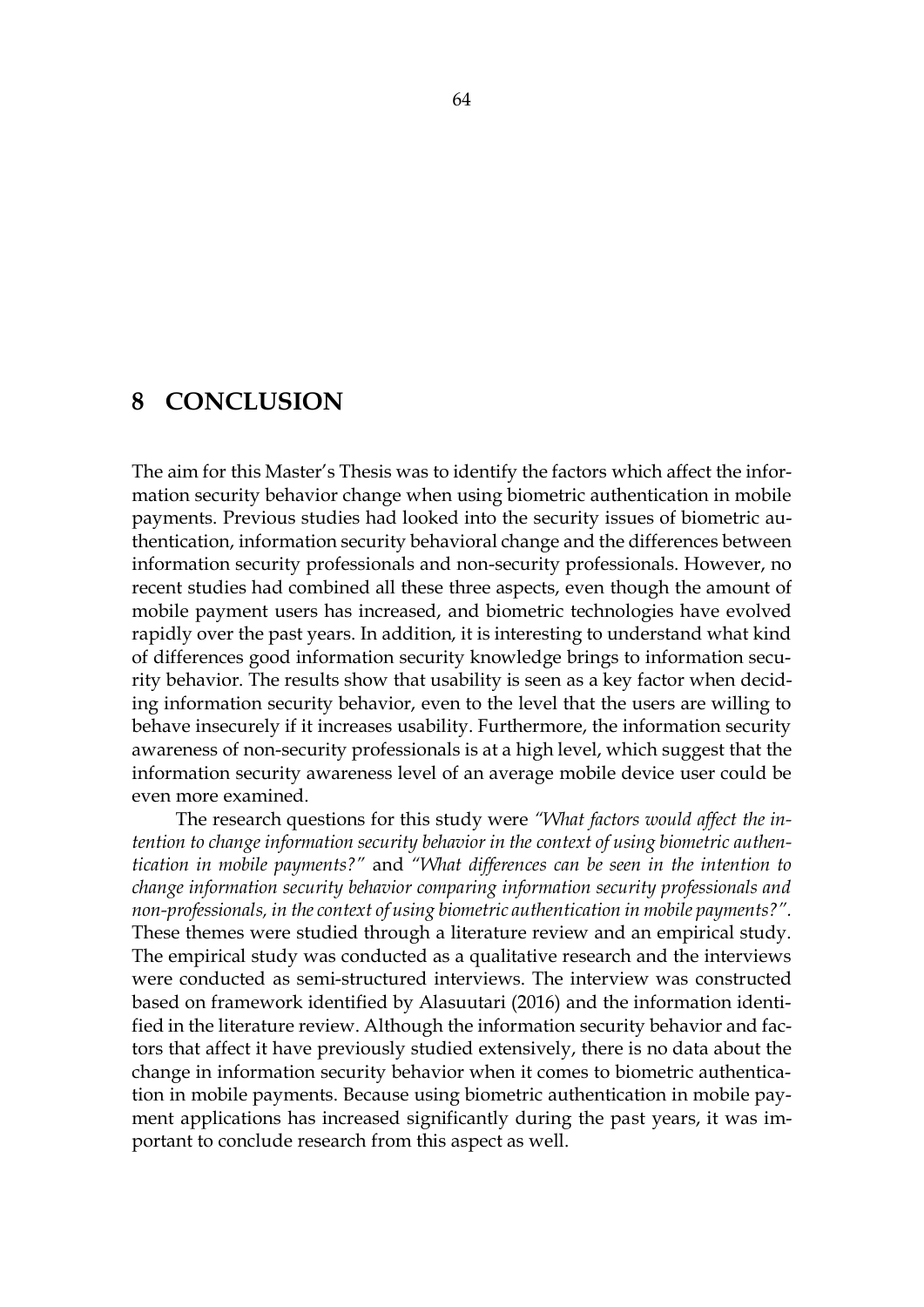In the second chapter, the definition of mobile payment and the information security related threats towards it were discussed. In the third chapter, authentication in general and different types of authentication methods were introduced. Chapter four discussed the biometric authentication methods in more detail and defines the information security risks related to using biometric authentication in mobile payments. Chapter five then gave a brief introduction to information security behavior as a concept and introduced the theoretical framework used in this research. The sixth chapter describes the research method for empirical study and the scope of the study. In the seventh chapter, the results of the empirical study are discussed. In the eight chapter, the results are discussed and analyzed. The final chapter of this study concludes the study.

This research aimed to find answers for the defined research questions by conducting literature review and an empirical study. The empirical study followed the findings of the literature review to some extent, but new findings were made as well. It needs to be reminded that due to the limitations of this study, it might not provide generalizable findings but nevertheless, the findings of the study provide an interesting angle to the information security behavior of mobile payment applications users. For this research to be more generalizable, a larger population with even more diverse background could have been interviewed to get a boarder view of the topic.

These research questions were answered by observing seven different themes: usability, trust and confidence, information security knowledge, the behavior of others, new perspective on life, new legislation and regulations, and perceived risks, threats, vulnerabilities and incidents. As an answer for the first research question about the factors affecting the intention to change the behavior, it was observed that the most general factors were experienced threats, vulnerabilities and incidents, the behavior of others, and usability. The experienced threats, vulnerabilities and incidents were perceived to have a more notable changes to the behavior depending on the severity and the involved information or asset. Usability, on the other hand, was usually seen to have a negative impact on information security behavior change. This finding suggests that that usability plays such an important role in the user experience that the user is ready to behave in an unsecure way.

For the second research question, no significant differences were found besides that information security professionals tend to feel like the information security behavior of others doesn't affect theirs. This can be claimed to be connected to the higher level of information security awareness an individual considers having. In addition, it was discussed that the lack of findings for the second research question can be influenced by the information technology and therefore also information security issues becoming more common. The observations for the second research question can be seen emphasizing the importance of information security awareness affecting information security behavior.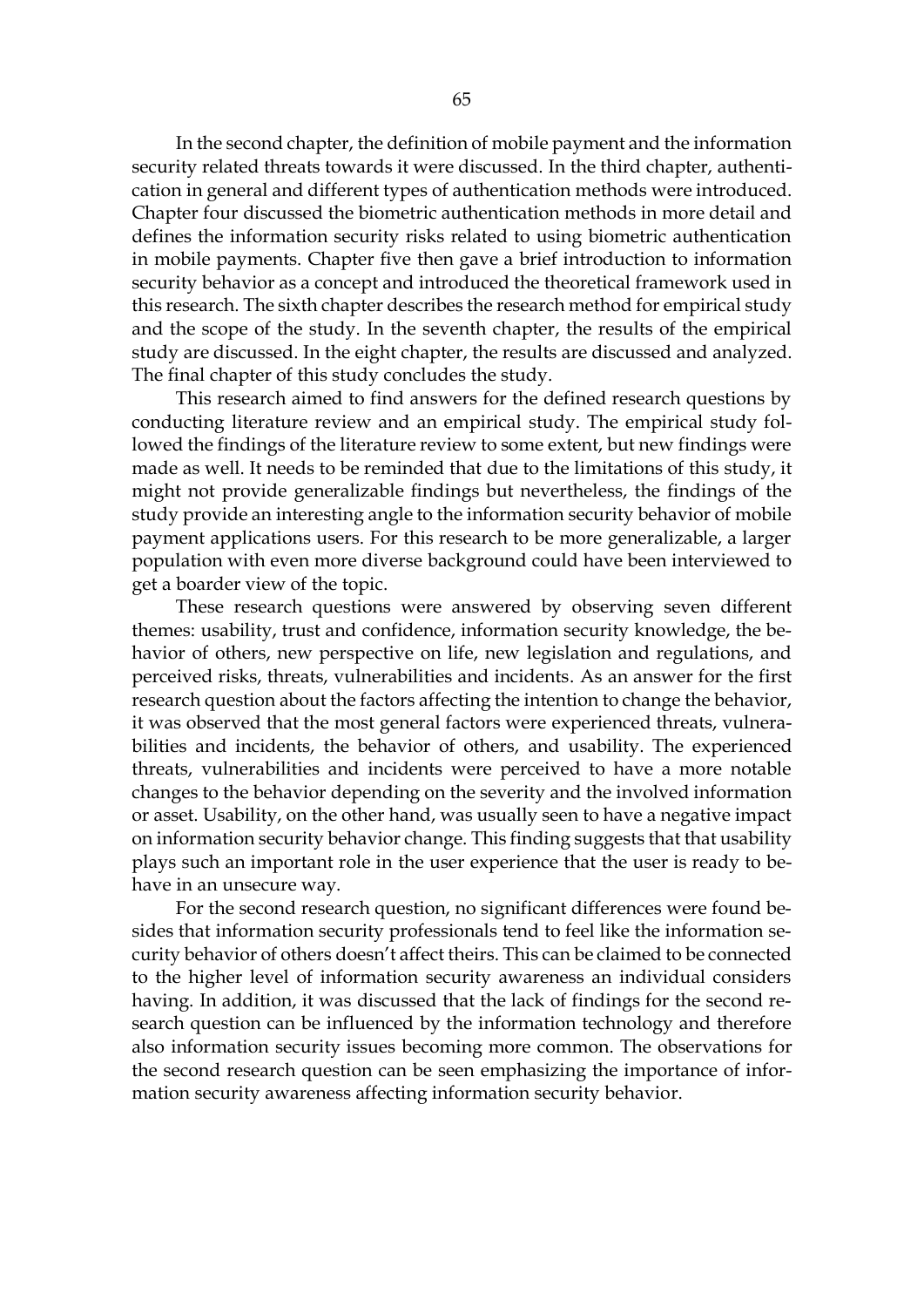#### **REFERENCES**

- Adler, A. (2003). Sample images can be independently restored from face recognition templates. *CCECE 2003-Canadian Conference on Electrical and Computer Engineering. Toward a Caring and Humane Technology,* Vol. 2, 1163- 1166. IEEE.
- Agarwal, S., Khapra, M., Menezes, B., & Uchat, N. (2007). Security issues in mobile payment systems. *Proceedings of ICEG 2007: The 5th International Conference on E-Governance*, 142-152.
- Ahmed, A. E. E. & Traore, I. (2007). A New Biometric Technology Based on Mouse Dynamics. *IEEE Transactions on Dependable and Secure Computing, 4*(3), 165-179.
- Ahmed, W., Rasool, A., Nebhen, J., Kumar, N., Shahzad, F., RehmanJaved, A., & Jalil, Z. (2021). Security in Next Generation Mobile Payment Systems: A Comprehensive Survey. *arXiv e-prints, arXiv-2105*.
- Alasuutari, M. (2016). Prosessiteoreettinen näkökulma, joka selittää henkilökohtaisen tietokoneen käyttöön liittyvää tietoturvakäyttäytymisen muutosta. *Jyväskylä studies in computing,* (234).
- Altinkemer, K., & Wang, T. (2011). Cost and benefit analysis of authentication systems. *Decision Support Systems, 51*(3), 394-404.
- Anderson, C. L., Agarwal, R. (2010). Practicing safe computing: A multimethod empirical examination of home computer user security behavioral intentions. *Management Information Systems : Mis Quarterly, 34*(3), 613-643.
- Apple. (8.6.2021) Apple Pay. Retrieved from https://www.apple.com/fi/apple-pay/
- Asgharpour, F., Liu, D., & Camp, L. J. (2007). Mental models of security risks. *International conference on financial cryptography and data security* (367-377). Springer, Berlin, Heidelberg.
- Au, Y. A. & Kauffman, R. J. (2008). The economics of mobile payments: Understanding stakeholder issues for an emerging financial technology application. *Electronic Commerce Research and Applications, 7*(2), 141-164.
- Aytes, K., & Connolly, T. (2004). Computer Security and Risky Computing Practices: A Rational Choice Perspective. *Journal of Organizational and End User Computing (JOEUC), 16*(3), 22-40.
- Bailey, K. O., Okolica, J. S., & Peterson, G. L. (2014). User identification and authentication using multi-modal behavioral biometrics. *Computers & Security,* 43, 77-89.
- Barkadehi, M. H., Nilashi, M., Ibrahim, O., Fardi, A. Z., & Samad, S. (2018). Authentication systems: A literature review and classification. *Telematics and Informatics, 35(*5), 1491-1511.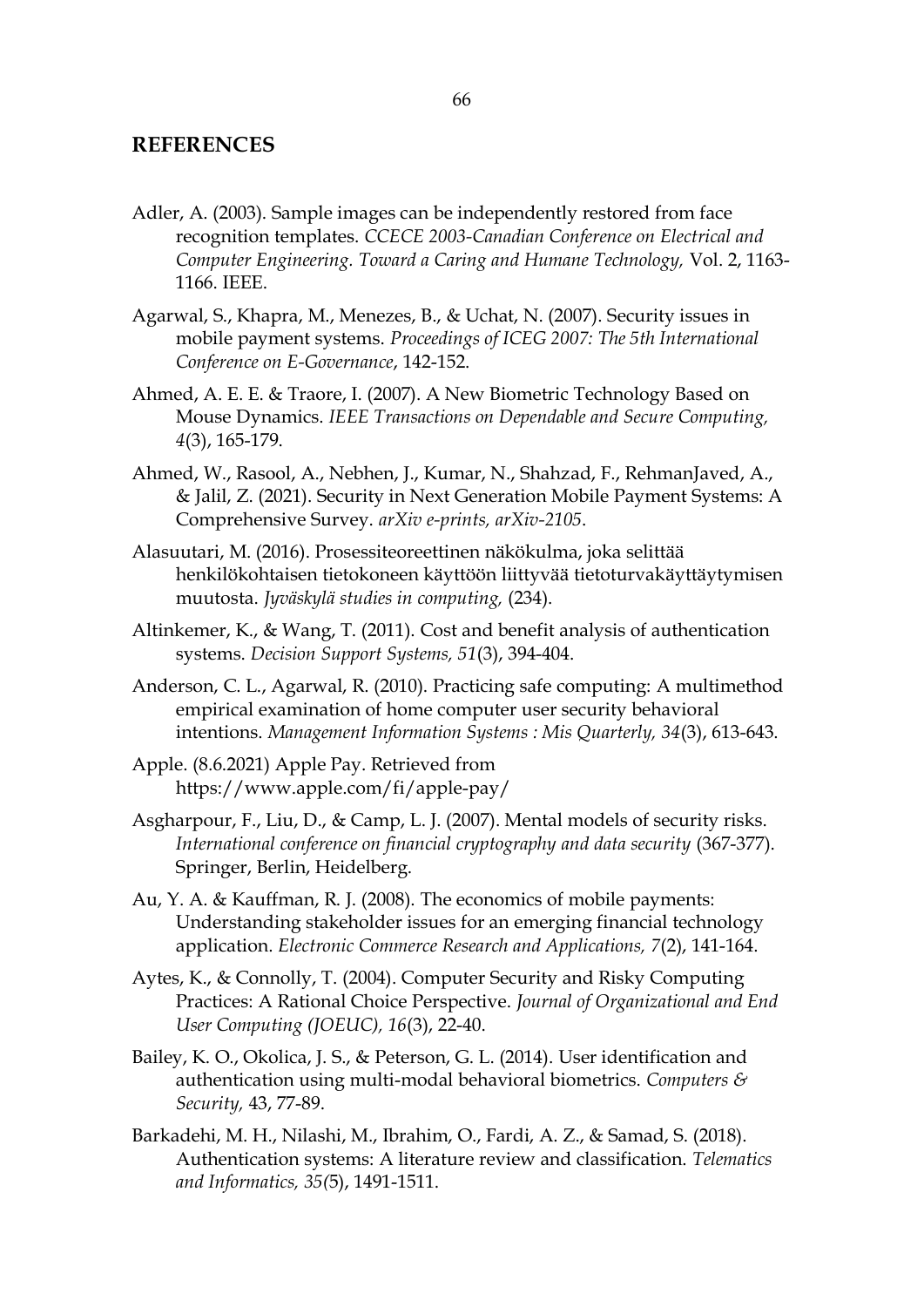- Bartsch, S., & Volkamer, M. (2013). Effectively Communicate Risks for Diverse Users: A Mental-Models Approach for Individualized Security Interventions. *M. Horbach, INFORMATIK 2013 – Informatik angepasst an Mensch, Organisation und Umwelt. Bonn, Gesellschaft für Informatik e.V.,*  1971-1984.
- Bergadano, F., Gunetti, D., & Picardi, C. (2002). User authentication through keystroke dynamics. *ACM Transactions on Information and System Security (TISSEC), 5*(4), 367-397.
- Bhattacharyya, D., Ranjan, R., Alisherov, F., & Choi, M. (2009). Biometric authentication: A review. *International Journal of u-and e-Service, Science and Technology, 2*(3), 13-28.
- Bridle, C. C., Riemsma, R. P., Pattenden, J. J., Sowden, A. J., Mather, L. L., Watt, S., & Walker, A. A. (2005). Systematic review of the effectiveness of health behavior interventions based on the transtheoretical model. *Psychology & Health, 20*(3), 283-301.
- Bolle, R. M., Connell, J. H., Pankanti, S., Ratha, N. K., & Senior, A. W. (2013). *Guide to biometrics.* Springer Science & Business Media.
- Bonneau, J., Herley, C., Van Oorschot, P. C., & Stajano, F. (2012). The quest to replace passwords: A framework for comparative evaluation of web authentication schemes. *2012 IEEE Symposium on Security and Privacy,* 553- 567. IEEE.
- Bosamia, M., & Patel, D. (2019). Wallet Payments Recent Potential Threats and Vulnerabilities with its possible security Measures. *Int. J. Comput. Sci. Eng, 7*(1), 810-817.
- Bravo-Lillo, C., Cranor, L. F., Downs, J., & Komanduri, S. (2010). Bridging the gap in computer security warnings: A mental model approach. *IEEE Security & Privacy, 9*(2), 18-26.
- Braz, C., & Robert, J. M. (2006). Security and usability: the case of the user authentication methods. *IHM Vol. 6*, 199-203.
- Burrows, M., Abadi, M. & Needham, R. (1990). A logic of authentication. *ACM Transactions on Computer Systems, 8*(1), 18-36.
- Choi, H., Park, J., Kim, J., & Jung, Y. (2020). Consumer preferences of attributes of mobile payment services in South Korea. *Telematics and Informatics, 51,*  101-397.
- Clarke, R. (1994). Human identification in information systems: Management challenges and public policy issues. *Information Technology & People, 7*(4), 6-37.
- Connell, J., Ratha, N., Gentile, J., & Bolle, R. (2013). Fake iris detection using structured light. *Acoustics, Speech and Signal Processing (ICASSP), 2013 IEEE International Conference,* 8692-8696. IEEE.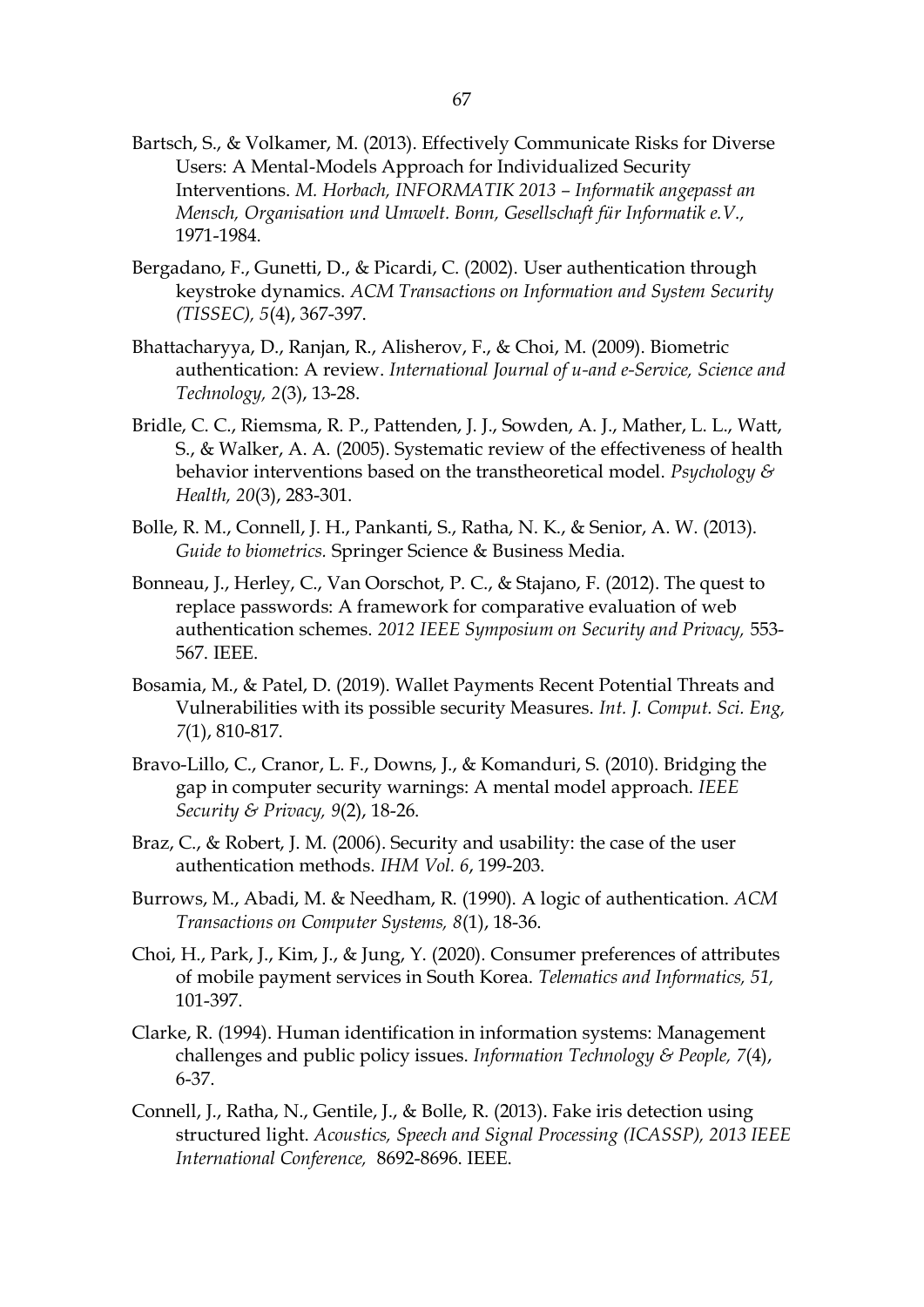- Coventry, L., De Angeli, A., & Johnson, G. (2003). Biometric verification at a self service interface. *Contemporary ergonomics,* 247-25
- Curve, (21.6.2021) Curve mobile credit card. Retrieved from https://www.curve.com/
- Dahlberg, T., Huurros, M., & Ainamo, A. (2008). Lost opportunity why has dominant design failed to emerge for the mobile payment services market in Finland?. *Proceedings of the 41st Annual Hawaii International Conference on System Sciences (HICSS 2008),* 83-83. IEEE.
- Daugman, J. (2009). *How iris recognition works. In The essential guide to image processing*, 715-739. Academic Press.
- Edwards, K. (2015). Examining the security awareness, information privacy, and the security behaviors of home computer users. *Nova Southeastern University, College of Engineering and Computing.,* 947
- Eisenhardt, K. M., & Graebner, M. E. (2007). Theory building from cases: Opportunities and challenges. *Academy of management journal, 50*(1), 25-32.
- Elliott, S. J., O'connor, K., Bartlow, E., Robertson, J. J., & Guest, R. M. (2015). Expanding the human-biometric sensor interaction model to identity claim scenarios. *IEEE International Conference on Identity, Security and Behavior Analysis (ISBA 2015),* 1-6. IEEE.
- Ellsworth, P. C. & Schrerer, K. R. (2003). *Appraisal processes in emotion. In R.J. Davidson, K.R. Screrer & H. Hill Goldsmith (Eds) Handbook of affective sciences.* Oxford; New York: Oxford University Press.
- Franklin, C., & Ballan, M. (2001). *Reliability and validity in qualitative research. The handbook of social work research methods*, 4(273-292).
- Furnell, S. & Clarke, N. (2012). Power to the people? The evolving recognition of human aspects of security. *Computers & Security,* 31, 983–988.
- Furnell, S., Tsaganidi, V. & Phippen, A. (2008). Security beliefs and barriers for novice Internet users. *Computers & security* (27), 235-240.
- Guest, G., Bunce, A., & Johnson, L. (2006). How many interviews are enough? An experiment with data saturation and variability. *Field methods, 18*(1), 59-82.
- Goode, A. (2014). Bring your own finger how mobile is bringing biometrics to consumers. *Biometric Technology Today, 2014*(5), 5-9.
- Gujrathi, S. (2014). Heartbleed bug: An openssl heartbeat vulnerability. *International Journal of Computer Science and Engine ter Science and Engineering, 2*(5), 61-64.
- Guo, S., Xiang, T., & Li, X. (2019). Towards Efficient Privacy-Preserving Face Recognition in the Cloud. *Signal Processing.*
- Hair, J. F., Page, M., & Brunsveld, N. (2019). *Essentials of business research methods.* Routledge.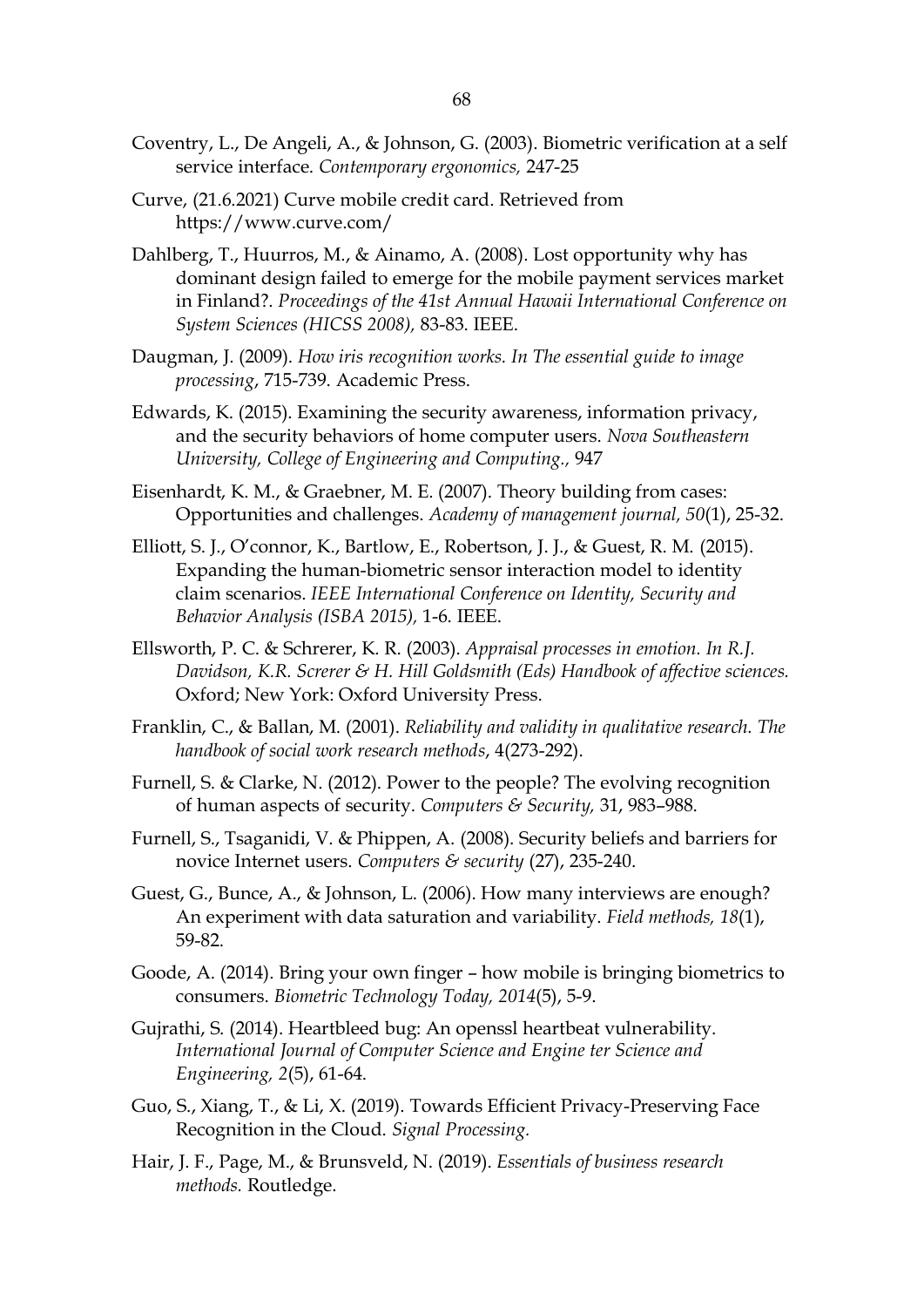- Hassan, M. A., Shukur, Z., Hasan, M. K., & Al-Khaleefa, A. S. (2020). A review on electronic payments security. *Symmetry, 12*(8), 1344.
- Heimo, O. I., Hakkala, A., & Kimppa, K. K. (2011). The problems with security and privacy in eGovernment-Case: Biometric passports in Finland. *Ethicomp 2011 Conference Proceedings, Andy Bisset, Terrell Ward Bynum, Ann Light, Angela Lauener, Simon Rogerson (Eds.),* 210-217.
- Helkama, K., Myllyniemi, R. & Liebkind, K. (1998). *Johdatus sosiaalipsykologiaan*. Helsinki. Edita.
- Hirsjärvi, S. & Hurme, H. (2015). *Tutkimushaastattelu: Teemahaastattelun teoria ja käytäntö.* Helsinki: Gaudeamus Helsinki University Press
- Hirsjärvi, S., Remes, P. & Sajavaara, P. (2016). *Tutki ja kirjoita (21. uud. painos).* Helsinki: Tammi.
- Huh, J. H., Verma, S., Rayala, S. S. V., Bobba, R. B., Beznosov, K., & Kim, H. (2017). I Don't Use Apple Pay because it's less secure...: perception of security and usability in mobile tap-and-pay. *Workshop on Usable Security, San Diego, CA.*
- Hwang, I., Wakefield, R., Kim, S., & Kim, T. (2019). Security awareness: The first step in information security compliance behavior. *Journal of Computer Information Systems,* 1-12.
- Ijiri, Y., Sakuragi, M., & Lao, S. (2006, May). Security management for mobile devices by face recognition. *7th International Conference on Mobile Data Management (MDM'06*)(49-49). IEEE.
- Ion, I., Reeder, R., & Consolvo, S. (2015). "... no one can hack my mind": Comparing Expert and Non-Expert Security Practices. *Eleventh Symposium On Usable Privacy and Security (SOUPS). ACM Press, Ottawa, Canada,* 327- 346.
- Isaac, J. T., & Sherali, Z. (2014). Secure mobile payment systems. *IT Professional, 16(*3), 36-43.
- Jain, A. K., Flynn, P., & Ross, A. A. (Eds.). (2007). *Handbook of biometrics.* Springer Science & Business Media.
- Jain, A. K., & Nandakumar, K. (2012). Biometric Authentication: System Security and User Privacy. *IEEE Computer, 45*(11), 87-92.
- Jain, A. K., Nandakumar, K., & Ross, A. (2016). 50 years of biometric research: Accomplishments, challenges, and opportunities. *Pattern Recognition Letters, 79,* 80-105.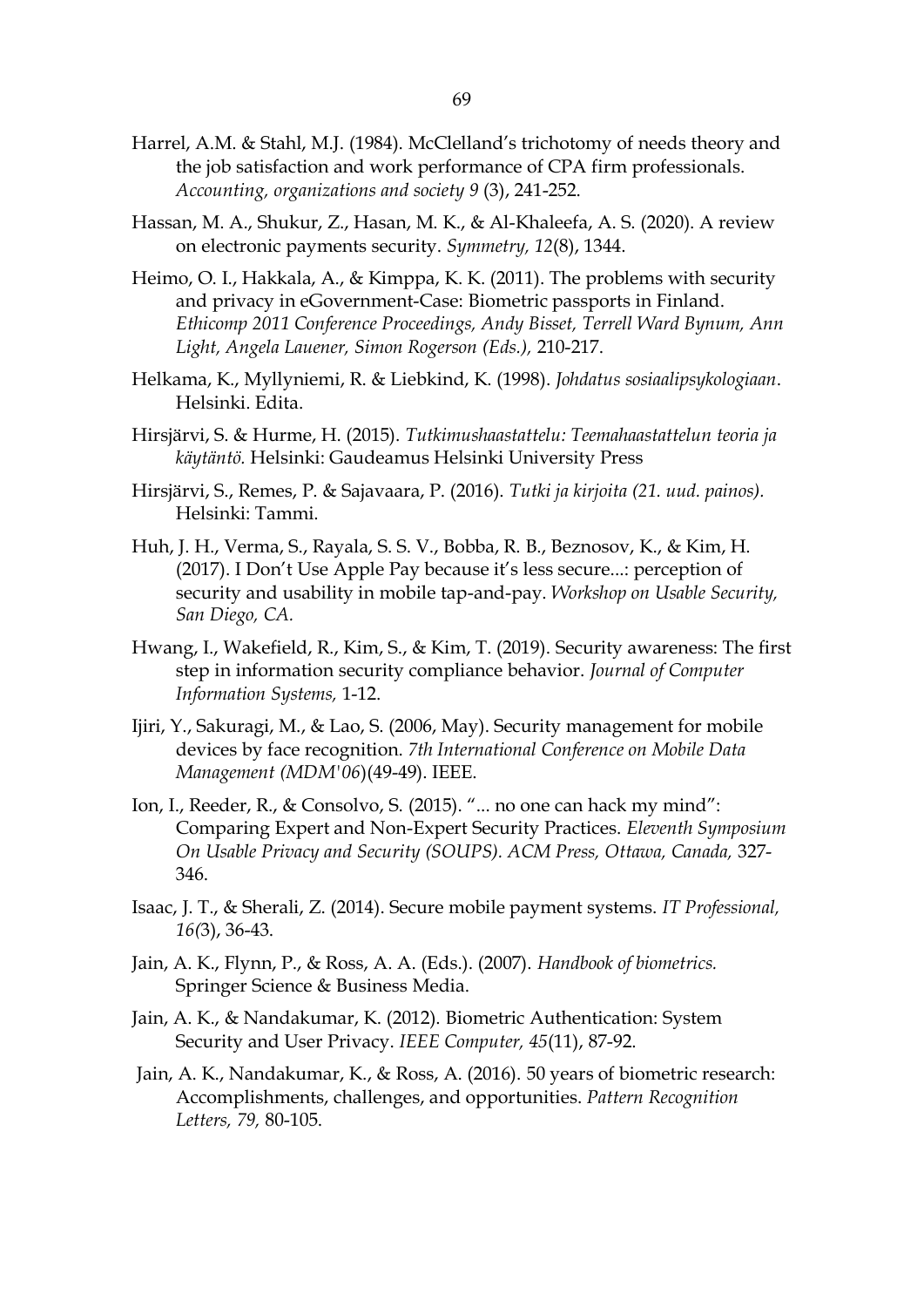- Jovanovic, M., & Muñoz-Organero, M. (2011). Analysis of the latest trends in mobile commerce using the NFC technology. *Journal of Selected Areas in Telecommunications (JSAT), May Edition, 2011,* 1-12
- Kadhiwal, S., & Zulfiquar, A. U. S. (2007). Analysis of mobile payment security measures and different standards. *Computer Fraud & Security, 2007*(6), 12- 16.
- Kainda, R., Flechais, I., & Roscoe, A. W. (2010). Security and usability: Analysis and evaluation. *2010 International Conference on Availability, Reliability and Security*, 275-282. IEEE.
- Karnouskos, S. (2004). Mobile payment: A journey through existing procedures and standardization initiatives. *IEEE Communications Surveys & Tutorials, 6(*4), 44-66.
- Kathuria, M. (2010). Design of a Vein Based Personal Identification System. *Advances in Recent Technologies in Communication and Computing (ARTCom), 2010 International Conference*, 284-286. IEEE.
- Kong, J., Lu, Y., Wang, S., Qi, M., & Li, H. (2008). A two stage neural networkbased personal identification system using handprint. *Neurocomputing, 71*(4-6), 641-647.
- Koundinya, P., Theril, S., Feng, T., Prakash, V., Bao, J., & Shi, W. (2014). Multi resolution touch panel with built-in fingerprint sensing support. *Proceedings of the conference on Design, Automation & Test in Europe,* 245. European Design and Automation Association.
- Lanitis, A. (2010). *Facial age estimation*. Scholarpedia, 5(1), 9701.
- Lebek, B., Uffen, J., Neumann, M., Hohler, B., & Breitner, M. H. (2014). Information security awareness and behavior: a theory-based literature review. *Management Research Review.*
- Lehto, M. (2019). Ihmisten tunnistaminen tehostuu uhka yksityisyydelle? Retrieved on 5.7.2021 from https://www.upseeriliitto.fi/sotilasaikakauslehti/1\_2019/ihmisten\_tunni staminen\_tehostuu\_-\_uhka\_yksityisyydelle
- Leo, M., De Marco, T., & Distante, C. (2014). Highly usable and accurate iris segmentation. *2014 22nd International Conference on Pattern Recognition (ICPR),* 2489-2494. IEEE
- Leung, M. K., Fong, A. C. M., & Hui, S. C. (2007). Palmprint verification for controlling access to shared computing resources. *Pervasive Computing, IEEE, 6*(4), 40-47.
- Li, Y., Siponen, M. (2011) A Call For Research On Home Users' Information Security Behaviour. *PACIS 2011 Proceedings*, 112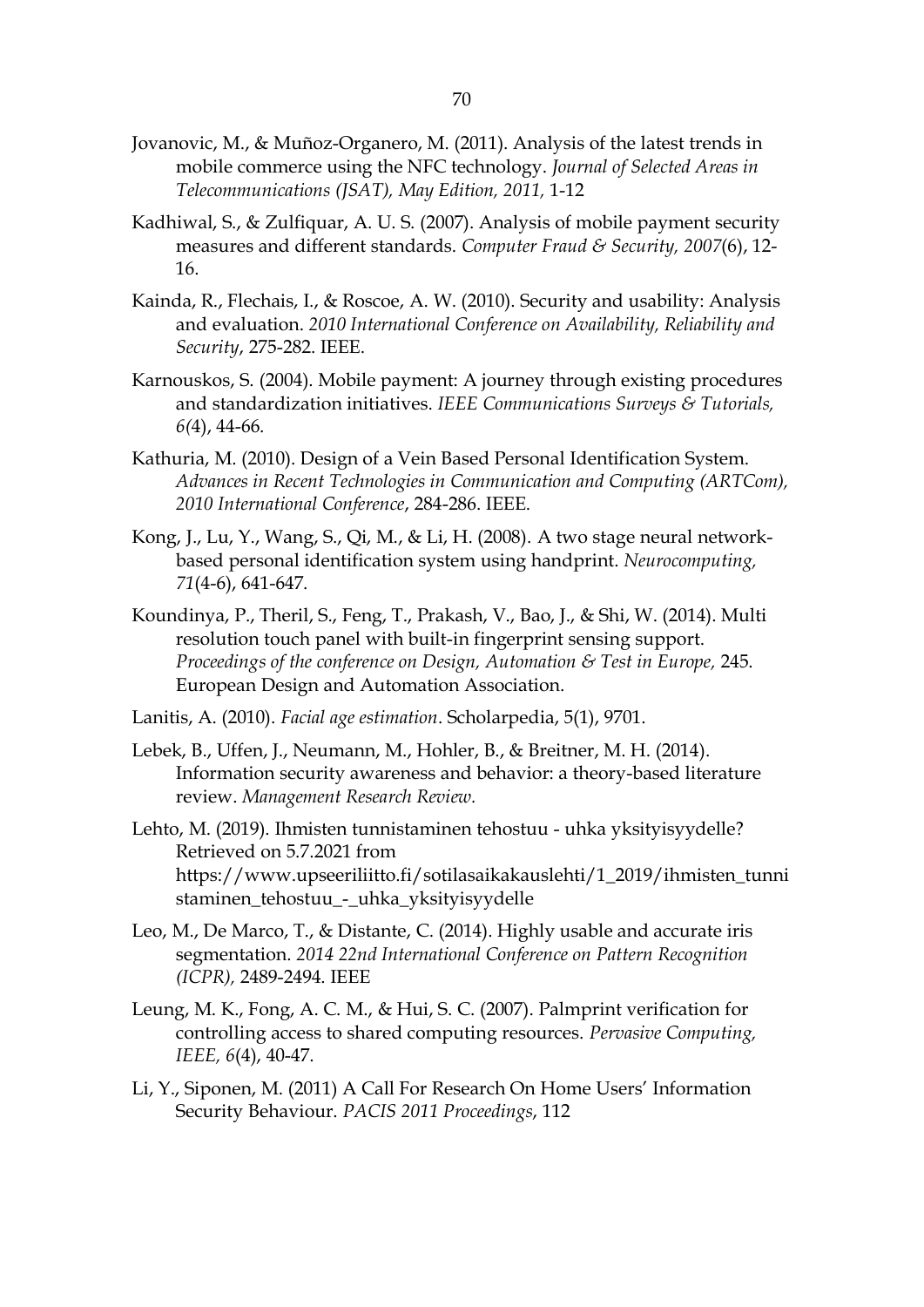- Liu, Y., Kostakos, V., & Deng, S. (2013). Risks of using NFC mobile payment: Investigating the moderating effect of demographic attributes*. Effective, Agile and Trusted eServices Co-Creation*, 125.
- Maeva, A., & Severin, F. (2009). High resolution ultrasonic method for 3D fingerprint recognizable characteristics in biometrics identification. *2009 IEEE International Ultrasonics Symposium,* 2260-2263. IEEE.
- Magee, J. C., & Langner, C. A. (2008). How personalized and socialized power motivation facilitate antisocial and prosocial decision-making. *Journal Of Research In Personality, 42*(6), 1547-1559.
- Maslow, A.H. (1954). *Motivation and personality.* New York. Harper & Brothers.
- Maslow, A.H. (2007). *Motivation and personality.* New Delhi. Pearson.
- McClelland, D.C. & Burnham, D.H. (1995). Power is the great motivator. Harward business review 73 (1) , pp. 126-139.
- Me, Me, G. (2003). Security overview for m-payed virtual ticketing. *14th IEEE Proceedings on Personal, Indoor and Mobile Radio Communications, 2003. PIMRC 2003. Vol.* 1, 844-848. IEEE.
- Meenakshi, V. S., & Padmavathi, G. (2009). Security analysis of password hardened multimodal biometric fuzzy vault. *World Acad. Sci. Eng. Tech, 56*, 312-320.
- Menkus, B. (1988). Understanding the use of passwords. *Computers & Security, 7*(2), 132-136.
- MobilePay (8.6.2021) Retrieved from<https://mobilepay.fi/>
- Modi, S. K., Elliott, S. J., Whetsone, J., & Hakil Kim. (2007). Impact of age groups on fingerprint recognition performance. *Automatic Identification Advanced Technologies, 2007 IEEE Workshop,* 19-23.
- Nordea (21.6.2021) Nordea Siirto. Retrieved from https://www.nordea.fi/en/personal/our-services/online-mobileservices/siirto.html
- Nurmi, J.E. & Salmela-Aro, K. (2002). *Modernin motivaatiopsykologian perusta ja käsitteet.* Jyväskylä. PS-kustannus.
- O'Gorman, L. (2003). Comparing passwords, tokens, and biometrics for user authentication. *Proceedings of the IEEE, 91*(12), 2021-2040.
- Oppliger, R. (2016). *SSL and TLS: Theory and Practice.* Artech House.
- Oppliger, R., Hauser, R., & Basin, D. (2006). SSL/TLS session-aware user authentication–Or how to effectively thwart the man-in-the-middle. *Computer Communications, 29*(12), 2238-2246.
- Padayachee, K. (2012). Taxonomy of compliant information security behavior. *Computers & Security, 31*(5), 673-680.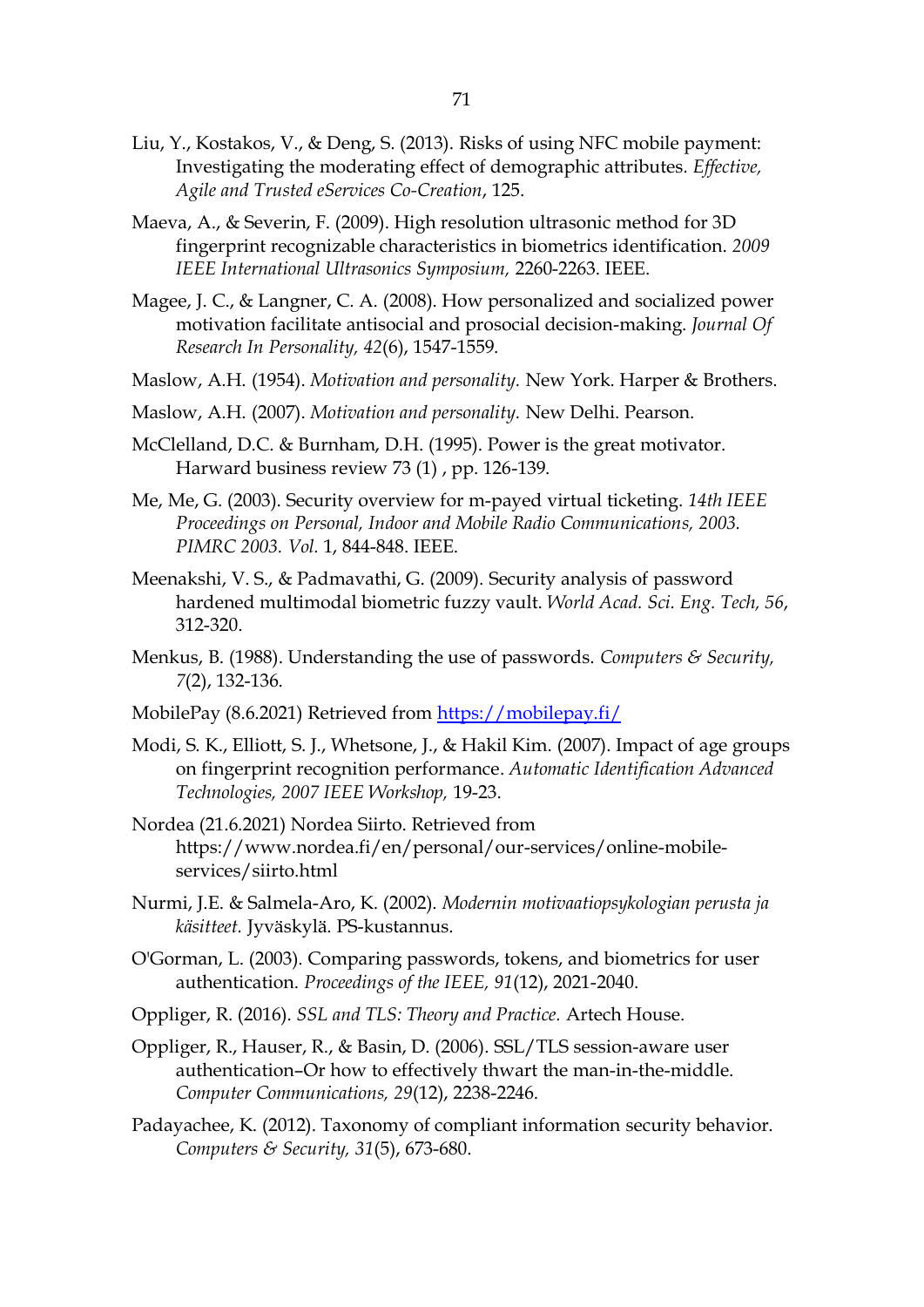- Pato, J. & Millet, L. (2010). *Biometric recognition: challenges and opportunities*. National Academies Press.
- Pattinson M., Butavicius M., Parsons K., McCormac A., Calic D. (2015) Factors that Influence Information Security Behavior: An Australian Web-Based Study. *Human Aspects of Information Security, Privacy, and Trust, HAS 2015*, 231-241
- Peltonen & Ruohotie (1987). *Motivaatio. Menetelmiä työhalun parantamiseksi.* Helsinki. Otava.
- Phillips, T., Zou, X., & Li, F. (2017). A Cancellable and Privacy-Preserving Facial Biometric Authentication Scheme. *Proceedings - 14th IEEE International Conference on Mobile Ad Hoc and Sensor Systems, MASS 2017*, 545–549.
- Pivo. (8.6.2021) Retrieved from https://pivo.fi/
- Ramos de Luna, I., Liébana-Cabanillas, F., Sánchez-Fernández, J., & Muñoz-Leiva, F. (2019). Mobile payment is not all the same: The adoption of mobile payment systems depending on the technology applied. *Technological Forecasting and Social Change, 146*, 931-944.
- Ramu, S. (2012). Mobile malware evolution, detection and defense. *EECE 571B, Term Survey Paper*
- Ratha, N. K., Connell, J. H., & Bolle, R. M. (2001). Enhancing security and privacy in biometrics-based authentication systems. *IBM systems Journal, 40*(3), 614- 634.
- Renaud K. (2005). Evaluating Authentication Mechanisms. *Security and usability: Designing secure systems that people can use,* 103-128
- Robbins, S.P. (1993)*. Organizational behavior: concepts, controversies and applications.* Englewood Cliffs (N. J.): Prentice Hall, cop.
- Rui, Z., & Yan, Z. (2018). A Survey on Biometric Authentication: Toward Secure and Privacy-Preserving Identification. *IEEE Access, 7*, 5994-6009.
- Sabzevar, A. P. & Stavrou, A. (2008) Universal multi-factor authentication using graphical passwords. *2008 IEEE international conference on signal image technology and internet based systems,* 625-632. IEEE.
- Sadasivuni, K. K., Houkan, M. T., Taha, M. S., & Cabibihan, J. J. (2017). Antispoofing device for biometric fingerprint scanners. *IEEE International Conference on Mechatronics and Automation (ICMA)* (683-687). IEEE.
- Schultze, U., & Avital, M. (2011). Designing interviews to generate rich data for information systems research. *Information and Organization, 21*(1), 1–16
- Schüler, J., Brandstätter, V., & Sheldon, K. (2013). Do implicit motives and basic psychological needs interact to predict well-being and flow? Testing a universal hypothesis and a matching hypothesis. *Motivation & Emotion, 37(*3), 480-495.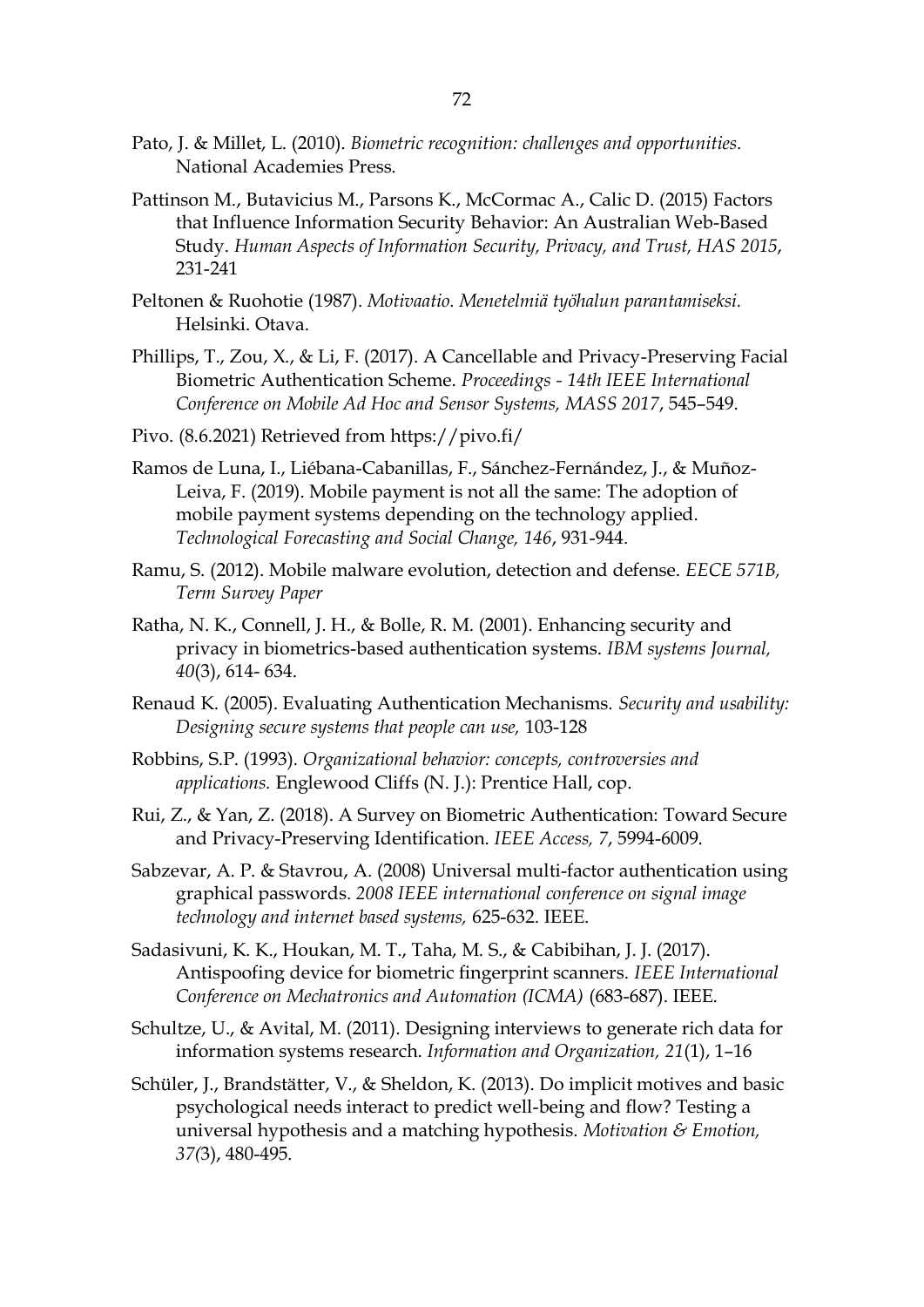Searle, J. (1995). *The construction of social reality.* New York. Free press.

- Searle, J. (1983). *Intentionality. An essay in the philosophy of mind.* Cambridge: Cambridge University Press.
- Sharma, M.K. (2017) Electronic Cash over the Internet and Security Solutions. *Int. J. Adv. Res. Comput. Sci*, 8, 229.
- Shirey, R. (2003). RFC 2828–Internet security glossary, 2000.
- Siponen, M. (2001) Five dimensions of information security awareness. *Computers and society, 31*(2), 24-29
- Smith, C. A., & Lazarus, R. S. (1990). Emotion and adaptation. *Handbook of personality: Theory and research,* 609-637.
- Taylor, E. (2016). Mobile payment technologies in retail: A review of potential benefits and risks. *International Journal of Retail & Distribution Management, 44*(2), 159-177.
- Theofanos, M.F., Stanton, B., Furman, S., Prettyman, S.S., & Garfinkel, S. (2017). Be Prepared: How US Government Experts Think About Cybersecurity. *Network and Distributed System Security Symposium (NDSS). Information Society, San Diego, CA,* 1-11.
- Thomson, M. E., & von Solms, R. (1998). Information security awareness: educating your users effectively. *Information management & computer security.*
- Vaniea, K.A., Rader, E., & Wash, R. (2014). Betrayed by updates: how negative experiences affect future security. *Proceedings of the SIGCHI Conference on Human Factors in Computing Systems. ACM, Toronto, ON*, 2671-2674.
- Vilkko-Riihelä, A. (1999). *Psyyke: psykologian käsikirja.* WSOY.
- Virvilis, N., Tsalis, N., Mylonas, A., & Gritzalis, D. (2014). Mobile devices: A phisher's paradise. *2014 11th International Conference on Security and Cryptography (SECRYPT)* (1-9). IEEE.
- Wang, Y., Hahn, C., & Sutrave, K. (2016). Mobile payment security, threats, and challenges. *2016 second international conference on mobile and secure services (MobiSecServ),* 1-5. IEEE.
- Wang, Y., Streff, K., & Raman, S. (2012). Smartphone security challenges. *Computer, 45*(12), 52-58.
- Wang, C., Wang, Y., Chen, Y., Liu, H., & Liu, J. (2020). User authentication on mobile devices: Approaches, threats and trends. *Computer Networks, 170,* 107-118.
- Wolf, F., Kuber, R., & Aviv, A. J. (2018). How do we talk ourselves into these things? Challenges with adoption of biometric authentication for expert and non-expert users. *UMBC Student Collection.*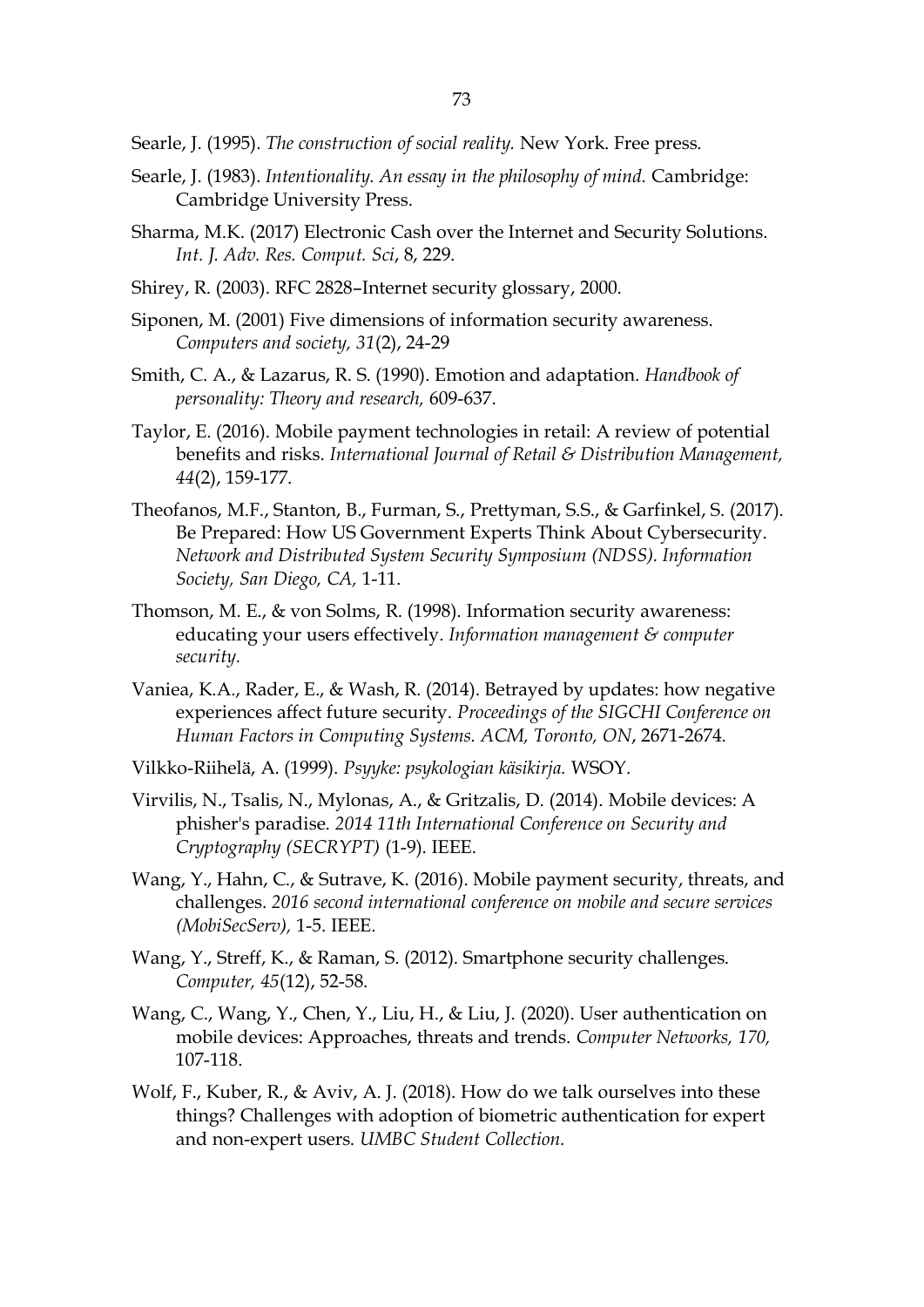- Wolf, F., Kuber, R., & Aviv, A. J. (2019). " Pretty Close to a Must-Have" Balancing Usability Desire and Security Concern in Biometric Adoption. *Proceedings of the 2019 CHI Conference on Human Factors in Computing Systems*, 1-12.
- Woodward Jr, J. D., Horn, C., Gatune, J., & Thomas, A. (2003). *Biometrics: A look at facial recognition*. RAND CORP SANTA MONICA CA.
- Wu, Y. (2009). Influence of social context and affect on individuals' implementation of information security safeguards. *ICIS 2009 Proceedings, 70*.
- Xiao, Q. (2005). Security issues in biometric authentication. *Proceedings from the Sixth Annual IEEE SMC Information Assurance Workshop,* 8-13. IEEE.
- Öğütçü, G., Testik, Ö. M., Chouseinoglou, O. (2016). Analysis of personal information security behavior and awareness. *Computers & Security 56,* 83- 93.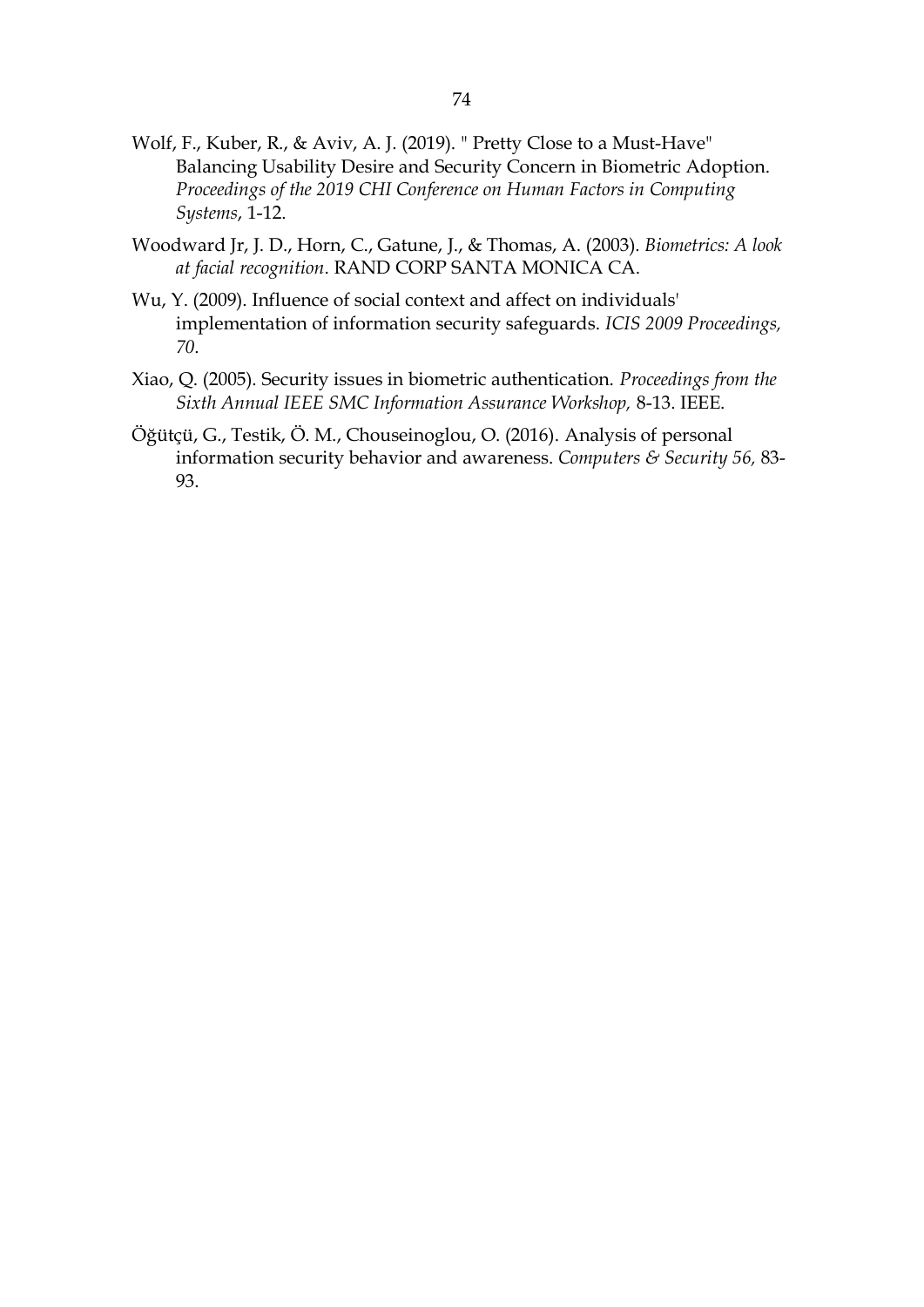## **APPENDIX 1 THE SEMI-STRUCTURED INTERVIEW FRAME**

Interview questions:

- 1. Background information
	- a. Age
	- b. Education
	- c. Occupation and work experience if occupation is in the field of information security
	- d. Use of mobile payments and biometric authentication
		- i. What type of biometric authentication methods do you use?
		- ii. What mobile payment applications do you use?
		- iii. What biometric authentication methods do you use in mobile payments and how often?
- 2. The importance of information security and information security behavior
	- a. What does information security mean to you? How does it affect you?
	- b. What is your understanding of information security behavior?
	- c. Describe how do you take into account information security when using biometric authentication in mobile payments
- 3. Issues and experiences that have influenced the development of current information security behavior
	- a. What do you feel you will achieve when you follow your described information security behavior?
	- b. What do you feel you will lose if you do not follow your described information security behavior?
	- c. Have you experienced information security issues when using biometric authentication in mobile payments? What kind of?
	- d. Have you heard of others experiencing information security issues when they have used biometric authentication in mobile payments? What kind of?
	- e. Do you feel the information security behavior of others has affected yours?
	- f. Do you feel that new legislation, such as the GDPR, has affected your information security behavior?
- 4. Possible future changes in information security behavior
	- a. Do you feel that your information security behavior is at a good level? Would you want to change it somehow?
	- b. What would change your information security behavior?
	- c. What kind of events would it require for you to change your information security behavior?